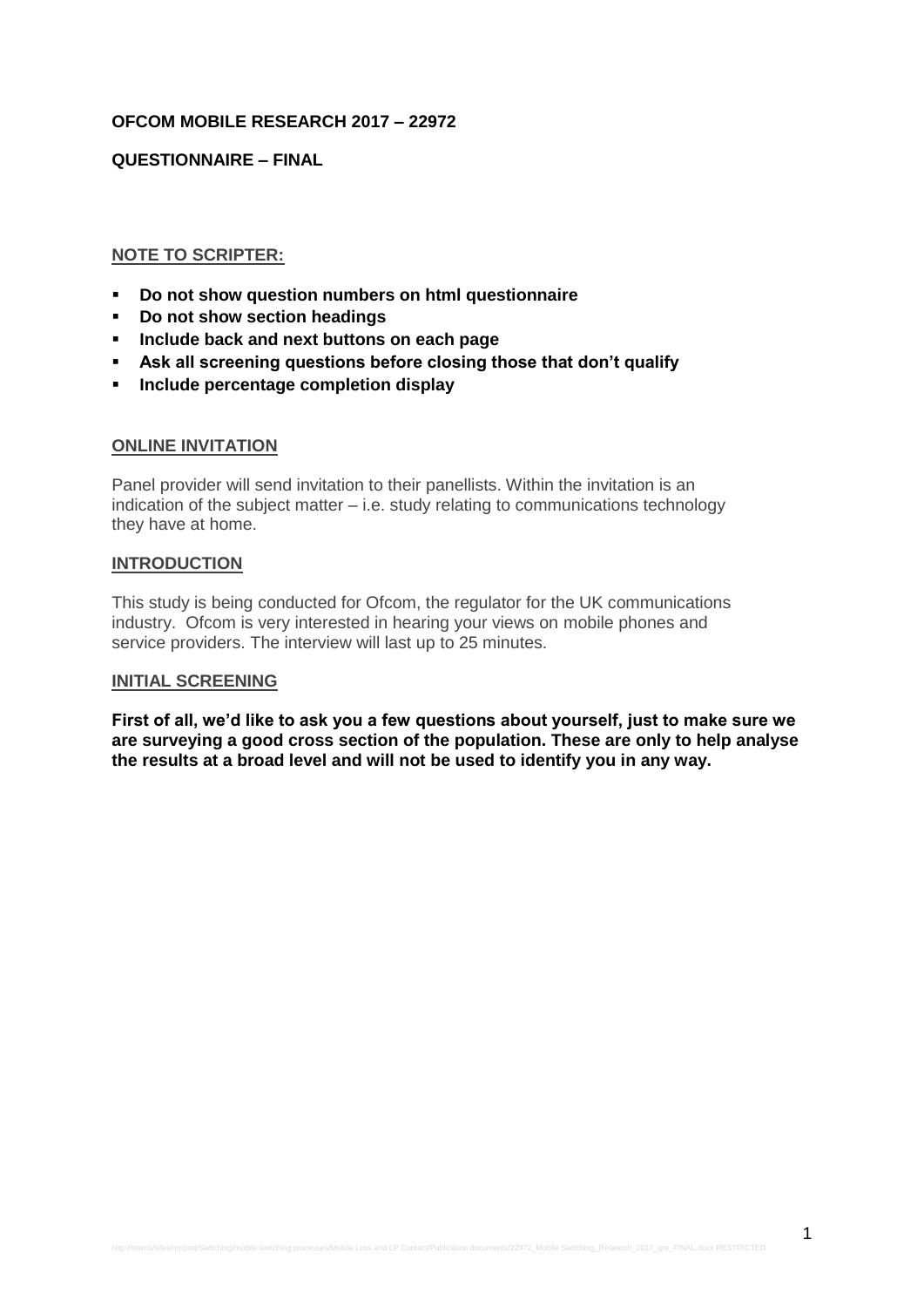# **SAMPLE DEFINITIONS: PLEASE INCLUDE MONITORING QUOTAS**

| Sample group                            | <b>Definition</b>                |
|-----------------------------------------|----------------------------------|
| <b>Switched L18M: All</b>               | QA7/1,2,3                        |
| Switched L18M: All<br>(PAC)             | QA7/1,2,3 AND QA10/1             |
| Switched L18M: All<br>(C&R)             | QA7/1,2,3 AND QA10/2             |
| <b>Switched L18M: Contract</b>          | QA7/1,2,3 AND QA6/2,3            |
| <b>Switched L18M: Contract</b><br>(PAC) | QA7/1,2,3 AND QA6/2,3 AND QA10/1 |
| <b>Switched L18M: Contract</b><br>(C&R) | QA7/1,2,3 AND QA6/2,3 AND QA10/2 |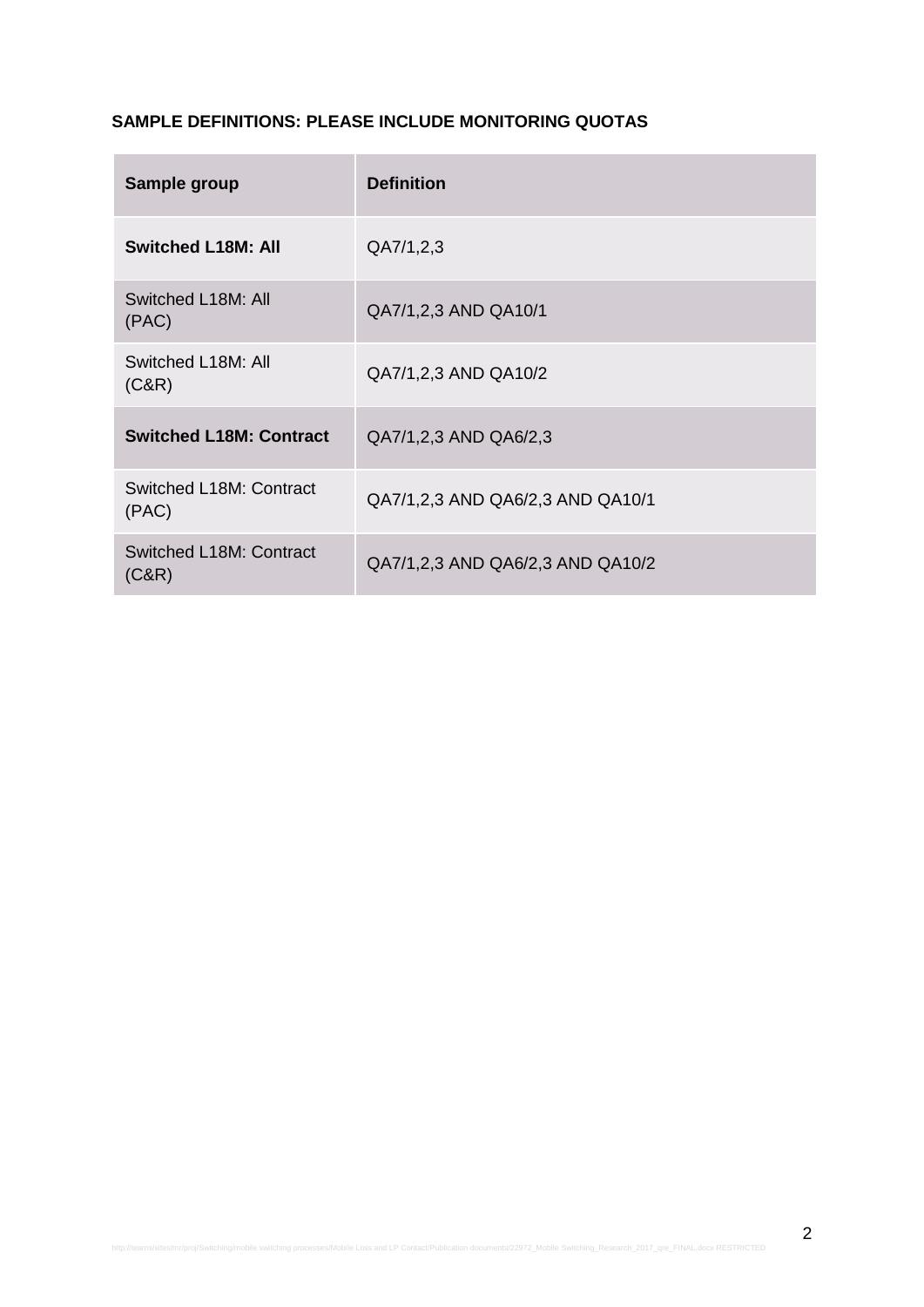### **Demographics**

ASK ALL

QA1 Are you...?

Please select one. SINGLE CODE

| Male   |  |
|--------|--|
| Female |  |

# ASK ALL

QA2 What is your age?

Please type in.



SCRIPTER PLEASE CODE TO THE FOLLOWING AGE BANDS

| $16 - 17$ | 1              |
|-----------|----------------|
| $18 - 24$ | $\overline{2}$ |
| 25 - 34   | 3              |
| $35 - 44$ | $\overline{4}$ |
| 45 - 54   | 5              |
| 55 - 64   | 6              |
| 65 +      | 7              |
|           |                |

### ASK ALL

QA3 Which of the following best describes your employment status?

Please select one. SINGLE CODE.

Working full time (30+ hours per week) Working part time (8-29 hours per week) Working part time (under 8 hours per week) Unemployed **Student** Housewife / house husband Retired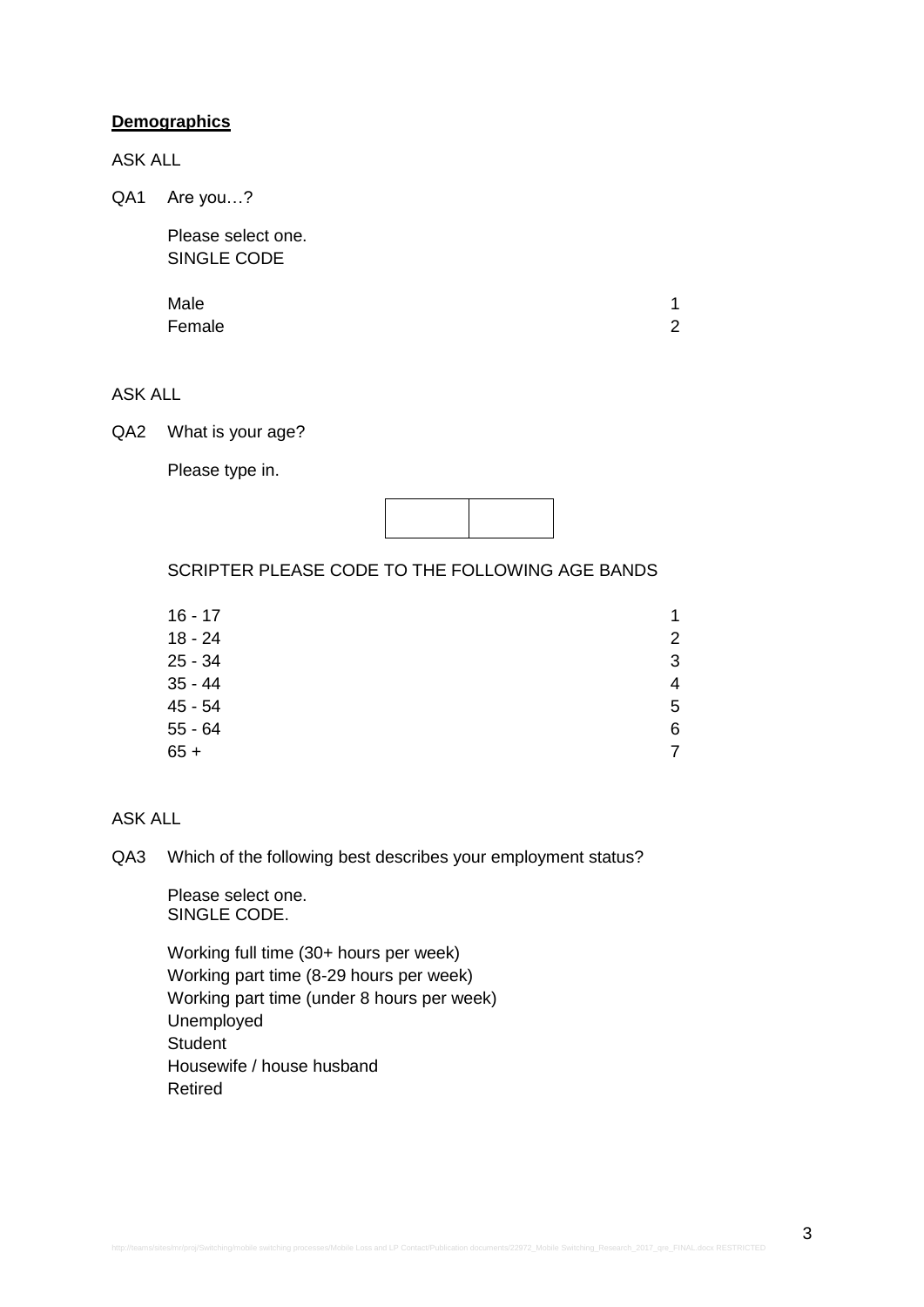### ASK ALL

#### QA4 Which of the following best describes the **main income earner** in your household?

[DISPLAY NOTE BELOW IN SMALLER FONT SIZE AND GREY TEXT.

Please note:

1. If you live in a household with others, but have separate finances, do not include them in this question. Only consider those who have shared incomes/ outgoings.

2. If the main income earner has been unemployed for less than 6 months, don't answer 'unemployed', but think back to the last job before that.

3. If they're retired and receiving a pension from employment as well as a state pension, please think back to the last job before retirement.

]

Please select one. SINGLE CODE.

#### SCRIPTER: DO NOT DISPLAY GRADE IN SURVEY

| Very senior management; top level civil servant or professional (e.g. surgeon; partner<br>in a law firm; regional bank manager; board director of medium/large firm) $[A]$ 1 |  |
|------------------------------------------------------------------------------------------------------------------------------------------------------------------------------|--|
| Senior or middle management in large organisation; owner of small business;                                                                                                  |  |
|                                                                                                                                                                              |  |
| Junior management or professional; or administrative (e.g. most office workers;                                                                                              |  |
|                                                                                                                                                                              |  |
|                                                                                                                                                                              |  |
|                                                                                                                                                                              |  |
| Casual worker without regular income; or unemployed for 6 months or longer [E] 6                                                                                             |  |
|                                                                                                                                                                              |  |
|                                                                                                                                                                              |  |
|                                                                                                                                                                              |  |
|                                                                                                                                                                              |  |

# ASK ALL

QA5 Whereabouts in the UK do you live?

Please select one. SINGLE CODE

| North East England       |    |
|--------------------------|----|
| North West England       |    |
| Yorkshire and the Humber | 3  |
| <b>East Midlands</b>     | 4  |
| <b>West Midlands</b>     | 5  |
| East England             | 6  |
| London                   |    |
| South East England       | 8  |
| South West England       | 9  |
| Wales                    | 10 |
| Scotland                 | 11 |
| Northern Ireland         | 12 |
| Don't know               | 13 |
| Refused                  | 14 |
|                          |    |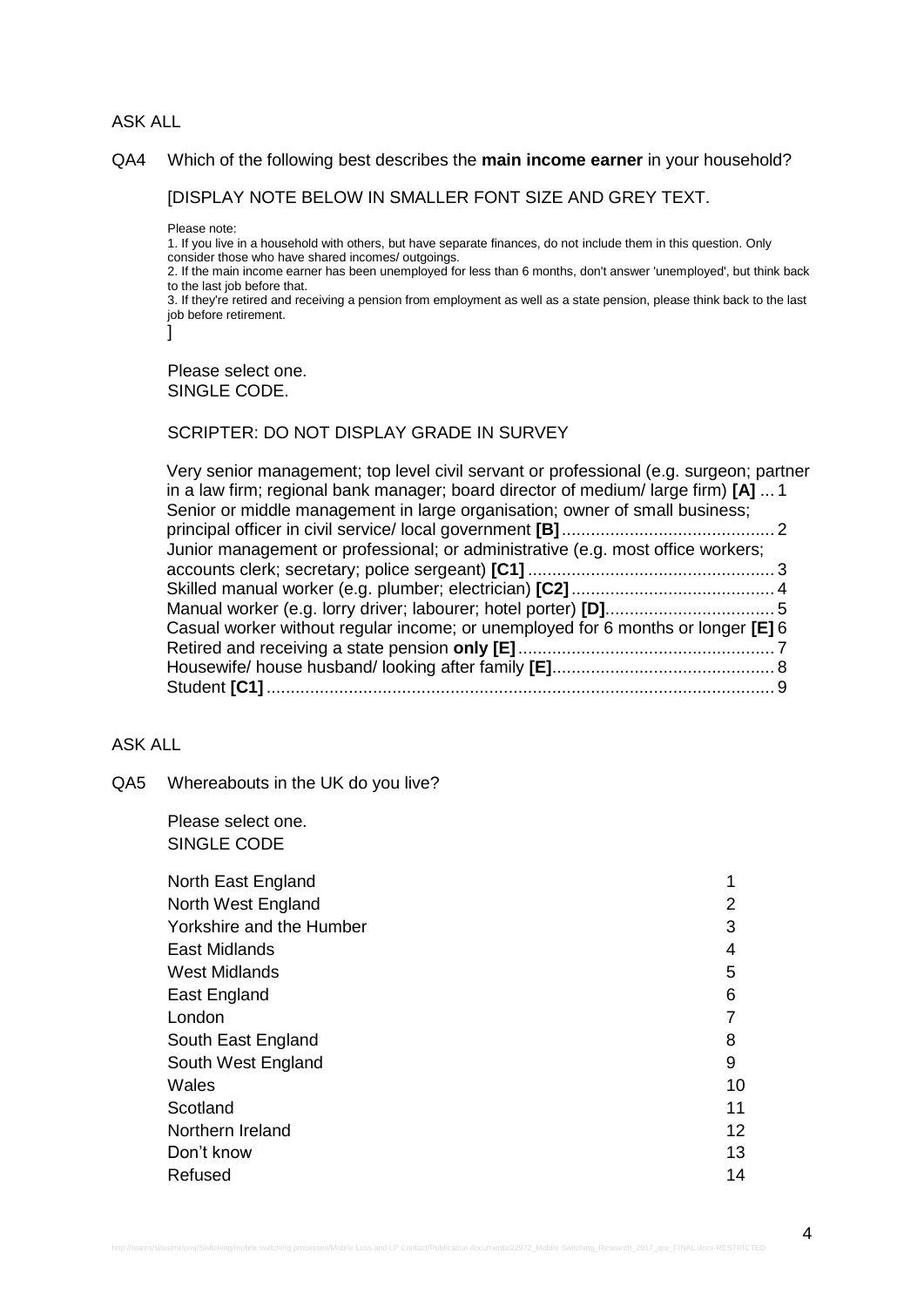# **SCRIPTER: PLEASE INCLUDE MONITORING QUOTAS FOR GENDER, AGE, SEG AND REGION**

ASK ALL

QA6 Which of these best describes the **main** mobile phone package you personally use and pay for?

Please select one. SINGLE CODE. ROTATE 1-3.

- 1. **Pay as you go** (which requires top-ups)
- 2. **Monthly contract** (i.e. 12-24 months, including new handset)
- 3. **SIM only** (i.e. did not get a handset or no longer paying for one). This may be on a 30 day rolling contract or have a longer contract length
- 4. Someone else pays for my mobile SCREEN OUT
- 5. I don't have a mobile SCREEN OUT
- 6. Don't know SCREEN OUT

ASK ALL WITH A MOBILE PHONE PACKAGE THAT THEY PERSONALLY USE AND PAY FOR (QA6 CODE 1-3)

QA7 Have you ever **changed** your mobile phone network provider? If yes, when did you most recently change mobile phone network?

Please think about the company you pay for the service and not the handset itself.

[DISPLAY NOTE IN SMALLER FONT SIZE AND GREY TEXT. If you were previously a customer of Orange\T-Mobile and are now a customer of EE/Everything Everywhere – please do not include this as a change of mobile network provider. ]

Please select one. SINGLE CODE.

- 1. Yes in the last 6 months
- 2.  $Yes 7-12$  months ago
- 3. Yes  $-13-18$  months ago (i.e. 1-1.5 years ago)
- 4. Yes 19-24 months ago (i.e. 1.5-2 years ago) SCREEN OUT
- 5. Yes 2-3 years ago SCREEN OUT
- 6. Yes more than 3 years ago SCREEN OUT
- 7. No never changed provider SCREEN OUT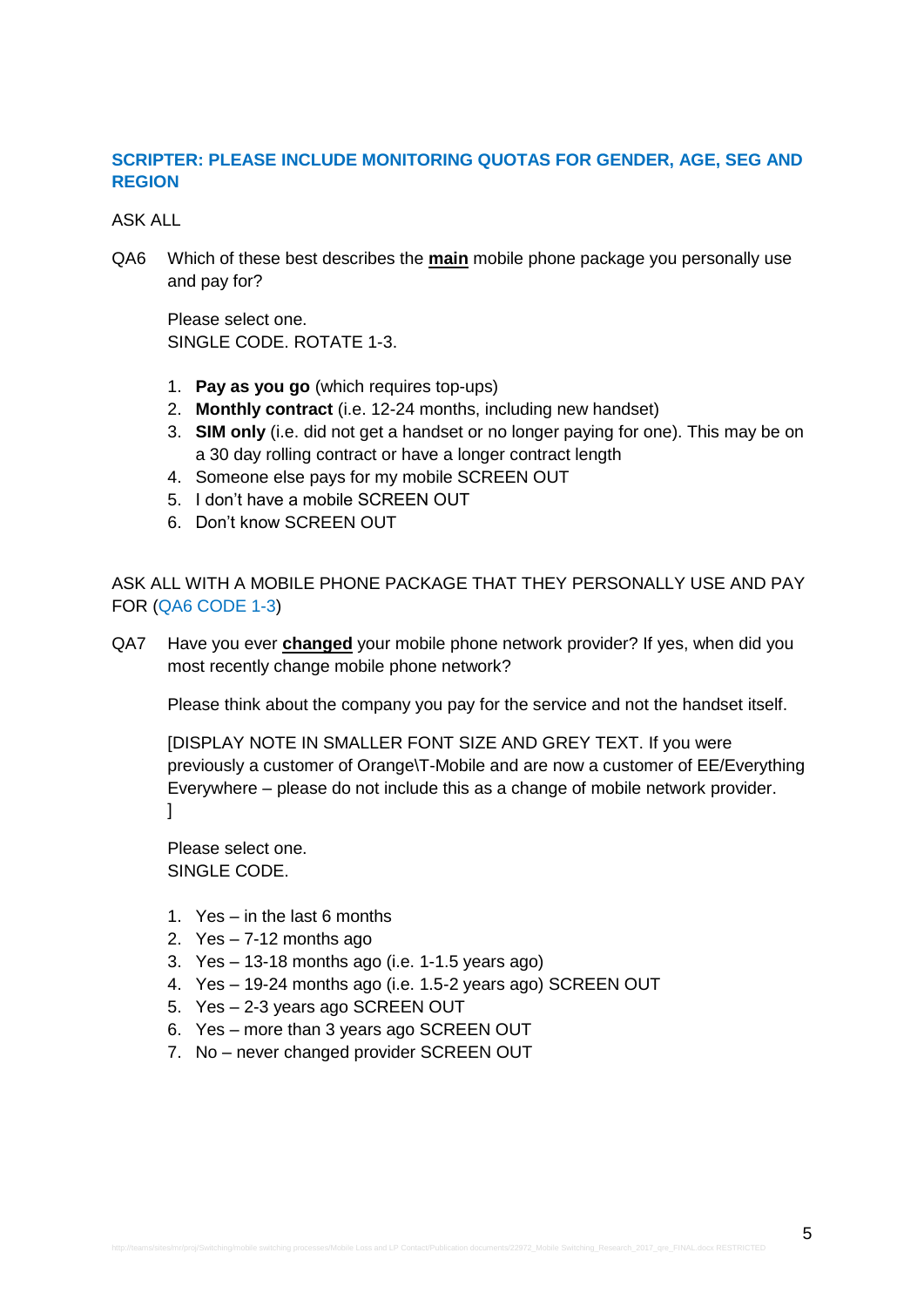### SWITCHED IN L18M (QA7 CODES 1-3)

QA8 Before we ask you more about the mobile services you use, please look at the different statements people have made about technology services such as mobile phones, landline phones, broadband or TV services.

For each statement please indicate how much you agree or disagree…

Please select one answer for each. SINGLE CODE

|                            | Agree<br>strongly | Agree<br>slightly | <b>Neither</b><br>agree nor<br>disagree | <b>Disagree</b><br>slightly | <b>Disagree</b><br>strongly |
|----------------------------|-------------------|-------------------|-----------------------------------------|-----------------------------|-----------------------------|
| I try to keep up with      |                   |                   |                                         |                             |                             |
| technology                 |                   |                   |                                         |                             |                             |
| My friends tend to come to |                   |                   |                                         |                             |                             |
| me if they have questions  |                   |                   |                                         |                             |                             |
| about technology           |                   |                   |                                         |                             |                             |
| I'm as knowledgeable about |                   |                   |                                         |                             |                             |
| these technologies as the  |                   |                   |                                         |                             |                             |
| next person                |                   |                   |                                         |                             |                             |

### SWITCHED IN L18M (QA7 CODES 1-3)

QA9 When you switched, what type of mobile package did you switch from?

Please select one. SINGLE CODE. ROTATE 1-3.

- 1. **Pay as you go** (which requires top-ups)
- 2. **Handset and monthly contract** (i.e. 12-24 months, including new handset)
- 3. **SIM only** (i.e. did not get a handset or was no longer paying for one) this may have been on a 30 day rolling contract or had a longer contract length
- 4. Other (please type in)

### SWITCHED IN L18M (QA7 CODES 1-3)

QA10 And when you switched did you..?

Please select one. SINGLE CODE

- 1. Keep the same phone number
- 2. Change phone number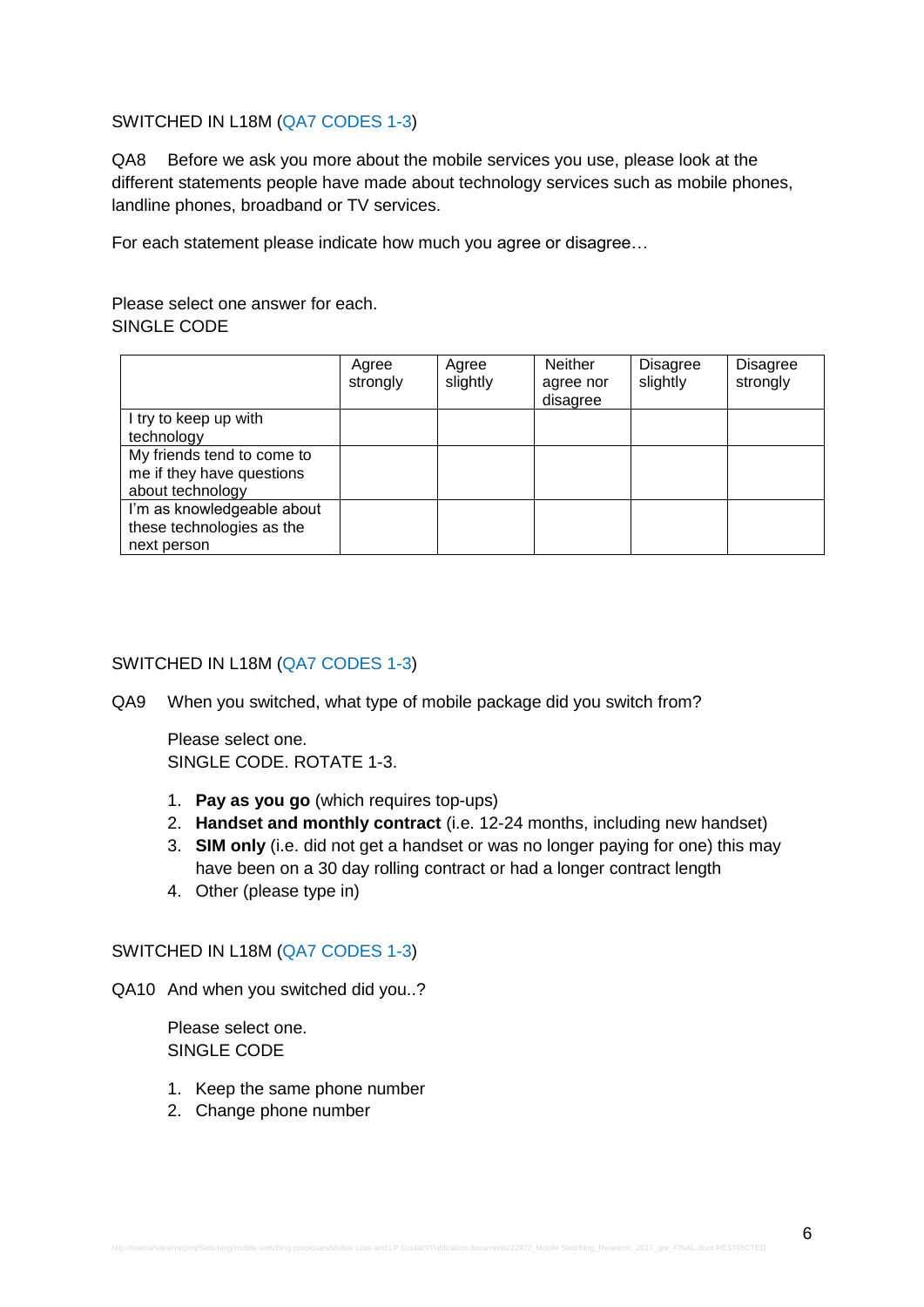#### SWITCHED IN L18M AND CHANGED NUMBER WHEN SWITCHING (QA10 CODE 2)

QA11 You mentioned earlier that you got a new mobile number when you switched provider. Which of the following best describes your original preference for keeping your previous number when you switched?

Please select one. SINGLE CODE. REVERSE ORDER OF RESPONSES 1-5.

- 1. Really wanted to change number
- 2. Mild preference for changing number
- 3. Not bothered either way
- 4. Mild preference for keeping number
- 5. Really wanted to keep number
- 6. Don't know/don't recall

SWITCHED IN L18M AND CHANGED NUMBER WHEN SWITCHING, BUT SOME PREFERENCE TO KEEP NUMBER (QA10 CODE 2 AND CODES 4-5 AT QA11)

QA12 Why did you change your number?

Please type in. **OPEN**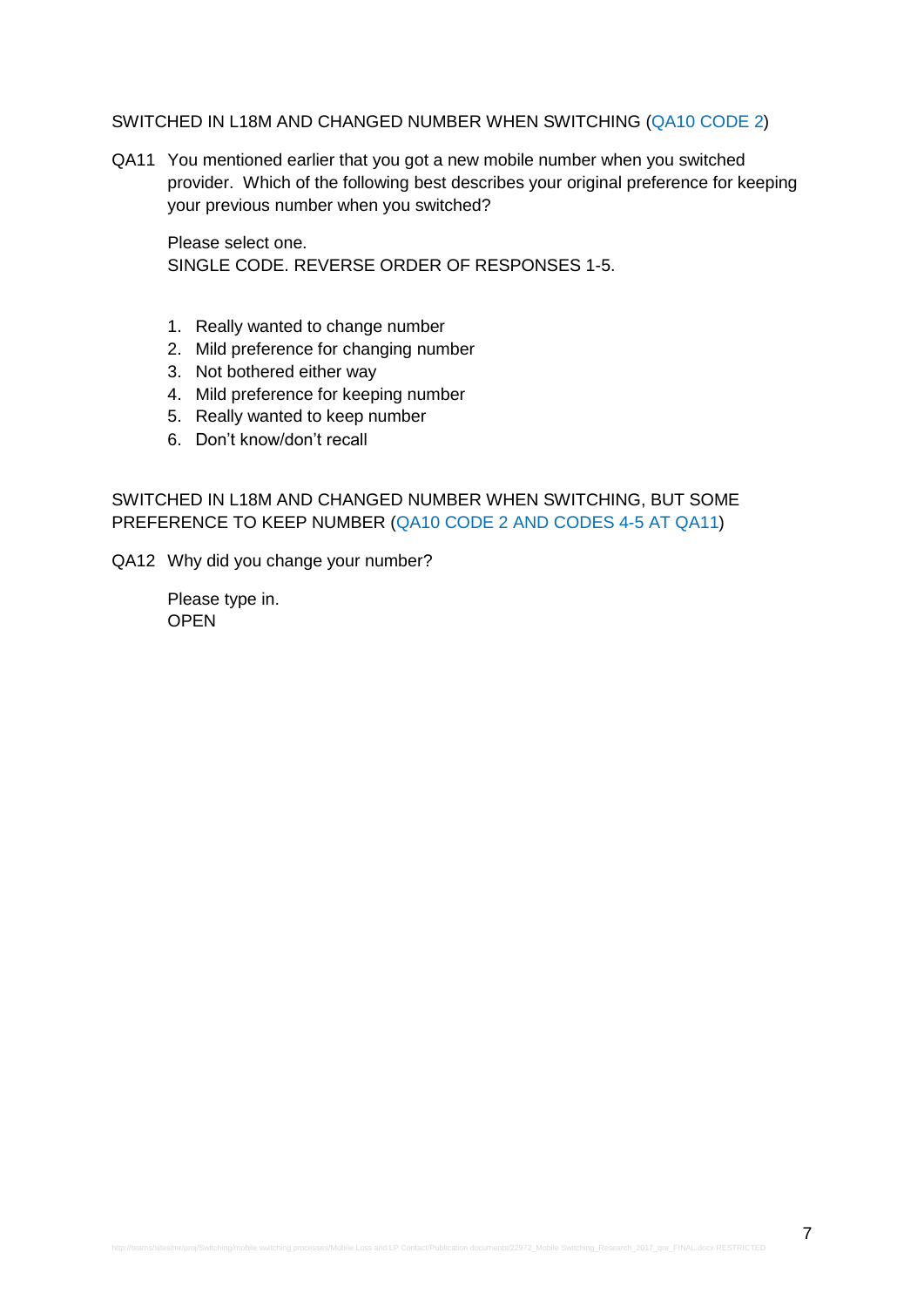#### SWITCHED IN L18M (QA7 CODES 1-3)

QA13 And ideally, what do you think you would want to do if you switched again?

Please select one. SINGLE CODE. REVERSE ORDER OF RESPONSES 1-5.

- 1. Would definitely want to change my number
- 2. Would probably want to change my number
- 3. Would not be bothered either way
- 4. Would probably want to keep my number
- 5. Would definitely want to keep my number
- 6. Don't know/not sure

### SWITCHED IN IN L18M (QA7 CODES 1-3)

QA14 Which provider do you currently use for the main mobile phone package you personally use and pay for?

Please say which company you pay for this service, not the handset manufacturer's name.

Please select one. SINGLE CODE. ROTATE.

| Orange                          | 1  |
|---------------------------------|----|
| T-Mobile                        | 2  |
| Vodafone                        | 3  |
| O <sub>2</sub>                  | 4  |
| '3' Mobile/Three                | 5  |
| Virgin Media/ Any Virgin        | 6  |
| <b>Tesco</b>                    | 7  |
| EE                              | 8  |
| Lebara                          | 9  |
| Lycatel                         | 10 |
| Giffgaff                        | 11 |
| <b>TalkTalk</b>                 | 12 |
| <b>Talk Mobile</b>              | 13 |
| <b>Sky Mobile</b>               | 14 |
| Other provider (please type in) | 15 |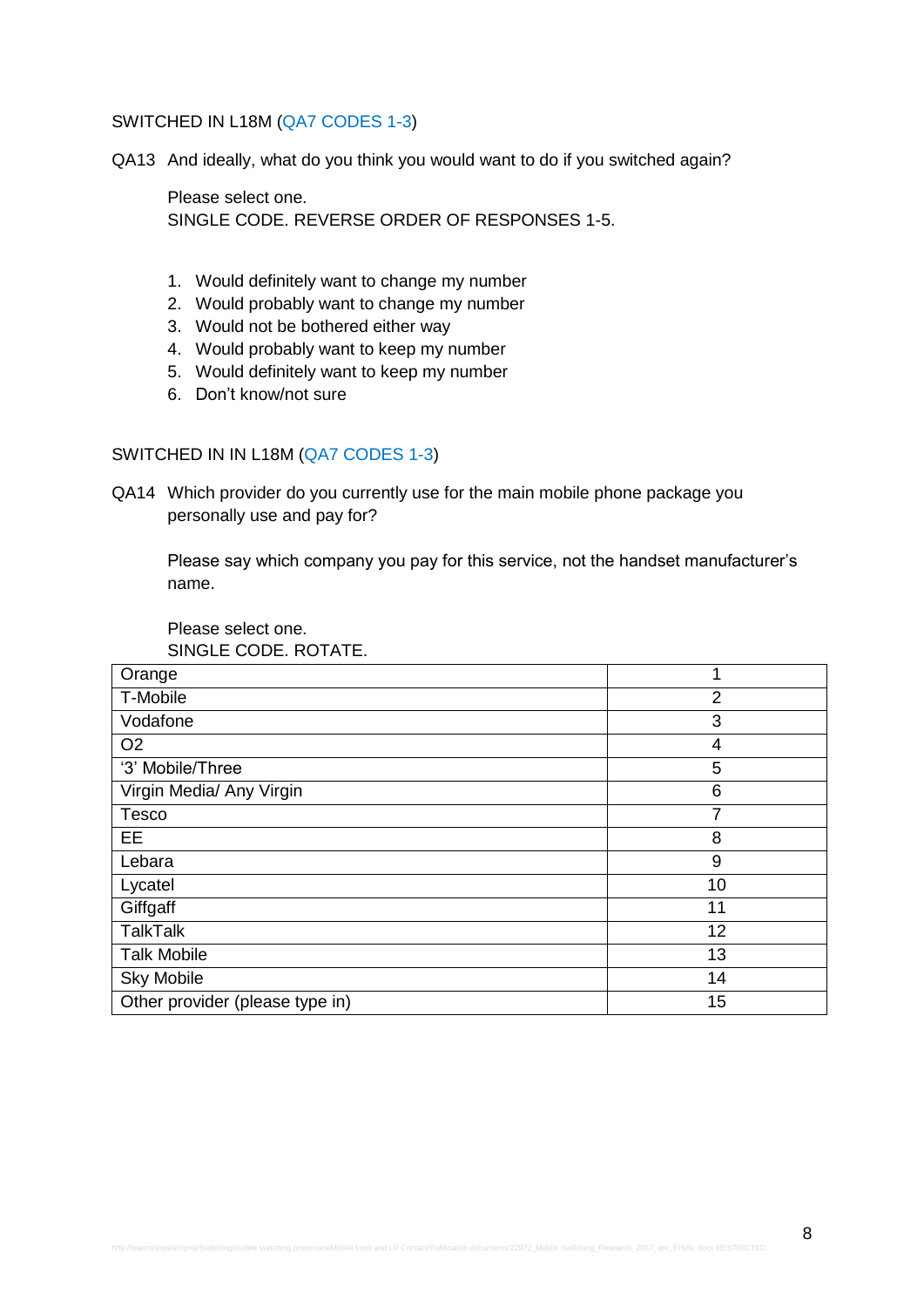# SWITCHED IN L18M (QA7 CODES 1-3)

QA15 And which provider did you switch from when you most recently changed mobile phone network?

Again, please say which company you paid for this service, not the handset manufacturer's name.

Please select one. SINGLE CODE. ROTATE.

DO NOT SHOW PROVIDER SELECTED QA14.

IF CURRENT PROVIDER EE AND SELECT ORANGE OR T-MOBILE AS PREVIOUS PROVIDER THEN CLOSE.

| Orange                          | 1              |
|---------------------------------|----------------|
| T-Mobile                        | $\overline{2}$ |
| Vodafone                        | 3              |
| O <sub>2</sub>                  | 4              |
| '3' Mobile/Three                | 5              |
| Virgin Media/ Any Virgin        | 6              |
| Tesco                           | 7              |
| EE                              | 8              |
| Lebara                          | 9              |
| Lycatel                         | 10             |
| Giffgaff                        | 11             |
| <b>TalkTalk</b>                 | 12             |
| <b>Talk Mobile</b>              | 13             |
| <b>Sky Mobile</b>               | 14             |
| Other provider (please type in) | 15             |

SWITCHED IN L18M FROM FULL CONTRACT, SIM ONLY OR PREPAY (QA7 CODES 1-3 AND QA9 CODES 1-3)

QA16 When you switched did you have another handset in working order that you could still use to make or receive calls or texts?

Please select one.

SINGLE CODE.

- 1. Yes
- 2. No
- 3. Don't know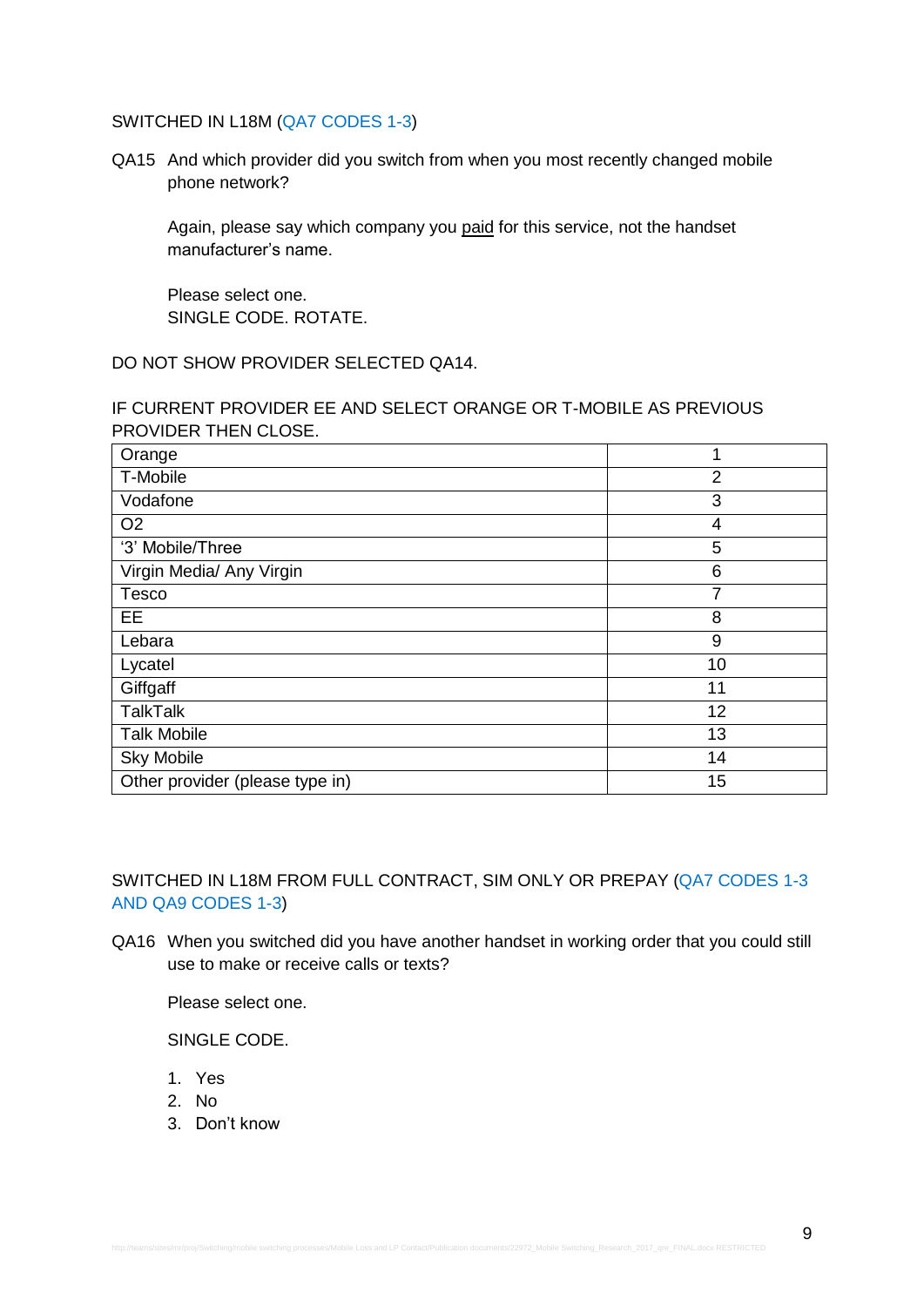# **Losing Provider Contact**

### SWITCHED IN L18M AND PAC SWITCHERS (QA7 CODES 1-3 AND QA10 CODE 1)

QB1 Thinking back to when you switched your mobile provider and kept your phone number, you would have needed to get a code (a Port Authorisation Code or 'PAC') from your **previous** provider to give to your **new** provider, and may have told your **previous** provider that you wanted to end your contract/cancel your service.

[DISPLAY NOTE IN SMALLER FONT SIZE AND GREY TEXT.

N.B. A 'port authorisation code' more commonly known as a 'PAC' is the code that you gave to your new provider that enabled you to keep your old mobile number. ]

Did you do both of these, and if so did you do them at the same time, or at different times?

Please select one.

SINGLE CODE. ROTATE CODES 1-3.

- 1. Requested a PAC and told them I wanted to cancel **at the same time**
- 2. Requested a PAC and told them I wanted to cancel **on separate occasions**
- 3. **Only** requested a PAC, I didn't tell them I wanted to end my contract/cancel my service
- 4. Don't know/can't recall

# SWITCHED IN L18M AND C&R SWITCHERS (QA7 CODES 1-3 AND QA10 CODE 2)

QB2 Thinking back to when you switched your mobile provider, did you at any point request a code (a PAC) from your previous provider to give to your **new** provider that would have allowed you to keep your old number?

Please select one.

SINGLE CODE.

- 1. Yes
- 2. No
- 3. Don't know/don't recall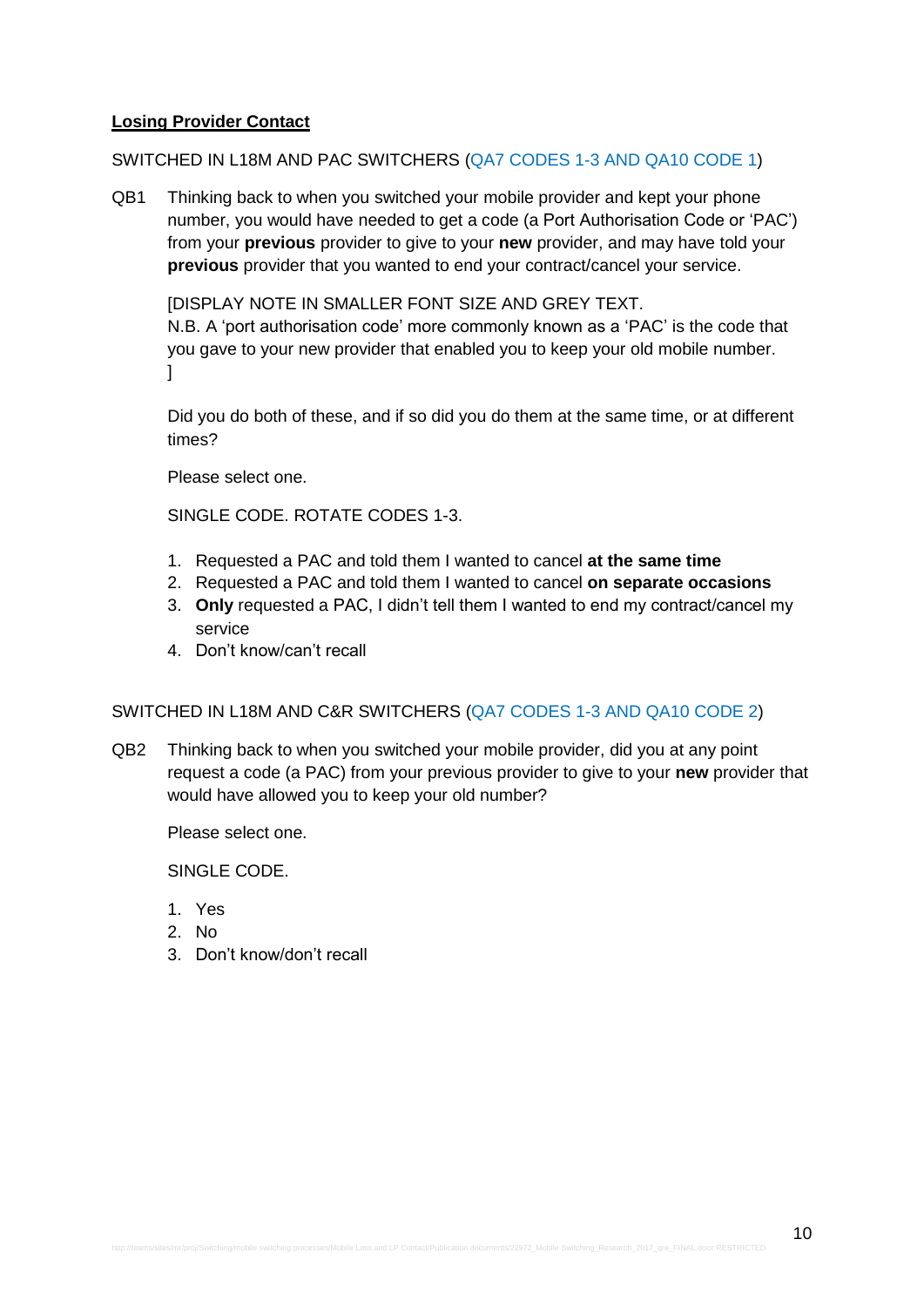ALL PAC SWITCHERS AND ALL C&R THAT REQUESTED A PAC (QA10 CODE 1 OR QB2 CODE 1)

QB3 And at what point did you request a PAC from your previous mobile provider?

Please select all that apply.

MULTI CODE. ROTATE CODES 1-4.

- 1. Before I had looked at alternatives
- 2. After I had looked at alternatives but before I had made a final decision on an alternative mobile provider
- 3. After I had decided to switch to my new provider, but before I had signed up
- 4. After I had signed up with my new provider
- 5. Don't know/don't recall

SWITCHED IN L18M (QA7 CODES 1-3)

ASK IF PAC SWITCHER AND REQUESTED PAC AND CANCELED AT SAME TIME (QB1 CODE 1) OR DON'T KNOW (QB1 CODE 4)

QB4A How did you contact your previous provider to request a PAC and cancel your service?

ASK IF PAC SWITCHER AND REQUESTED PAC AND CANCELED AT DIFFERENT TIMES OR ONLY REQUESTED PAC; OR IF C&R SWITCHER AND REQUESTED PAC (QB1 CODE 2-3; OR QB2 CODE 1)

QB4B How did you contact your previous provider **to request a PAC**?

ASK IF PAC SWITCHER AND REQUESTED PAC AND CANCELED AT DIFFERENT TIMES; OR IF C&R SWITCHER (QB1 CODE 2; OR QA10 CODE 2) QB4C And how did you contact your previous provider to **cancel**?

Please select all that apply. MULTI CODE. ROTATE CODES 1-8.

- 1. Telephone
- 2. Email
- 3. Web-chat
- 4. Post
- 5. In-store sales agent previous provider
- 6. In-store sales agent new provider
- 7. In-store sales agent third party, e.g. Carphone Warehouse
- 8. Via web-form
- 9. Other (please type in)
- 10. Provider contacted me
- 11. Don't know/can't recall [SINGLE CODE]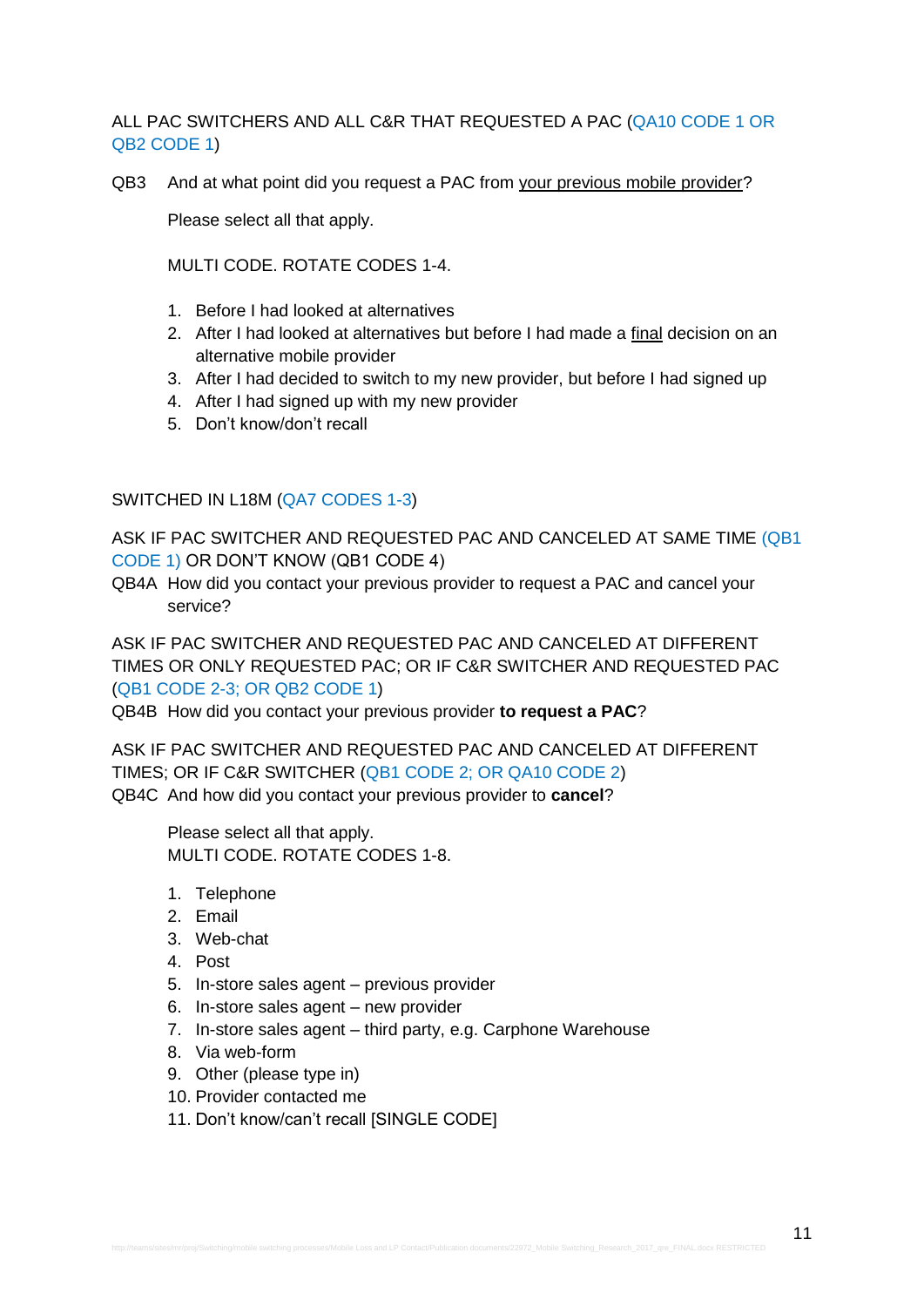- [IF CODE 1, 2, 3 OR 4 AT QB1] OR [IF C&R SWITCHER AND REQUESTED PAC (QB2 CODE 1)]
- QB5A How satisfied were you with [IF ONE RESPONSE SELECTED AT QB4A OR QB4B this method][IF MORE THAN ONE RESPONSE SELECTED AT QB4A OR QB4B these methods] of requesting a PAC?

Please select one.

SINGLE CODE. REVERSE ORDER OF CODES 1-4. **SCRIPTER: PLEASE DISPLAY TEXT FROM CODES SELECTED AT QB4A AND QB4B.**

- 1. Very dissatisfied
- 2. Fairly dissatisfied
- 3. Fairly satisfied
- 4. Very satisfied
- 5. Don't know

#### ASK ALL ANSWERING QB5A (QB5A CODES 1-5)

QB6A What, if anything, was there about [IF ONE RESPONSE SELECTED AT QB4A OR QB4B this method][IF MORE THAN ONE RESPONSE SELECTED AT QB4A OR QB4B these methods] of requesting a PAC that you liked?

IF MORE THAN ONE RESPONSE SELECTED AT QB4A OR QB4B If you used more than one method, please say anything you liked about each.

Please type in.

OPEN.

ASK ALL ANSWERING QB5A (QB5A CODES 1-5)

QB6B What, if anything, was there about [IF ONE RESPONSE SELECTED AT QB4A OR QB4B this method][IF MORE THAN ONE RESPONSE SELECTED AT QB4A OR QB4B these methods] of requesting a PAC that you **did not** like?

IF MORE THAN ONE RESPONSE SELECTED AT QB4A OR QB4B If you used more than one method, please say anything you didn't like about each.

Please type in.

OPEN.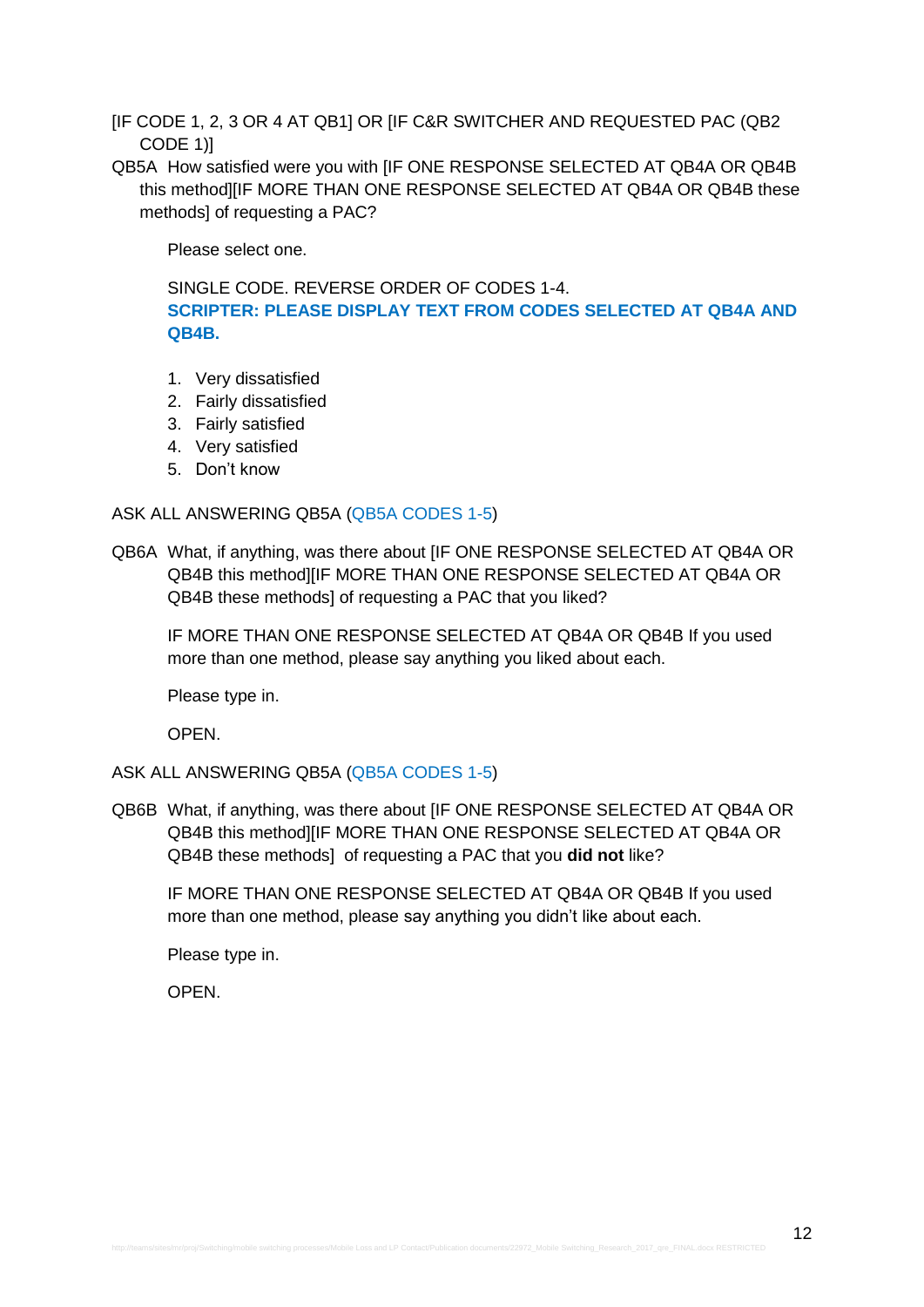[IF CODE 1, 2 OR 4 AT QB1] OR [IF C&R SWITCHER (QA10 CODE 2)] QB5B How satisfied were you with [IF ONE RESPONSE SELECTED AT QB4A OR QB4C this method][IF MORE THAN ONE RESPONSE SELECTED AT QB4A OR QB4C these methods] of cancelling your service?

Please select one.

SINGLE CODE. REVERSE ORDER OF CODES 1-4. **SCRIPTER: PLEASE DISPLAY TEXT FROM CODES SELECTED AT QB4A AND QB4C.**

- 1. Very dissatisfied
- 2. Fairly dissatisfied
- 3. Fairly satisfied
- 4. Very satisfied
- 5. Don't know

### ASK ALL ANSWERING QB5B (QB5B CODES 1-5)

QB6C What, if anything, was there about [IF ONE RESPONSE SELECTED AT QB4A OR QB4C this method][IF MORE THAN ONE RESPONSE SELECTED AT QB4A OR QB4C these methods] of cancelling your service that you liked?

IF MORE THAN ONE RESPONSE SELECTED AT QB4A OR QB4C If you used more than one method, please say what you liked about each.

Please type in.

OPEN.

### ASK ALL ANSWERING QB5B (QB5B CODES 1-5)

QB6D What, if anything, was there about [IF ONE RESPONSE SELECTED AT QB4A OR QB4C this methodIIIF MORE THAN ONE RESPONSE SELECTED AT QB4A OR QB4C these methods] of cancelling your service that you **did not** like?

IF MORE THAN ONE RESPONSE SELECTED AT QB4A OR QB4C If you used more than one method, please say anything you didn't like about each.

Please type in.

OPEN.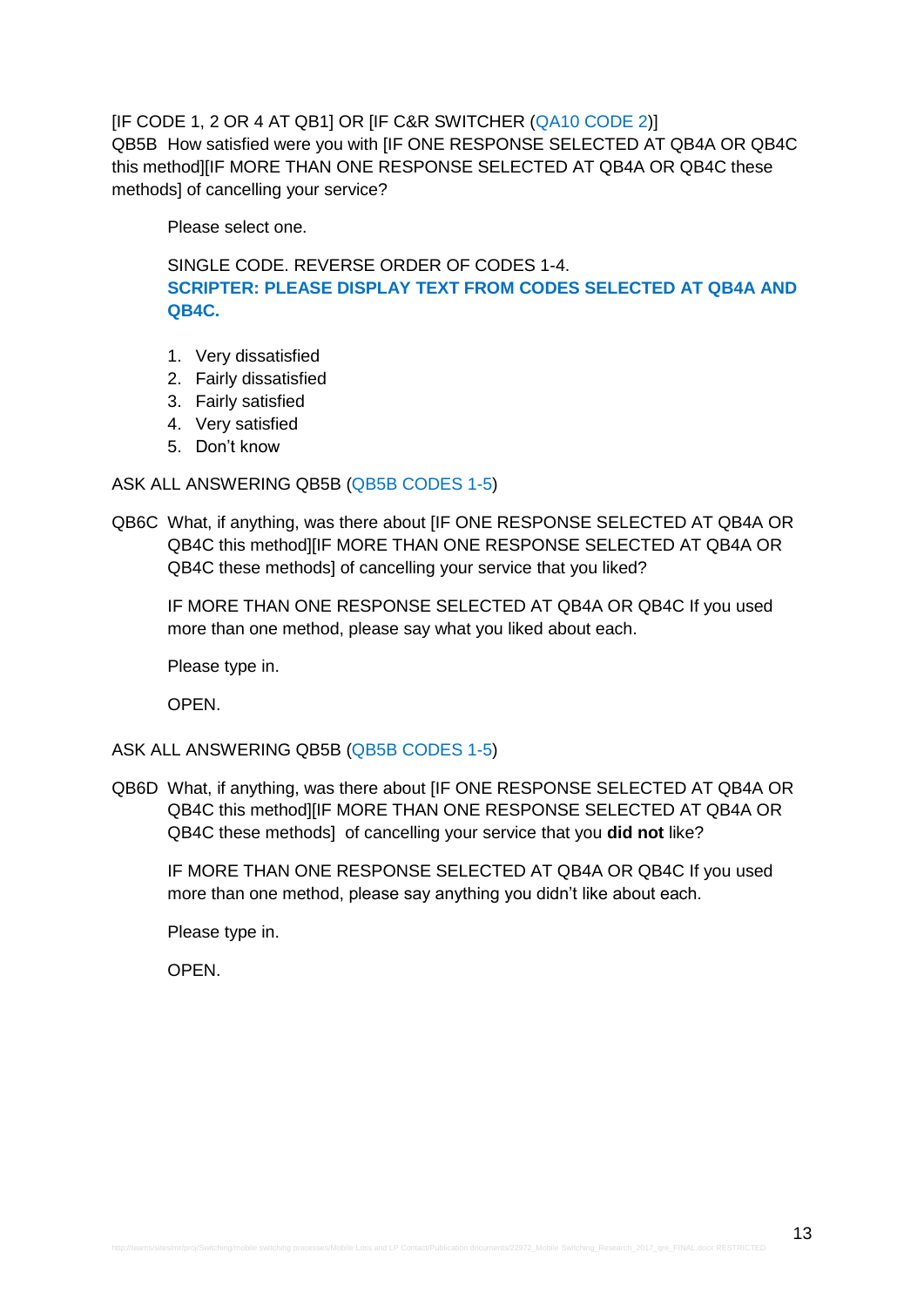SWITCHED IN L18M, APART FROM REQUESTED PAC AND CANCEL ON SEPARATE OCCASIONS (ALL **EXCEPT** QB1 CODE 2)

 $PAC=OA10/1$ C&R=QA10/2

QB7 Did you have contact with your previous provider more than once [PAC AND QB1 CODE 1 OR 4 **OR** C&R AND QB2 CODE 1: to request your PAC and cancel your service][PAC AND QB1 CODE 3: to request your PAC][C&R AND NO PAC REQUEST (QB2 NOT CODE 1): to cancel your service]?

Please select one.

SINGLE CODE.

- 1. Once
- 2. More than once
- 3. Don't know/can't recall

SWITCHED IN L18M (QA7 CODES 1-3). IF REQUESTED PAC/CANCELLED VIA EMAIL, POST, THIRD PARTY, OR WEBFORM ONLY (ONLY CODES 2, 4, 7 OR 8 AT QB4A OR ONLY CODES 4, 7 OR 8 AT QB4B **AND** QB4C) THEN DO NOT ASK

# PAC=QA10/1 C&R=QA10/2

QB8 Did you and your previous provider talk about anything else when you [PAC THAT CODE 1-2 OR 4 AT QB1 **OR** QB2 CODE 1: requested your PAC and cancelled your service][PAC THAT CODE 3 AT QB1: requested your PAC][C&R AND NO PAC REQUEST OR DK (QB2 NOT CODE 1): cancelled your service]?

Please select one.

SINGLE CODE.

- 1. Yes
- 2. No, only discussed [PAC THAT CODE 1-2 OR 4 AT QB1 **OR** QB2 CODE 1: PAC / cancellation][PAC THAT CODE 3 AT QB1: PAC][C&R AND NO PAC REQUEST OR DK (QB2 NOT CODE 1): cancellation]
- 3. Don't know/can't recall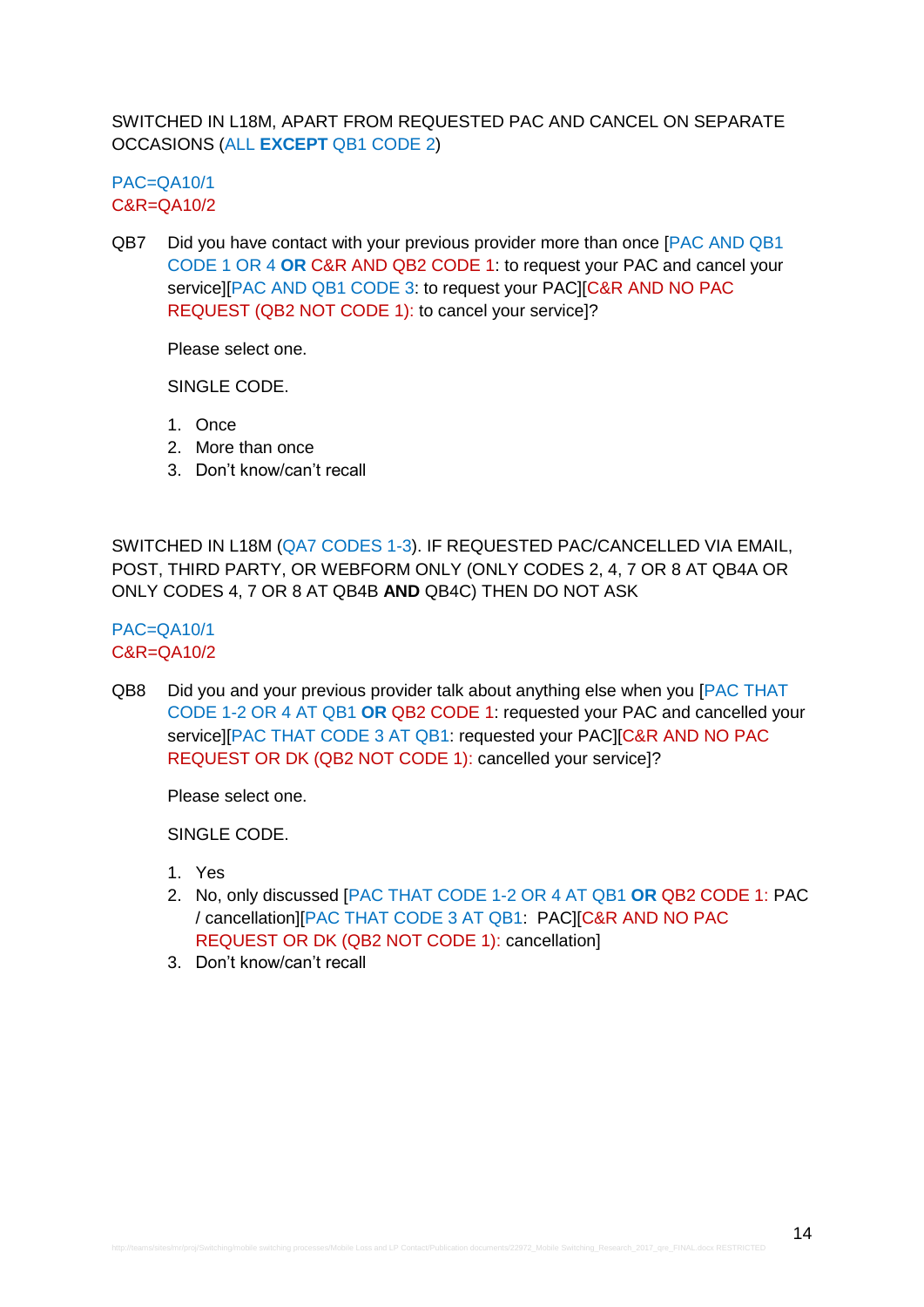### ALL THAT TALKED ABOUT SOMETHING ELSE (QB8 CODE 1)

QB9 What else did you talk about?

Please select all that apply.

MULTI CODE. ROTATE CODES 1-9.

- 1. We talked about outstanding charges I would need to pay if I left them (e.g. termination charges)
- 2. We talked about my usage and current package
- 3. We talked about my end of contract date
- 4. We talked about aspects of services that I would lose if I left them
- 5. We talked about outstanding credit I had
- 6. They offered me another deal/discount
- 7. We talked about their other products/services
- 8. We talked about my new provider's service
- 9. We talked about my notice period
- 10. Other (please type in)
- 11. Don't know/can't recall

#### ASK ALL

QB10 How did you contact your **new** provider to sign up for your new service?

If you tried to sign up via more than one method, then please select the final one you used.

Please select one. SINGLE CODE. ROTATE

- 1. Telephone
- 2. Email
- 3. Web-chat
- 4. Post
- 5. In-store sales agent mobile provider
- 6. In-store sales agent third party, e.g. Carphone Warehouse
- 7. Via web-form
- 8. Other (please type in)
- 9. Don't know/can't recall [SINGLE CODE]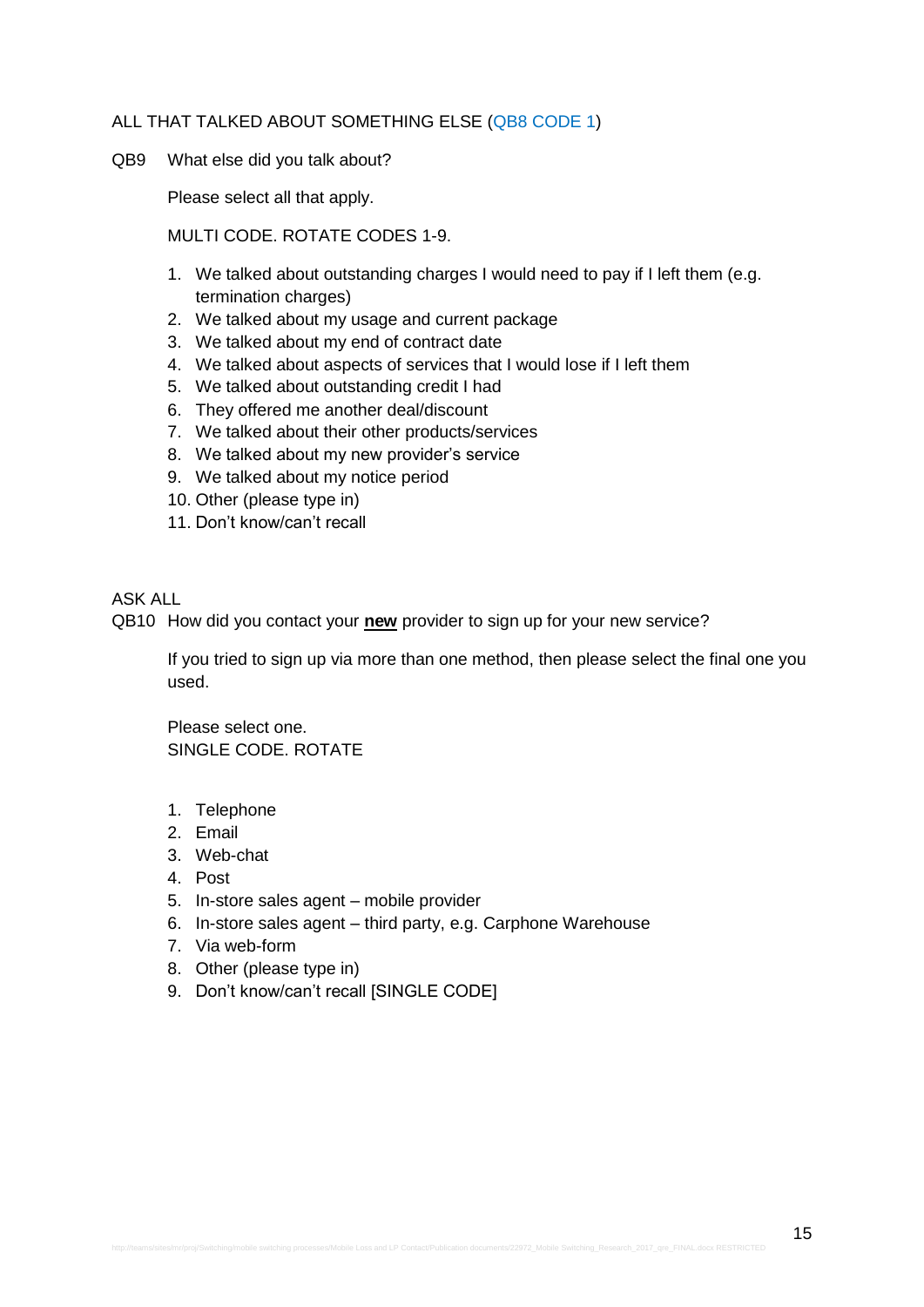# **PAC SCENARIOS:**

# **TO BE ASKED OF ALL SWITCHED IN L18M AND PAC SWITCHERS (QA7 CODES 1-3 AND QA10 CODE 1)**

**ROTATE 'AUTO-SWITCH' OPTION (QC1-QC6D) AND 'GPL' OPTION (QD1-QD6) SECTIONS SHOWN FIRST BETWEEN RESPONDENTS**

**BEFORE THE FIRST ROTATION SHOW TEXT: We are now going to show you some hypothetical scenarios and ask you some questions about them.**

**BEFORE SECOND ROTATION SHOW TEXT: We are now going to show you another scenario and ask you some similar questions about it. When considering this next scenario, please imagine that the one you have just been thinking about is not available to you.**

### **AUTO-SWITCH OPTION**

SHOW TO SWITCHED IN L18M AND PAC SWITCHERS (QA7 CODES 1-3 AND QA10 CODE 1)

Imagine the following scenario:

*You are about to switch from [INSERT CURRENT MOBILE PROVIDER FROM QA14] and take your number with you and, like when you last switched, you need to get a code called a PAC.* 

*SHOW AUTO-SWITCH VARIANT 1 DIAGRAM – FOR PREVIOUSLY SWITCHED BY PAC WITH IMAGES FOR EACH STEP ADDED IN SEQUENCE.*

SWITCHED IN L18M AND PAC SWITCHERS (QA7 CODES 1-3 AND QA10 CODE 1)

Still thinking about this scenario:

*You are about to switch from [INSERT CURRENT MOBILE PROVIDER FROM QA14] and take your number with you and, like when you last switched, you need to get a code called a PAC.* 

*SHOW AUTO-SWITCH VARIANT 1 DIAGRAM – FOR PREVIOUSLY SWITCHED BY PAC*: SINGLE IMAGE SHOWING ALL STEPS.

KEEP IMAGE ON SCREEN FOR QC1 TO QC2B.

QC1 How likely would you be to request your PAC via a **free text message** rather than the way you requested it last time you switched?

Please select one.

- 1. I definitely wouldn't
- 2. I probably wouldn't
- 3. I possibly would/possibly wouldn't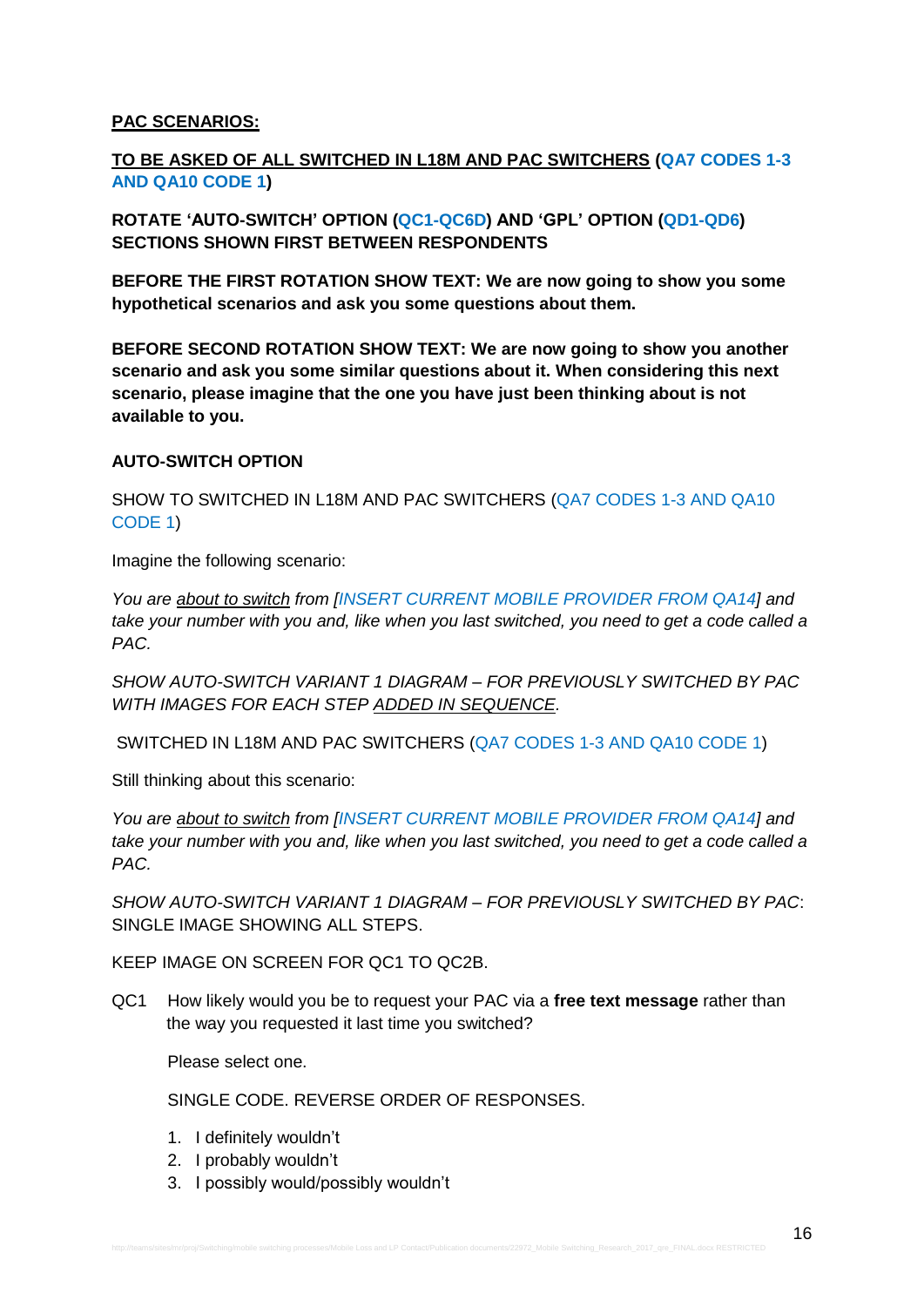- 4. I probably would
- 5. I definitely would

# ASK ALL SAYING WOULD/MIGHT USE SMS (QC1 CODES 3-5)

QC2A Why do you say you [QC1 CODE 4-5: would][QC1 CODE 3: might] request your PAC via a free text message?

Please type in. OPEN.

# ASK ALL SAYING WOULD NOT USE SMS (QC1 CODES 1-2)

QC2B Why do you say you **wouldn't** request your PAC via a free text message?

Please type in. OPEN.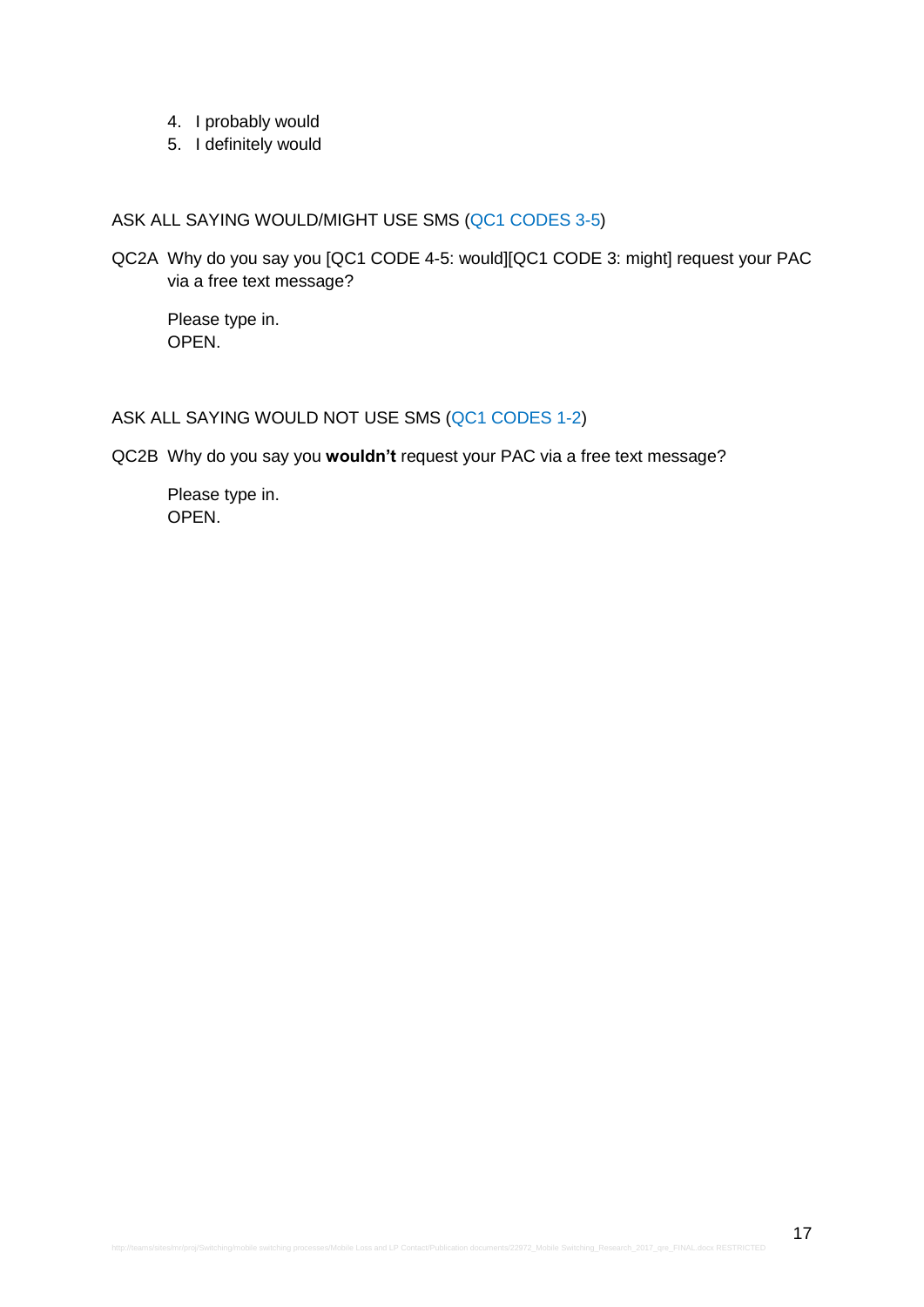Still thinking about this scenario:

*You are about to switch from [INSERT CURRENT MOBILE PROVIDER FROM QA14] and take your number with you and, like when you last switched, you need to get a code called a PAC.* 

*SHOW AUTO-SWITCH VARIANT 1 DIAGRAM – FOR PREVIOUSLY SWITCHED BY PAC*: SINGLE IMAGE SHOWING ALL STEPS.

KEEP IMAGE ON SCREEN FOR QC3A TO QC3D.

### **WTP option:**

ASK ALL PAC SWITCHERS SAYING WOULD/MIGHT USE SMS (QC1 CODES 3-5)

QC3A WTP You said you [QC1 CODE 4-5: **would**][QC1 CODE 3: **might**] request your PAC via a free text message if this method were available.

If, instead of being free, there had been a charge to use this method of [PRICE OPTIONS: 50p, £1, £2, £5, £10] how likely would you be to use this method, rather than the way you requested your PAC last time you switched?

[RANDOMISE PRICE OPTIONS – IF RESPONDENT SAYS THEY PROBABLY/DEFINITELY WOULDN'T, THEN DO NOT SHOW A HIGHER VALUE; – IF RESPONDENT SAYS THEY **DEFINITELY** WOULD, THEN DO NOT SHOW A **LOWER** VALUE]

Please select one.

- 1. I definitely wouldn't
- 2. I probably wouldn't
- 3. I possibly would/possibly wouldn't
- 4. I probably would
- 5. I definitely would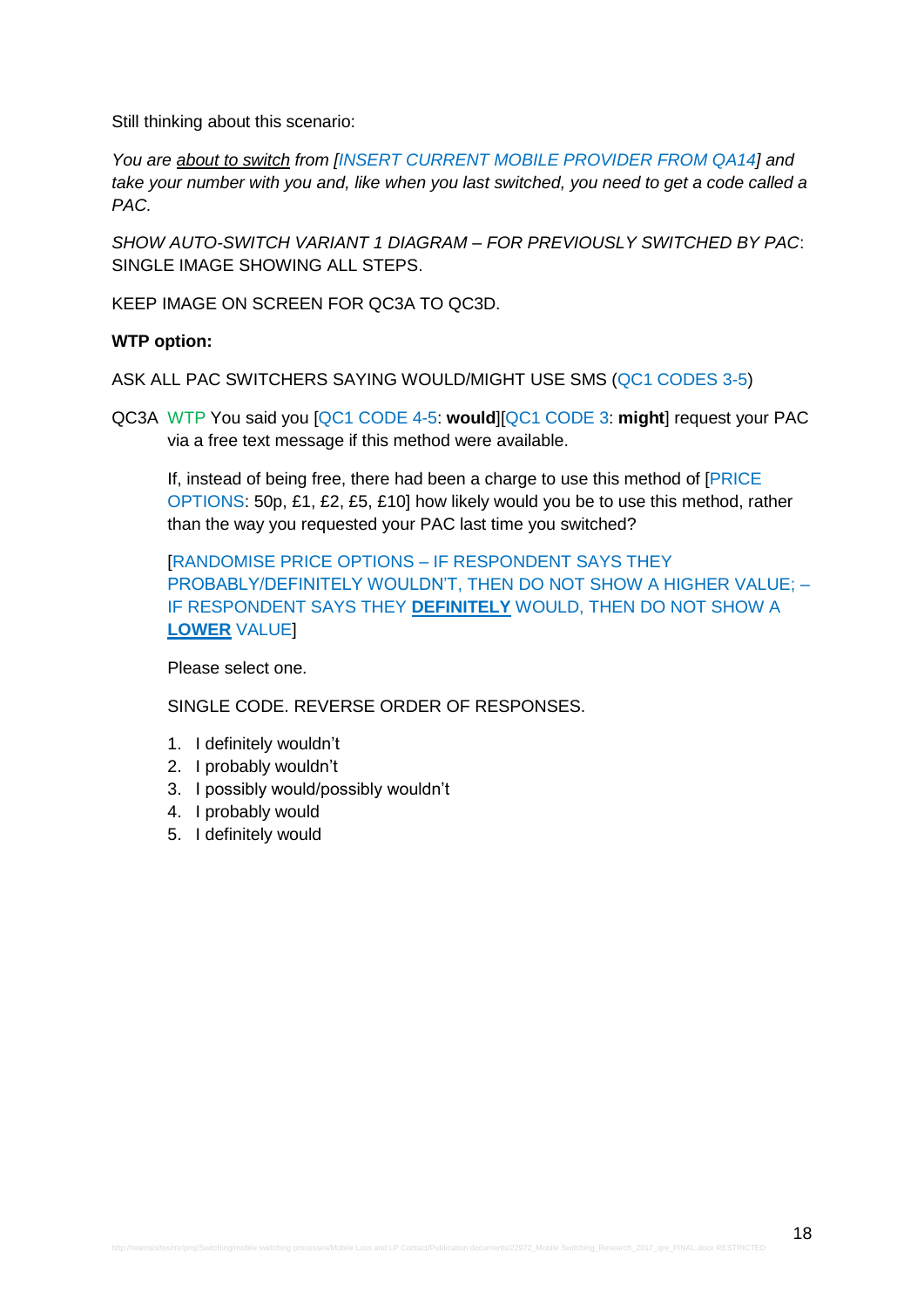### IF WOULD NOT TAKE UP AT ALL PRICE OPTIONS (QC3A CODES 1-2 FOR ALL)

QC3B You said you would not take up this option if there was a 50p charge.

Why do you say this?

Please select all that apply. MULTI CODE. ROTATE.

- 1. Because it's not worth paying extra for
- 2. Because I should not have to pay anything for this option
- 3. Other (please type in)
- 4. Don't know

### **WTA option:**

IF WOULD NOT TAKE UP ON PRINCIPLE (QC3B CODE 2)

QC3C WTA Now imagine that the option to request your PAC via a free text message was available (**and remained free**), but you were offered [PRICE OPTIONS: 50p, £1, £2, £5, £10] to request your PAC the same way you did last time you switched.

How likely would you be to accept this offer and use the same method as last time you switched to request your PAC?

[RANDOMISE PRICE OPTIONS – IF RESPONDENT SAYS THEY PROBABLY/DEFINITELY WOULDN'T, THEN DO NOT SHOW A LOWER VALUE; – IF RESPONDENT SAYS THEY **DEFINITELY** WOULD, THEN DO NOT SHOW A **HIGHER** VALUE]

Please select one.

SINGLE CODE. REVERSE ORDER OF RESPONSES.

- 1. I definitely wouldn't
- 2. I probably wouldn't
- 3. I possibly would/possibly wouldn't
- 4. I probably would
- 5. I definitely would

### IF WOULD NOT ACCEPT AT ANY PRICE OPTIONS (QC3C CODES 1-2 FOR ALL)

QC3D You said you would not give up this option to send a free text message for your PAC if you were offered £10.

Why do you say this?

Please type in. **OPEN**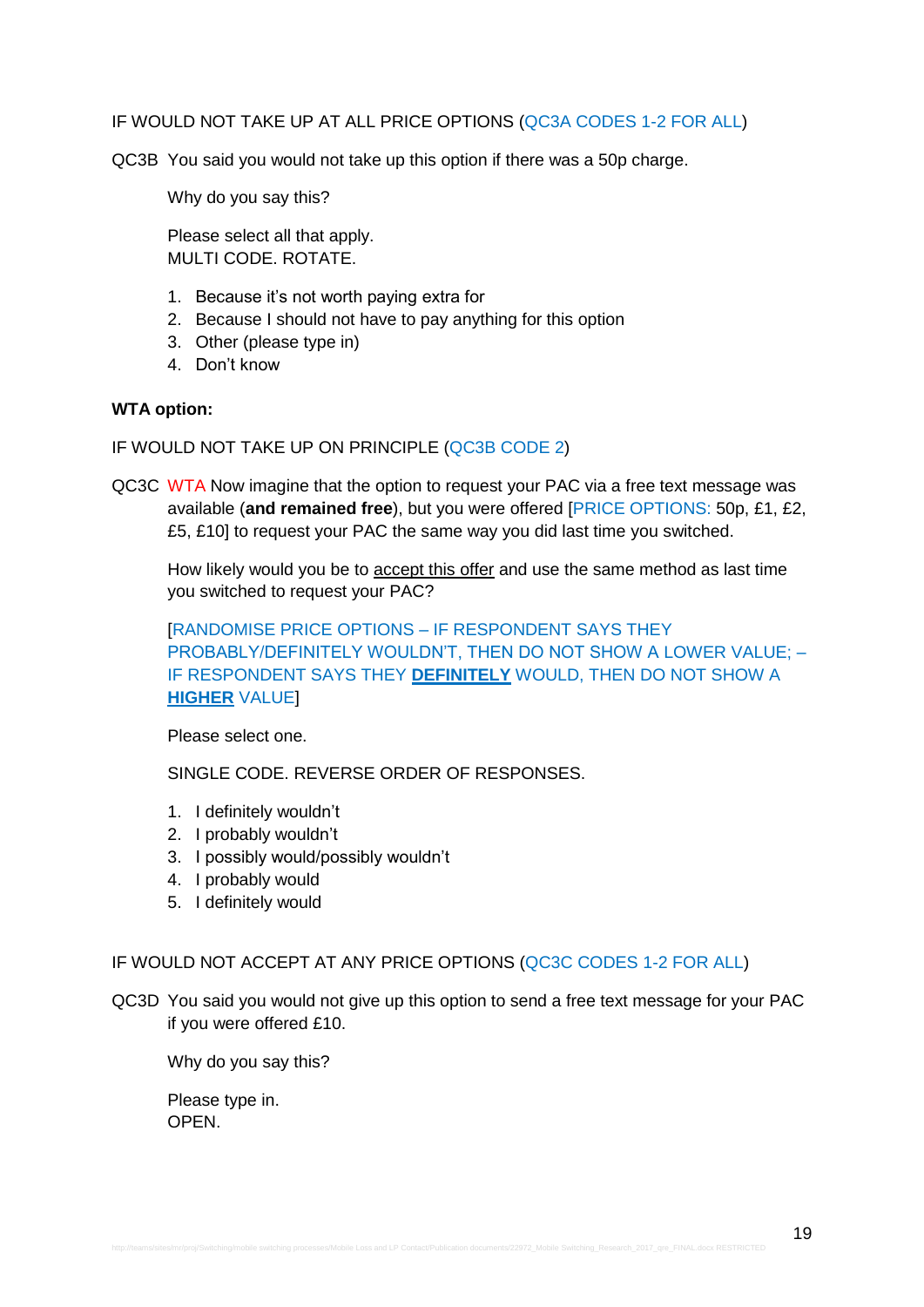### ASK ALL PAC SWITCHERS WHO WOULD/MIGHT USE SMS (QC1 CODES 3-5)

Still thinking about this scenario:

*SHOW AUTO-SWITCH VARIANT 1 DIAGRAM – FOR PREVIOUSLY SWITCHED BY PAC*: SINGLE IMAGE SHOWING ALL STEPS.

QC3E If you had followed these steps last time you switched do you think you **would also** have contacted your previous provider, either while you were thinking about whether to switch, or to make the switch happen?

Please select one.

- 1. I definitely **wouldn't** have contacted my previous provider
- 2. I probably **wouldn't** have contacted my previous provider
- 3. I possibly **would**/possibly **wouldn't**
- 4. I probably **would** have contacted my previous provider
- 5. I definitely **would** have contacted my previous provider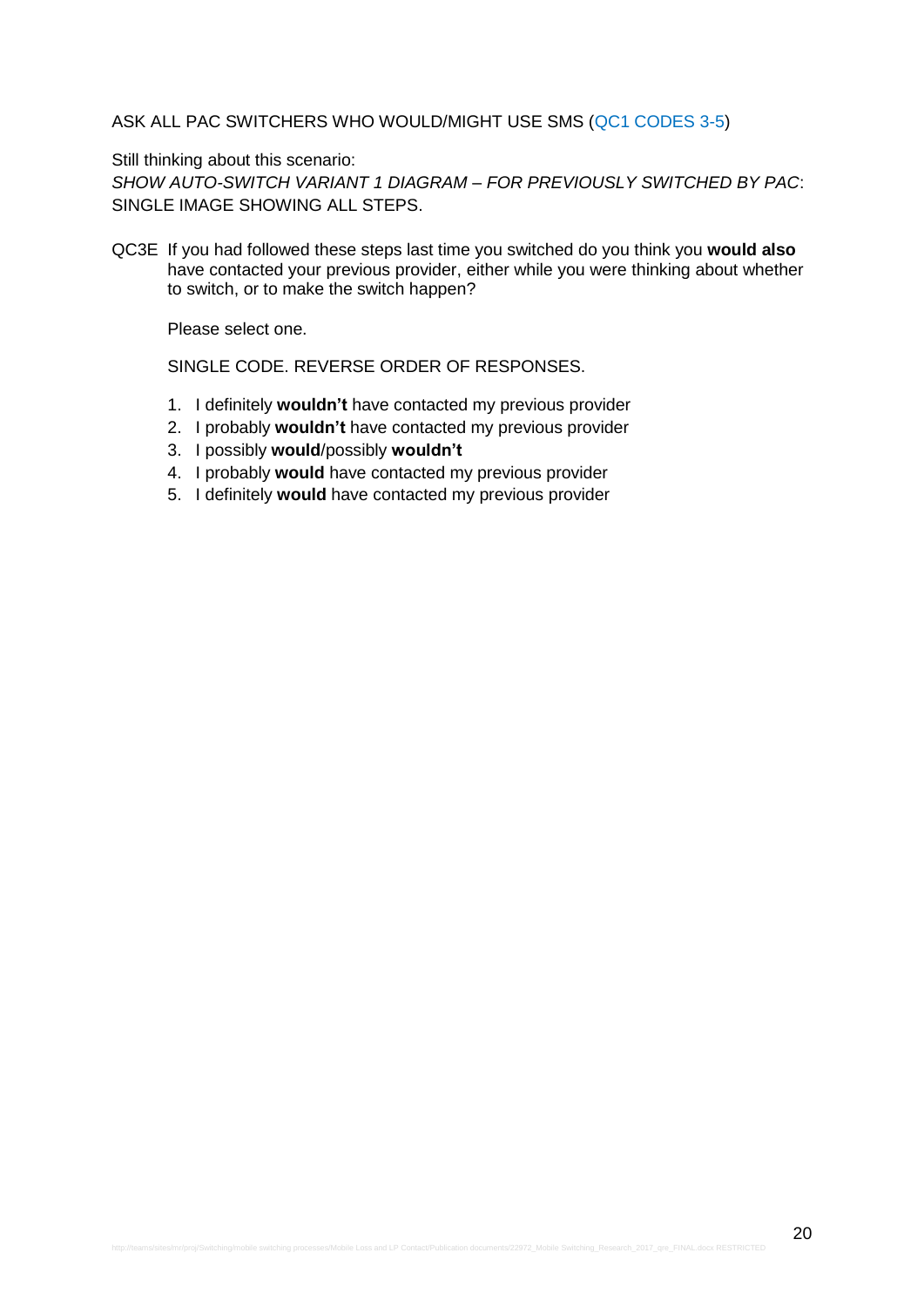ASK ALL STILL WOULD/MIGHT HAVE CONTACTED LOSING PROVIDER (QC3E CODES 3-5)

QC3F And which, if any, of these would be reasons that you would still have contacted your previous provider?

Please select all that apply.

MULTI CODE. ROTATE CODES 1-11.

- 1. To give notice
- 2. To check that my service had been cancelled
- 3. To find out what I needed to do to change provider
- 4. To negotiate a better deal
- 5. To find out about any charges for ending my contract early
- 6. To arrange the 'stop date'
- 7. To obtain information about my contract e.g. my usage patterns/spend
- 8. To find out when my contract ended
- 9. To find out if I needed to give them a notice period to leave
- 10. To talk about their products and services
- 11. To check how much my final bill would be
- 12. Other (please type in)
- 13. Don't know/don't recall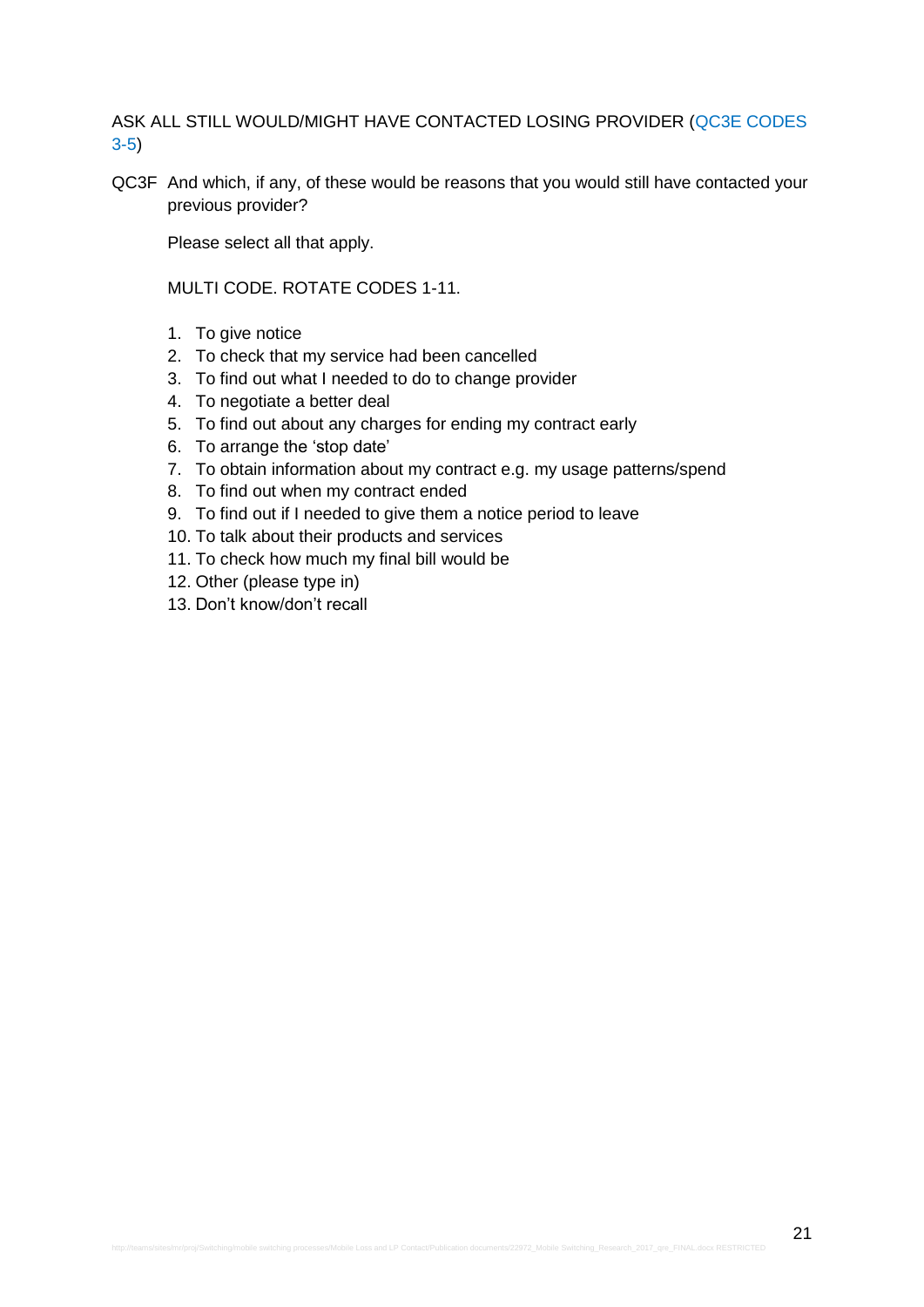### ASK ALL PAC SWITCHERS WHO WOULD/MIGHT USE SMS (QC1 CODES 3-5)

#### Still thinking about this scenario:

*SHOW AUTO-SWITCH VARIANT 1 DIAGRAM – FOR PREVIOUSLY SWITCHED BY PAC*: SINGLE IMAGE SHOWING ALL STEPS.

QC3G How, if at all, do you think this new method of requesting your PAC would have affected the total amount of time you would have spent speaking to your previous provider, either while you were thinking about whether to switch, or to make the switch happen?

Please select one.

- 1. I would have spent **more time** speaking to my previous provider
- 2. It would **not have changed** the amount of time I would have spent speaking to my previous provider
- 3. I would have spent **less time** speaking to my previous provider
- 4. Don't know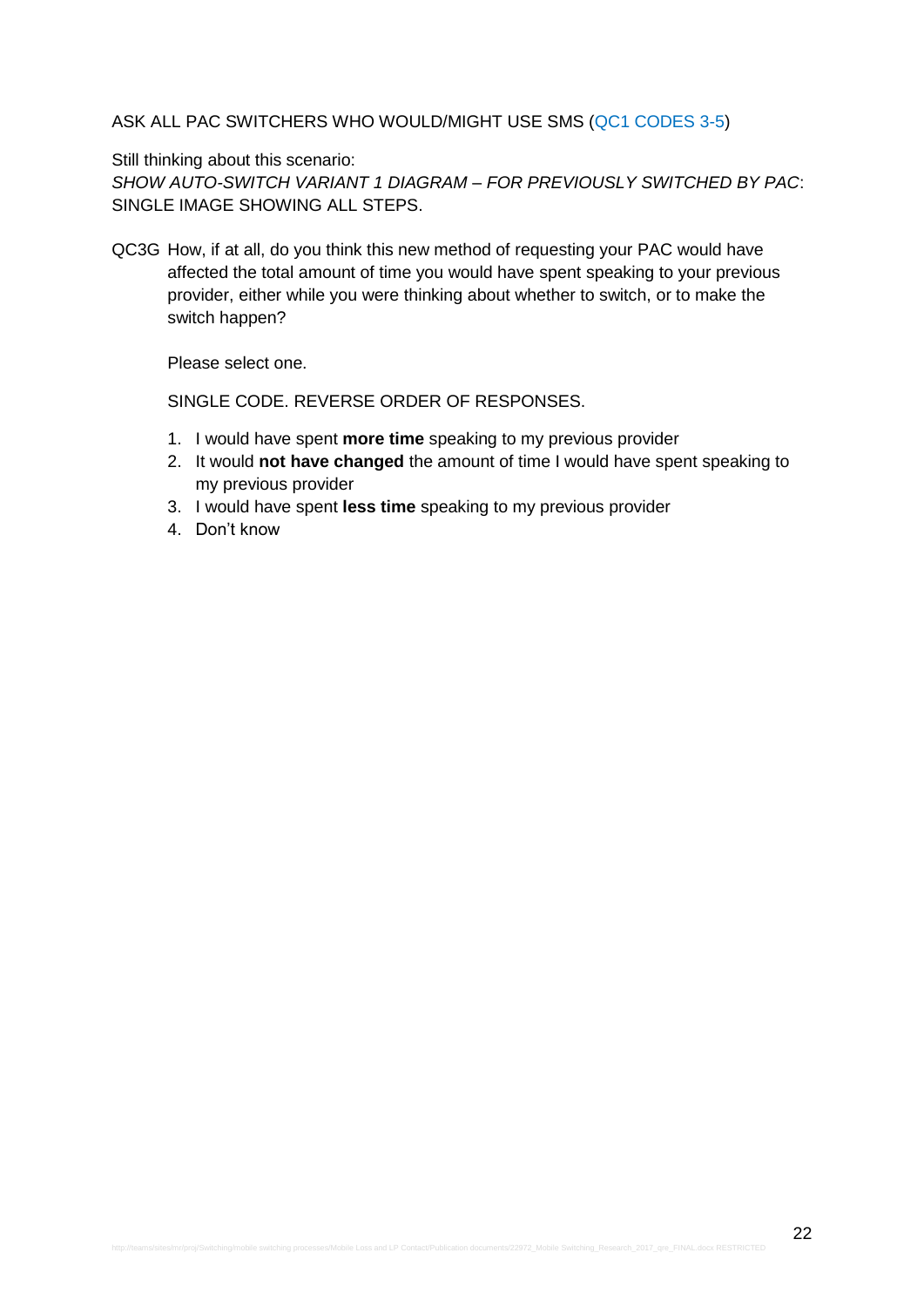#### SWITCHED IN L18M AND PAC SWITCHERS (QA7 CODES 1-3 AND QA10 CODE 1)

#### QC4 IF SAYING WOULD/MIGHT USE SMS (QC1 CODES 3-5)

You said previously that you [QC1 CODE 4-5: **would**][QC1 CODE 3: **might**] use an option to request your PAC via a free text message.

Suppose that this option was available (**and remained free**) but there was also an option to request your PAC **through your online account with your current provider**.

*SHOW AUTO-SWITCH VARIANT 1 ONLINE DIAGRAM – FOR PREVIOUSLY SWITCHED BY PAC WITH IMAGES FOR EACH STEP ADDED IN SEQUENCE.* How likely would you be to request your PAC **online** rather than texting a free number?

Please select one. SINGLE CODE. REVERSE ORDER OF RESPONSES.

- 1. I definitely wouldn't request online rather than texting a free number
- 2. I probably wouldn't request online rather than texting a free number
- 3. I possibly would/possibly wouldn't
- 4. I probably would request online rather than texting a free number
- 5. I definitely would request online rather than texting a free number

### IF SAYING WOULD NOT USE SMS (QC1 CODES 1-2)

You said previously that you **wouldn't** use an option to request your PAC via a free text message.

Suppose that this option was available (**and remained free**) but there was also an option to request your PAC **through your online account with your current provider**.

# *SHOW AUTO-SWITCH VARIANT 1 ONLINE DIAGRAM – FOR PREVIOUSLY SWITCHED BY PAC WITH IMAGES FOR EACH STEP ADDED IN SEQUENCE.*

How likely would you be to request your PAC **online** rather than the way you requested your PAC last time you switched?

Please select one. SINGLE CODE. REVERSE ORDER OF RESPONSES.

- 1. I definitely wouldn't request online rather than the way I did last time
- 2. I probably wouldn't request online rather than the way I did last time
- 3. I possibly would/possibly wouldn't
- 4. I probably would request online rather than the way I did last time
- 5. I definitely would request online rather than the way I did last time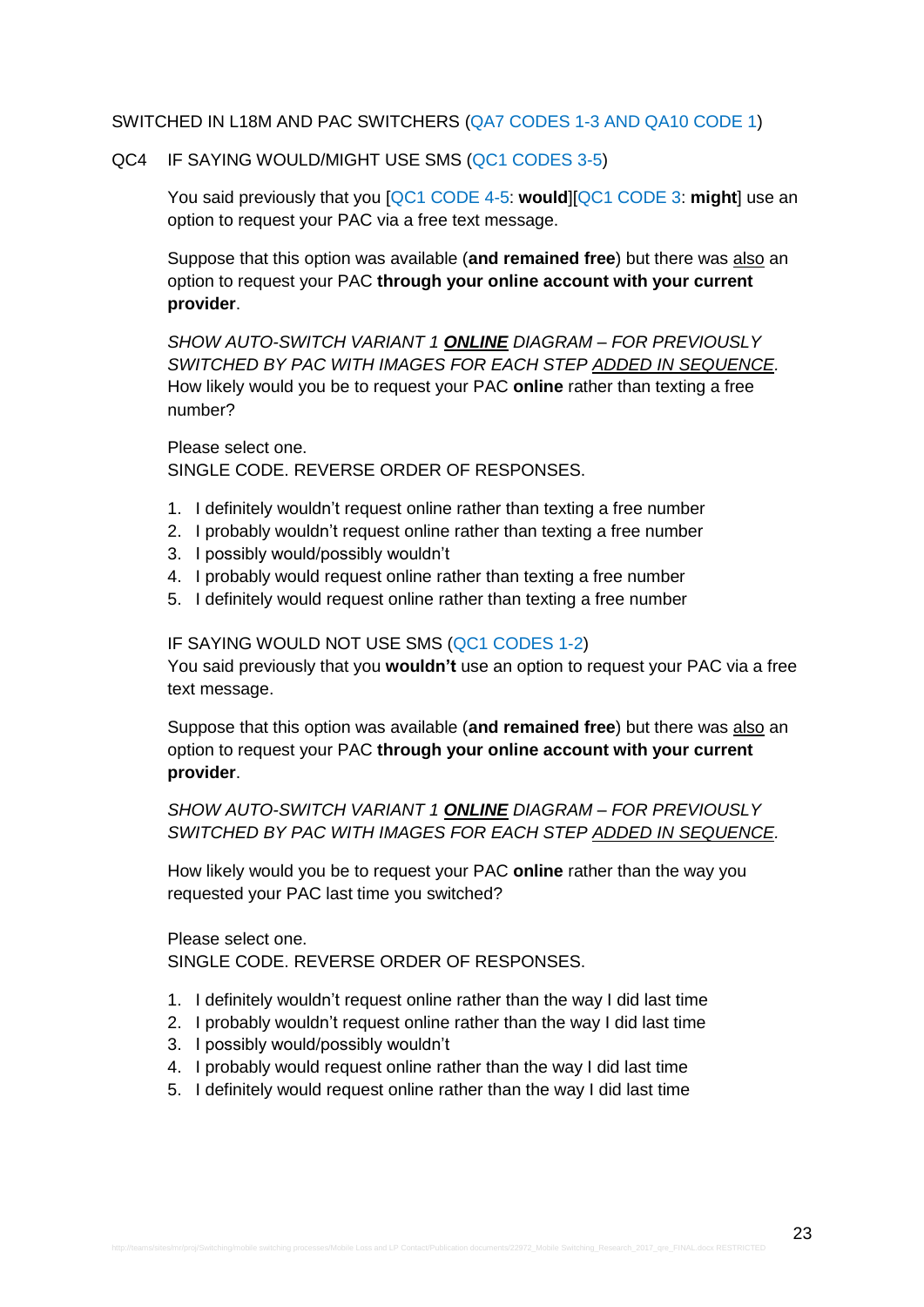*SHOW AUTO-SWITCH VARIANT 1 ONLINE DIAGRAM – FOR PREVIOUSLY SWITCHED BY PAC*: SINGLE IMAGE SHOWING ALL STEPS.

KEEP IMAGE ON SCREEN FOR QC5A TO QC5B.

ASK ALL SAYING WOULD/MIGHT USE ONLINE ACCOUNT (QC4 CODES 3-5)

QC5A Why do you say you [QC4 CODE 4-5: would][QC4 CODE 3: might] request your PAC via your online account?

Please type in. OPEN.

# ASK ALL SAYING WOULD NOT USE ONLINE ACCOUNT (QC4 CODES 1-2)

QC5B Why do you say you **wouldn't** request your PAC via your online account?

Please type in. OPEN.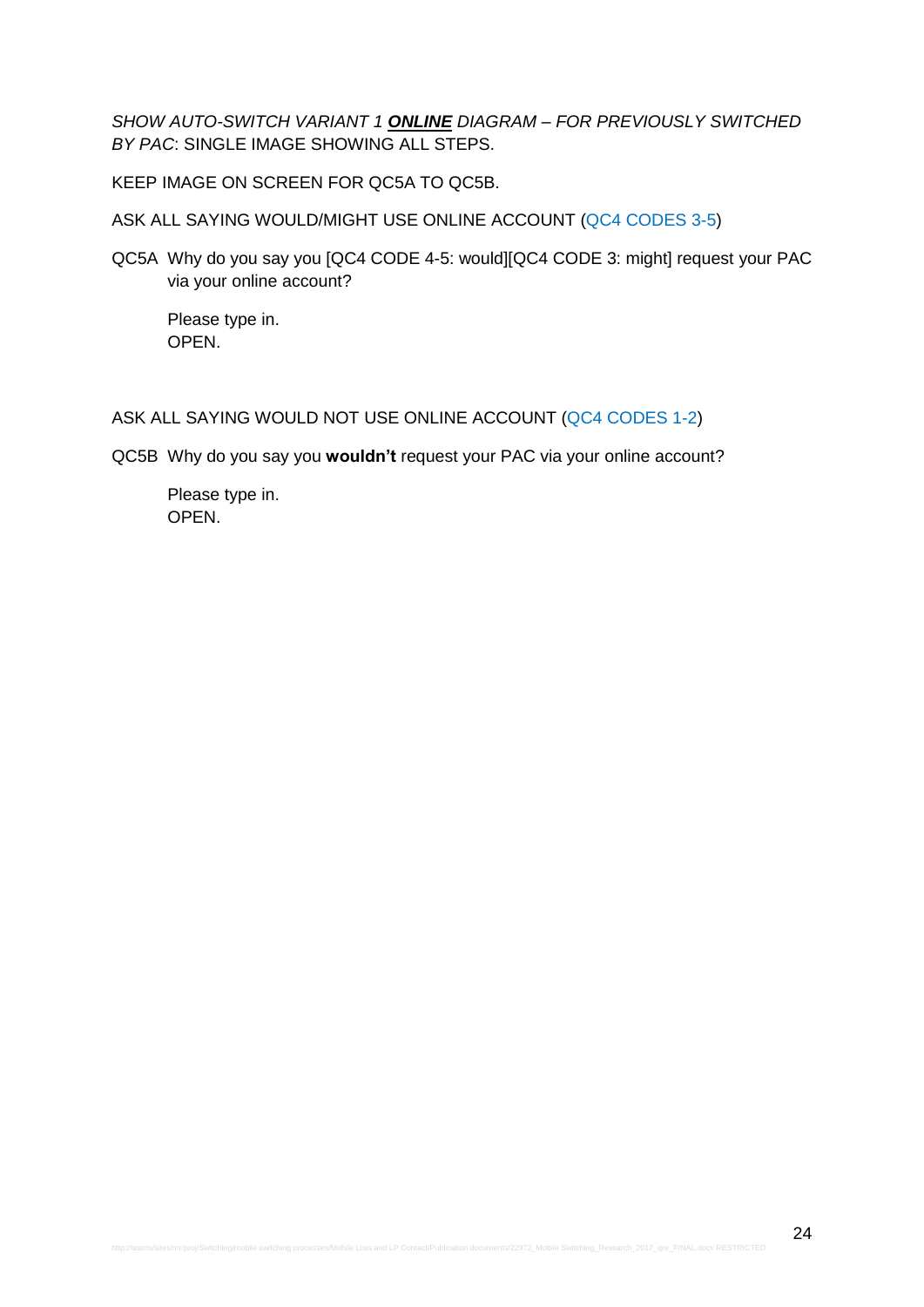Still thinking about this scenario:

*SHOW AUTO-SWITCH VARIANT 1 ONLINE DIAGRAM – FOR PREVIOUSLY SWITCHED BY PAC*: SINGLE IMAGE SHOWING ALL STEPS.

KEEP IMAGE ON SCREEN FOR QC6A TO QC6D.

### **WTP option:**

ASK ALL PAC SWITCHERS SAID WOULD NOT USE SMS BUT WOULD/MIGHT USE ONLINE ACCOUNT (QC1 CODES 1-2 AND QC4 CODES 3-5)

QC6A WTP You said you [QC4 CODE 4-5: **would**][QC4 CODE 3: **might**] request your PAC through your online account with your current provider if this method were available.

If there was a charge to use this method of [PRICE OPTIONS: 50p, £1, £2, £5, £10] how likely would you be to use this method, rather than the way you requested your PAC last time you switched?

[RANDOMISE PRICE OPTIONS – IF RESPONDENT SAYS THEY PROBABLY/DEFINITELY WOULDN'T, THEN DO NOT SHOW A HIGHER VALUE; – IF RESPONDENT SAYS THEY **DEFINITELY** WOULD, THEN DO NOT SHOW A **LOWER** VALUE]

Please select one.

SINGLE CODE. REVERSE ORDER OF RESPONSES.

- 1. I definitely wouldn't
- 2. I probably wouldn't
- 3. I possibly would/possibly wouldn't
- 4. I probably would
- 5. I definitely would

IF WOULD NOT TAKE UP AT ALL PRICE OPTIONS (QC6A CODES 1-2 FOR ALL)

QC6B You said you would not take up this option if there was a 50p charge.

Why do you say this?

Please select all that apply. MULTI CODE. ROTATE.

- 1. Because it's not worth paying extra for
- 2. Because I should not have to pay anything for this option
- 3. Other (please type in)
- 4. Don't know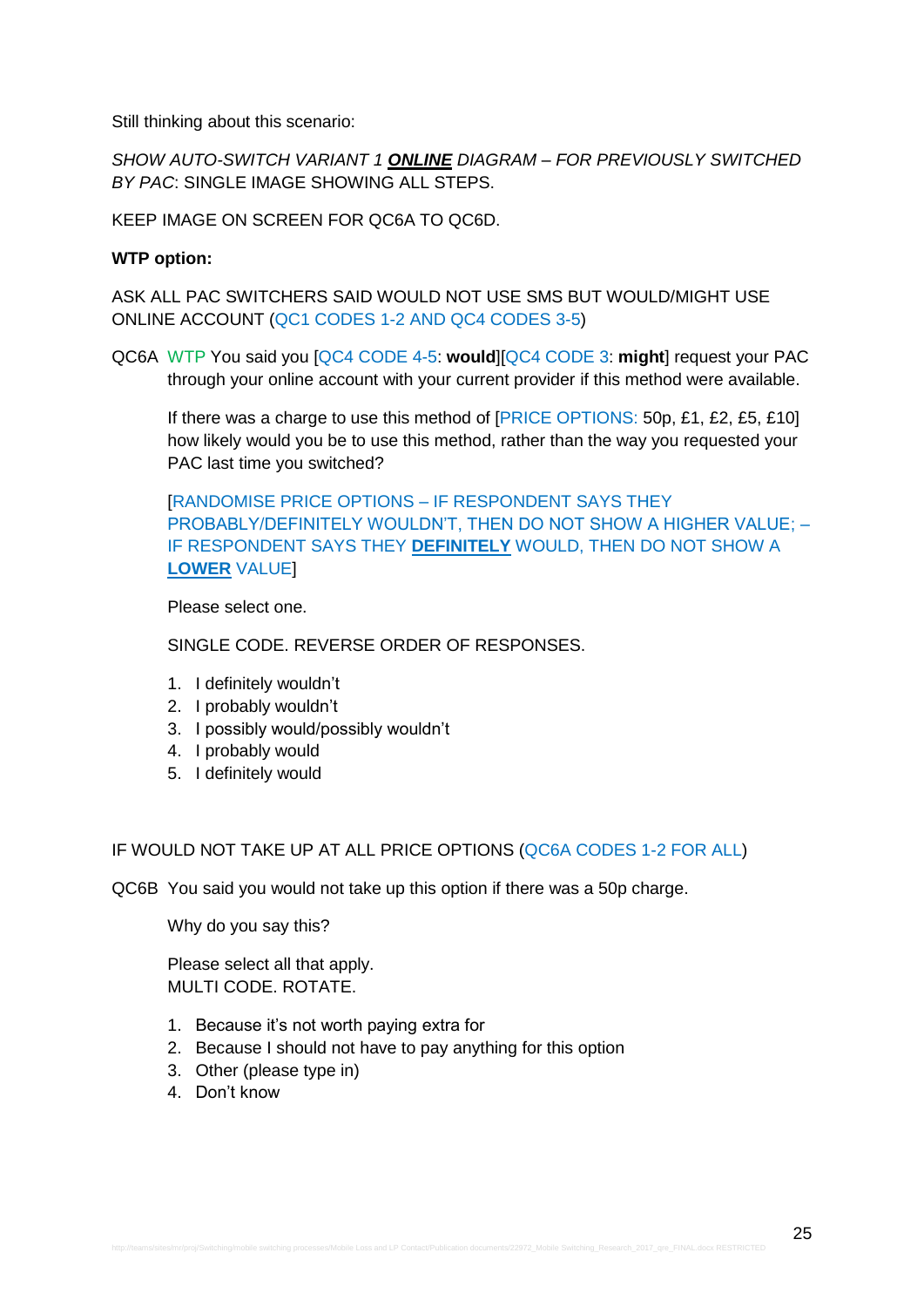### **WTA option:**

IF WOULD NOT TAKE UP ON PRINCIPLE (QC6B CODE 2)

QC6C WTA Now imagine that the option to request your PAC through your online account with your current provider was available (**and remained free**), but you were offered [PRICE OPTIONS: 50p, £1, £2, £5, £10] to request your PAC the same way you did last time you switched.

How likely would you be to accept this offer and use the same method as last time you switched to request your PAC?

[RANDOMISE PRICE OPTIONS – IF RESPONDENT SAYS THEY PROBABLY/DEFINITELY WOULDN'T, THEN DO NOT SHOW A LOWER VALUE; – IF RESPONDENT SAYS THEY **DEFINITELY** WOULD, THEN DO NOT SHOW A **HIGHER** VALUE]

Please select one.

SINGLE CODE. REVERSE ORDER OF RESPONSES.

- 1. I definitely wouldn't
- 2. I probably wouldn't
- 3. I possibly would/possibly wouldn't
- 4. I probably would
- 5. I definitely would

# IF WOULD NOT ACCEPT AT ANY PRICE OPTIONS (QC6C CODES 1-2 FOR ALL)

QC6D You said you would not give up the option to request your PAC through your online account with your current provider if you were offered £10.

Why do you say this?

Please type in. OPEN.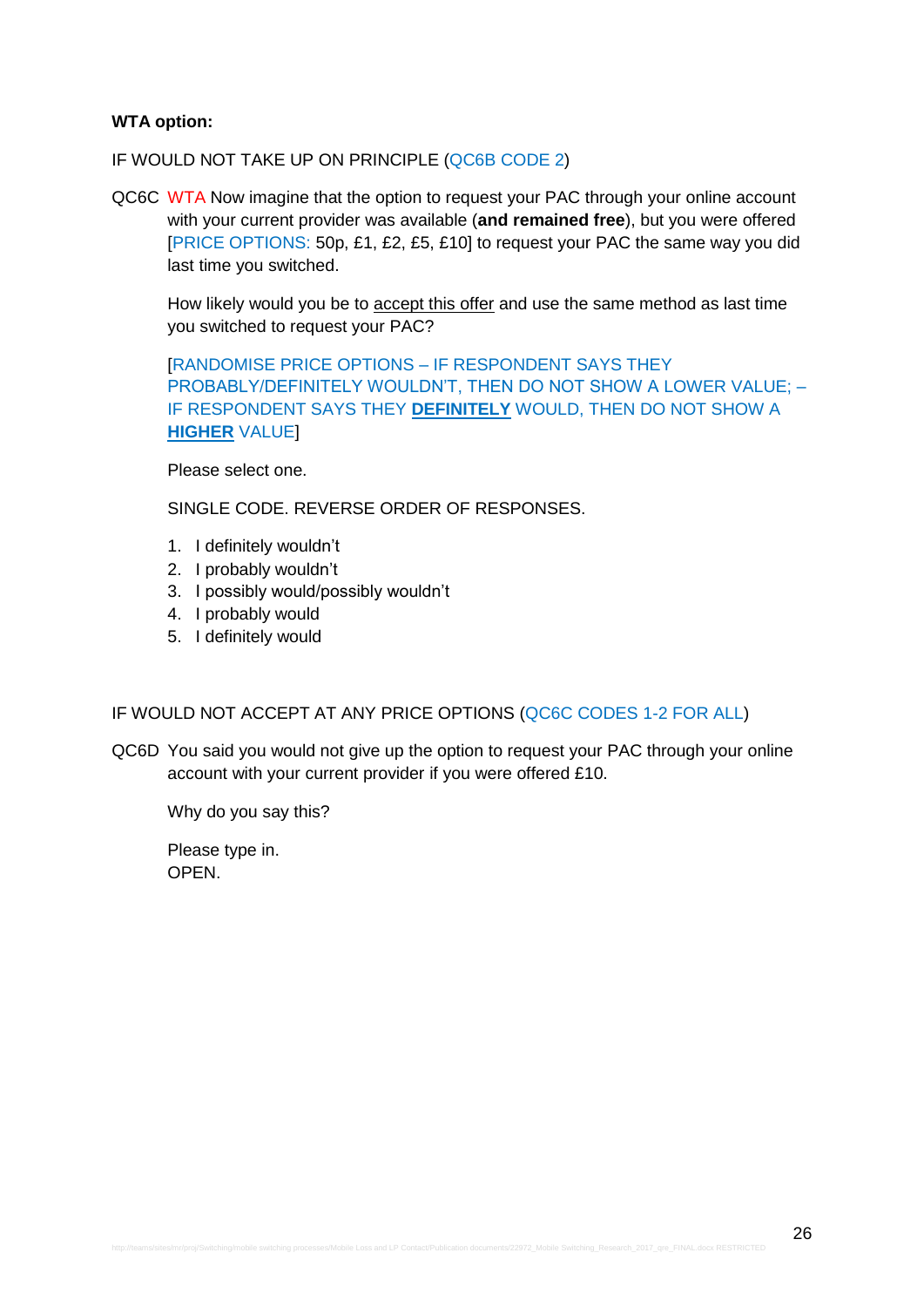ASK ALL PAC SWITCHERS WHO WOULD NOT USE SMS BUT WOULD/MIGHT USE ONLINE ACCOUNT (QC1 CODES 1-2 AND QC4 CODES 3-5)

Still thinking about this scenario:

*SHOW AUTO-SWITCH VARIANT 1 ONLINE DIAGRAM – FOR PREVIOUSLY SWITCHED BY PAC*: SINGLE IMAGE SHOWING ALL STEPS.

QC7 If you had followed these steps last time you switched do you think you **would also** have contacted your previous provider, either while you were thinking about whether to switch, or to make the switch happen?

Please select one.

SINGLE CODE. REVERSE ORDER OF RESPONSES.

- 1. I definitely **wouldn't** have contacted my previous provider
- 2. I probably **wouldn't** have contacted my previous provider
- 3. I possibly **would**/possibly **wouldn't**
- 4. I probably **would** have contacted my previous provider
- 5. I definitely **would** have contacted my previous provider

# ASK ALL STILL WOULD/MIGHT HAVE CONTACTED LOSING PROVIDER (QC7 CODES 3-5)

QC8 And which, if any, of these would be reasons that you would still have contacted your previous provider?

Please select all that apply.

MULTI CODE. ROTATE CODES 1-11.

- 1. To give notice
- 2. To check that my service had been cancelled
- 3. To find out what I needed to do to change provider
- 4. To negotiate a better deal
- 5. To find out about any charges for ending my contract early
- 6. To arrange the 'stop date'
- 7. To obtain information about my contract e.g. my usage patterns/spend
- 8. To find out when my contract ended
- 9. To find out if I needed to give them a notice period to leave
- 10. To talk about their products and services
- 11. To check how much my final bill would be
- 12. Other (please type in)
- 13. Don't know/don't recall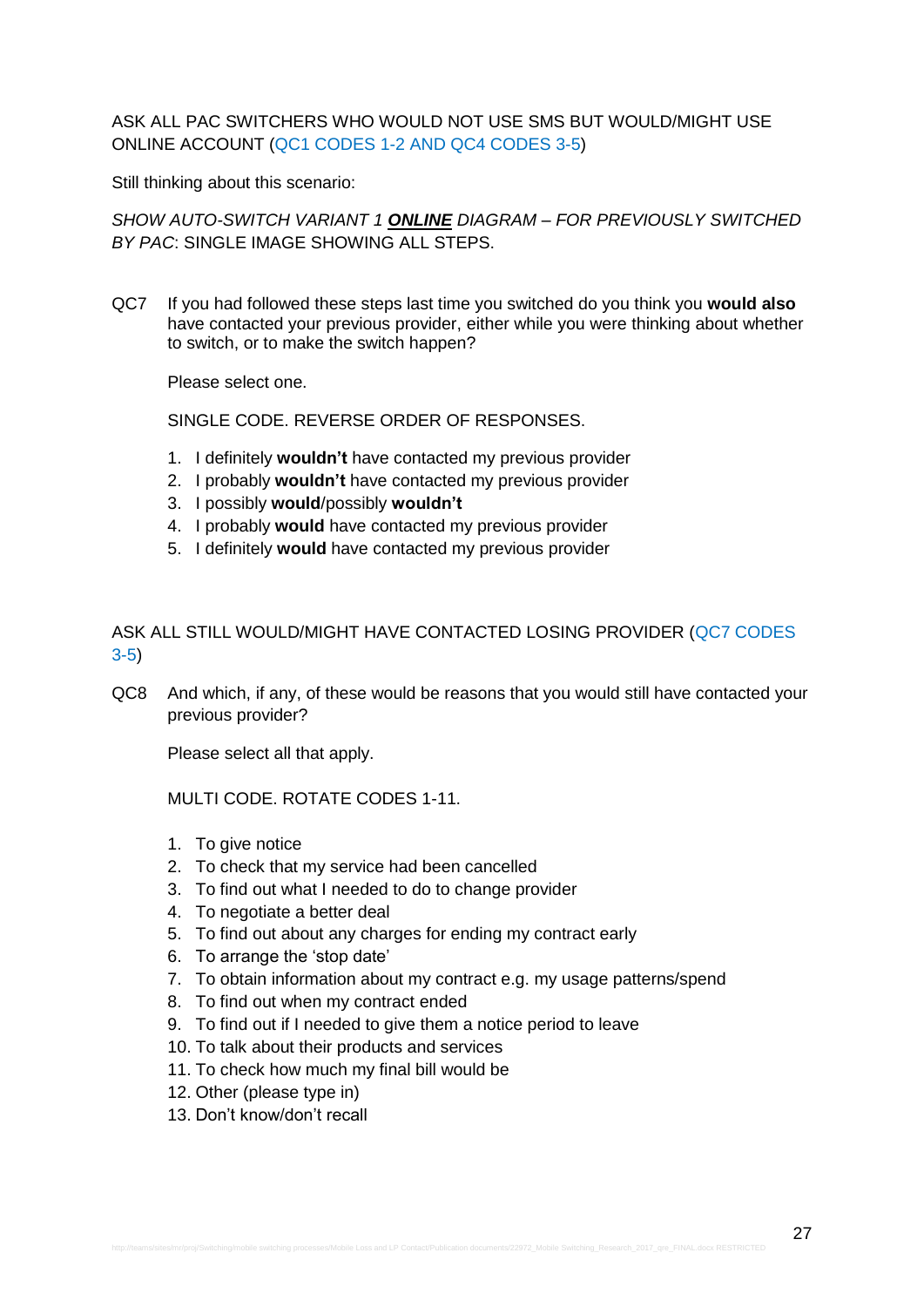ASK ALL PAC SWITCHERS WHO WOULD NOT USE SMS BUT WOULD/MIGHT USE ONLINE ACCOUNT (QC1 CODES 1-2 AND QC4 CODES 3-5)

Still thinking about this scenario:

- *SHOW AUTO-SWITCH VARIANT 1 ONLINE DIAGRAM – FOR PREVIOUSLY SWITCHED BY PAC*: SINGLE IMAGE SHOWING ALL STEPS.
- QC9 How, if at all, do you think this new method of requesting your PAC would have affected the total amount of time you would have spent speaking to your previous provider, either while you were thinking about whether to switch, or to make the switch happen?

Please select one.

- 1. I would have spent **more time** speaking to my previous provider
- 2. It would **not have changed** the amount of time I would have spent speaking to my previous provider
- 3. I would have spent **less time** speaking to my previous provider
- 4. Don't know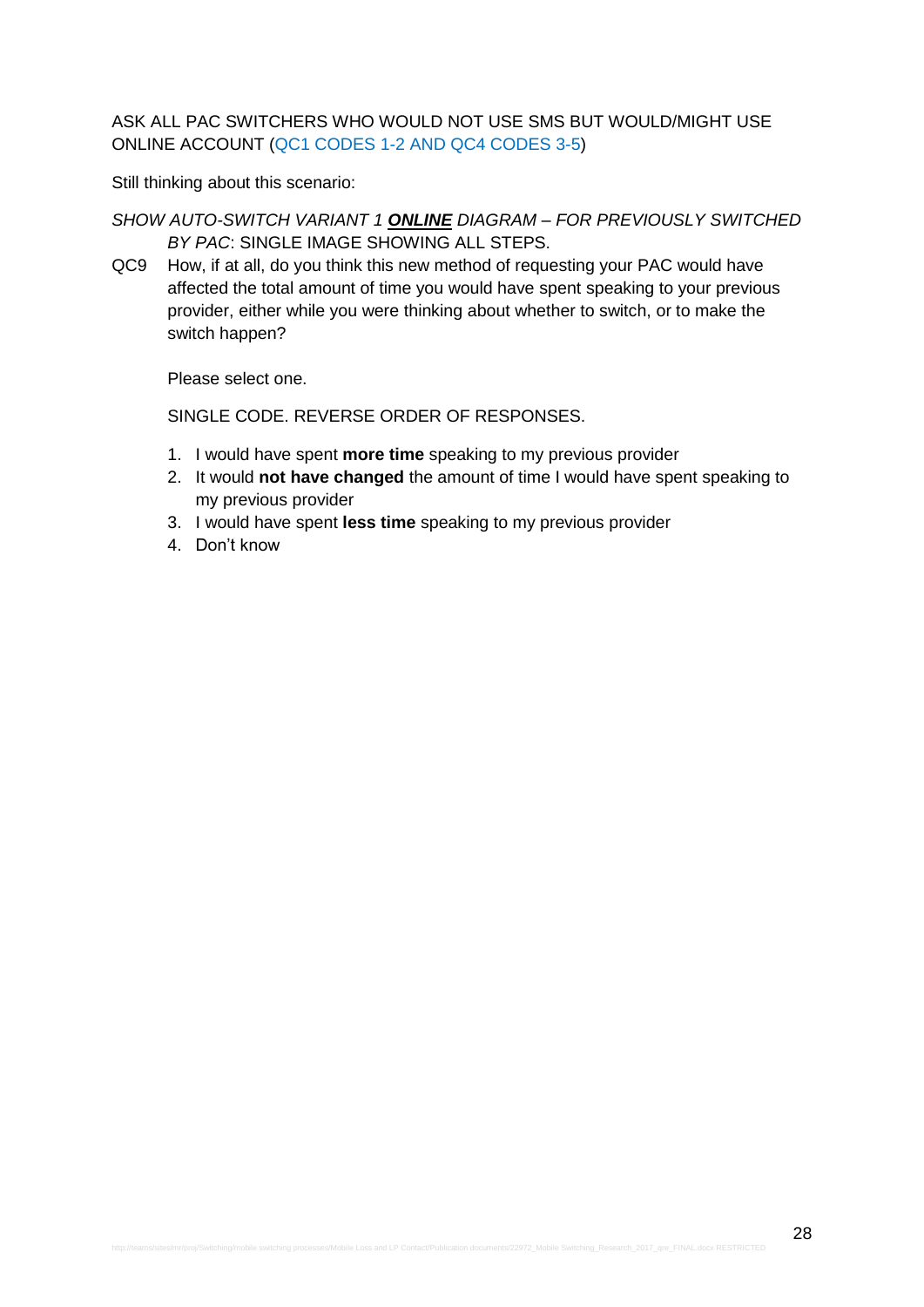# **GPL OPTION**

SHOW TO SWITCHED IN L18M AND PAC SWITCHERS (QA7 CODES 1-3 AND QA10 CODE 1)

Imagine the following scenario:

*You are about to switch from [INSERT CURRENT MOBILE PROVIDER FROM QA14].* 

*Now imagine it was possible to do this via your new provider. Under this process:*

*SHOW GPL DIAGRAM – WITH IMAGES FOR EACH STEP ADDED IN SEQUENCE.*

SWITCHED IN L18M AND PAC SWITCHERS (QA7 CODES 1-3 AND QA10 CODE 1)

Still thinking about this scenario:

*You are about to switch from [INSERT CURRENT MOBILE PROVIDER FROM QA14].* 

*Now imagine it was possible to do this via your new provider. Under this process:*

*SHOW GPL DIAGRAM –*: SINGLE IMAGE SHOWING ALL STEPS.

KEEP IMAGE ON SCREEN FOR QD1 TO QD2B.

QD1 How likely would you be to use this method, rather than the way you switched last time you switched?

Please select one.

SINGLE CODE. REVERSE ORDER OF RESPONSES.

- 1. I definitely wouldn't
- 2. I probably wouldn't
- 3. I possibly would/possibly wouldn't
- 4. I probably would
- 5. I definitely would

ASK ALL SAYING WOULD/MIGHT USE GPL (QD1 CODES 3-5)

QD2A Why do you say you [QD1 CODE 1-2: would][QD1 CODE 3: might] use this method?

Please type in.

OPEN.

# ASK ALL SAYING WOULD NOT USE GPL (QD1 CODES 1-2)

QD2B Why do you say you **wouldn't** use this method?

Please type in.

OPEN.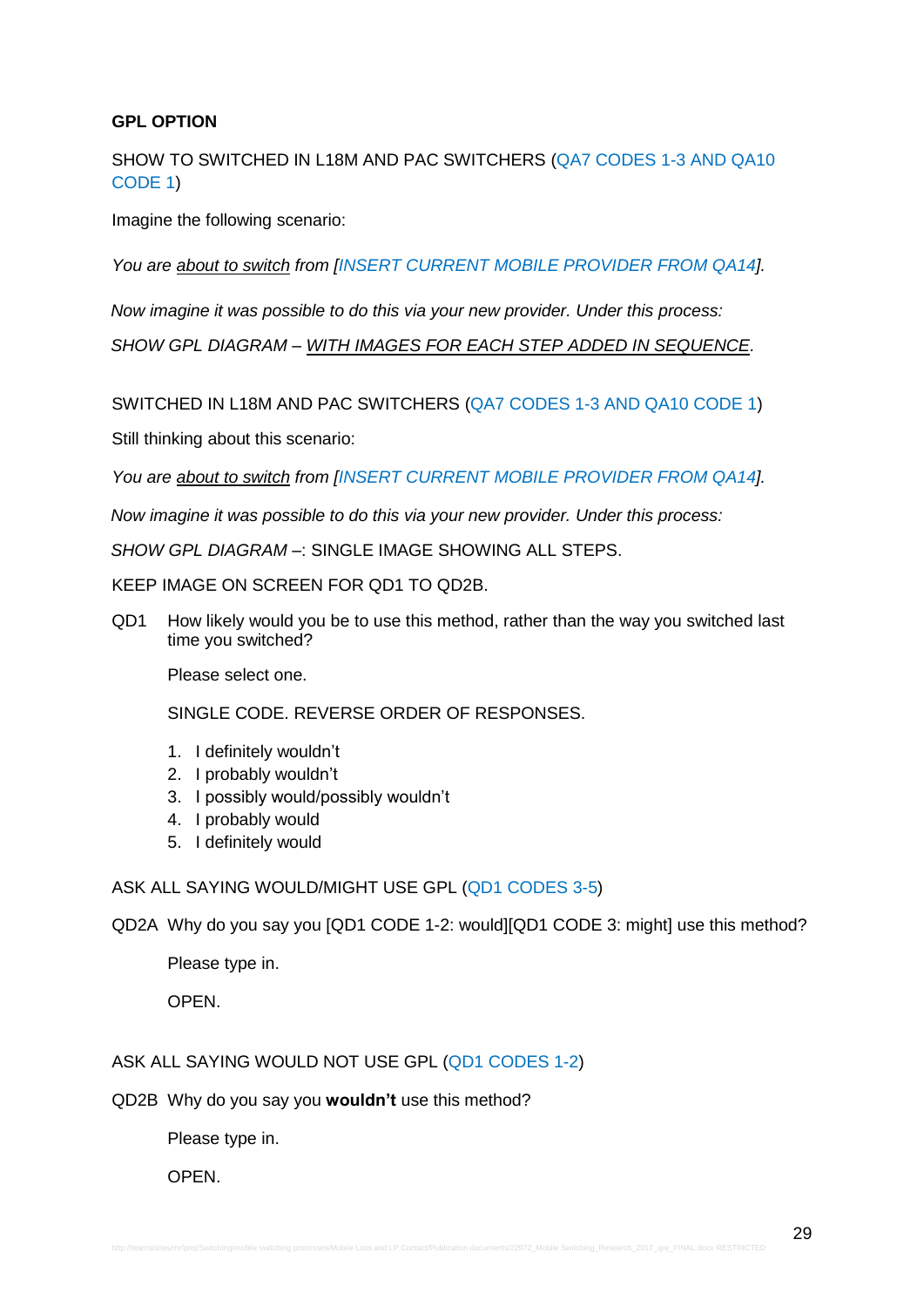Still thinking about this scenario:

*You are about to switch from [INSERT CURRENT MOBILE PROVIDER FROM QA14].* 

*Now imagine it was possible to do this via your new provider. Under this process:*

*SHOW GPL DIAGRAM –*: SINGLE IMAGE SHOWING ALL STEPS.

KEEP IMAGE ON SCREEN FOR QD3A TO QD3D.

# **WTP option:**

ASK ALL PAC SWITCHERS WOULD/MIGHT USE GPL (QD1 CODES 3-5)

QD3A WTP You said you [QD1 CODE 4-5: **would**][QD1 CODE 3: **might**] use this method of switching if it was available.

If there was a charge to use this method of [PRICE OPTIONS: 50p, £1, £2, £5, £10], how likely would be to use this method rather than the way you switched last time you switched?

[RANDOMISE PRICE OPTIONS – IF RESPONDENT SAYS THEY PROBABLY/DEFINITELY WOULDN'T, THEN DO NOT SHOW A HIGHER VALUE; – IF RESPONDENT SAYS THEY **DEFINITELY** WOULD, THEN DO NOT SHOW A **LOWER** VALUE]

Please select one.

SINGLE CODE. REVERSE ORDER OF RESPONSES.

- 1. I definitely wouldn't
- 2. I probably wouldn't
- 3. I possibly would/possibly wouldn't
- 4. I probably would
- 5. I definitely would

# IF WOULD NOT TAKE UP AT ALL PRICE OPTIONS (QD3A CODES 1-2 FOR ALL)

QD3B You said you would not use this method of switching if there was a 50p charge.

Why do you say this?

Please select all that apply. MULTI CODE. ROTATE.

- 1. Because it's not worth paying extra for
- 2. Because I should not have to pay anything for this option
- 3. Other (please type in)
- 4. Don't know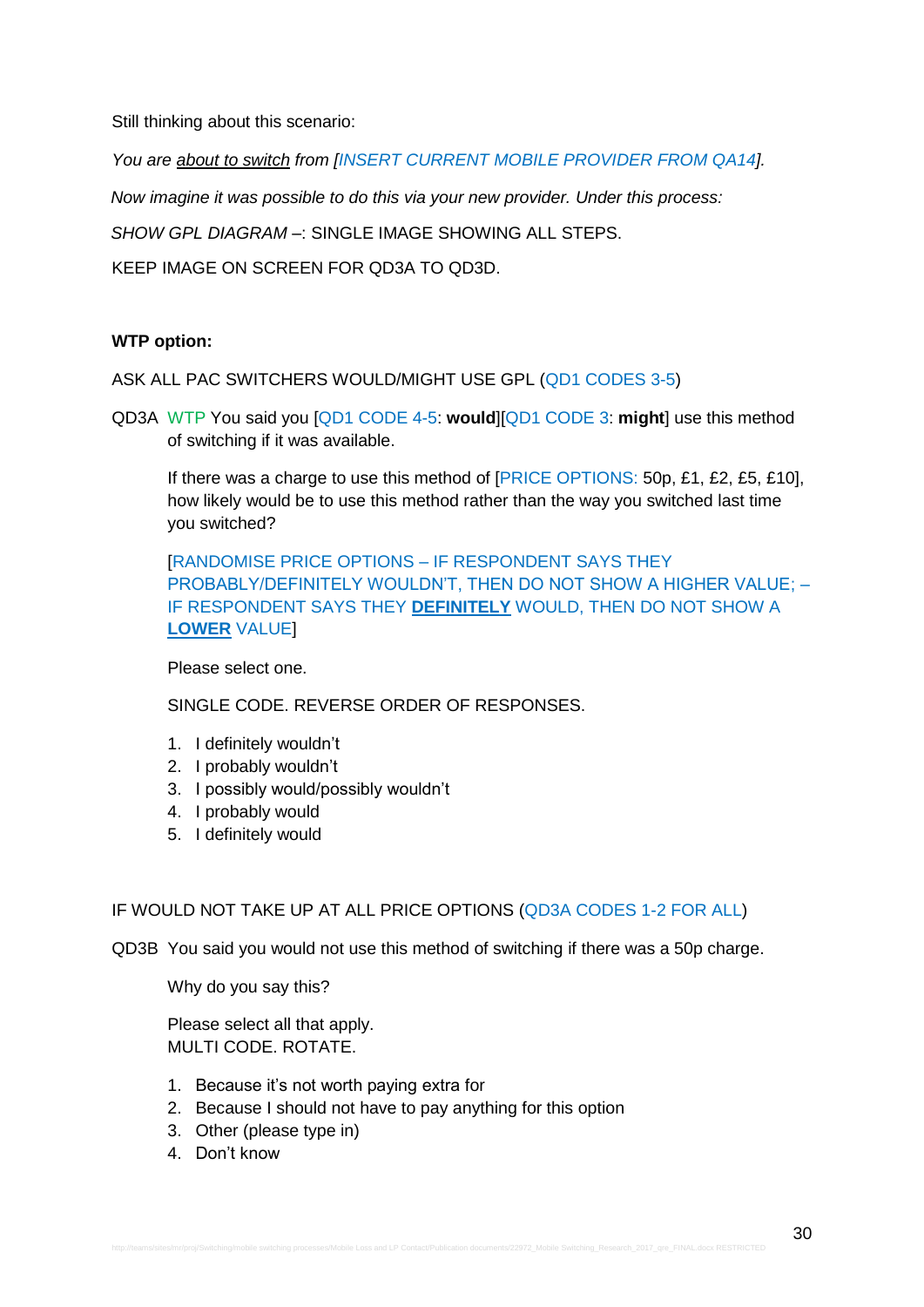### **WTA option:**

IF WOULD NOT TAKE UP ON PRINCIPLE (QD3B CODE 2)

QD3C WTA Now imagine that this method of switching was available (**and remained free**), but you were offered [PRICE OPTIONS: 50p, £1, £2, £5, £10] to switch the same way you did last time you switched.

How likely would you be to accept this offer and switch the same way you did last time you switched?

[RANDOMISE PRICE OPTIONS – IF RESPONDENT SAYS THEY PROBABLY/DEFINITELY WOULDN'T, THEN DO NOT SHOW A LOWER VALUE; – IF RESPONDENT SAYS THEY **DEFINITELY** WOULD, THEN DO NOT SHOW A **HIGHER** VALUE]

Please select one.

SINGLE CODE. REVERSE ORDER OF RESPONSES.

- 1. I definitely wouldn't
- 2. I probably wouldn't
- 3. I possibly would/possibly wouldn't
- 4. I probably would
- 5. I definitely would

### IF WOULD NOT ACCEPT AT ANY PRICE OPTIONS (QD3C CODES 1-2 FOR ALL)

QD3D You said you would not give up the alternative method of switching if you were offered £10.

Why do you say this?

Please type in. OPEN.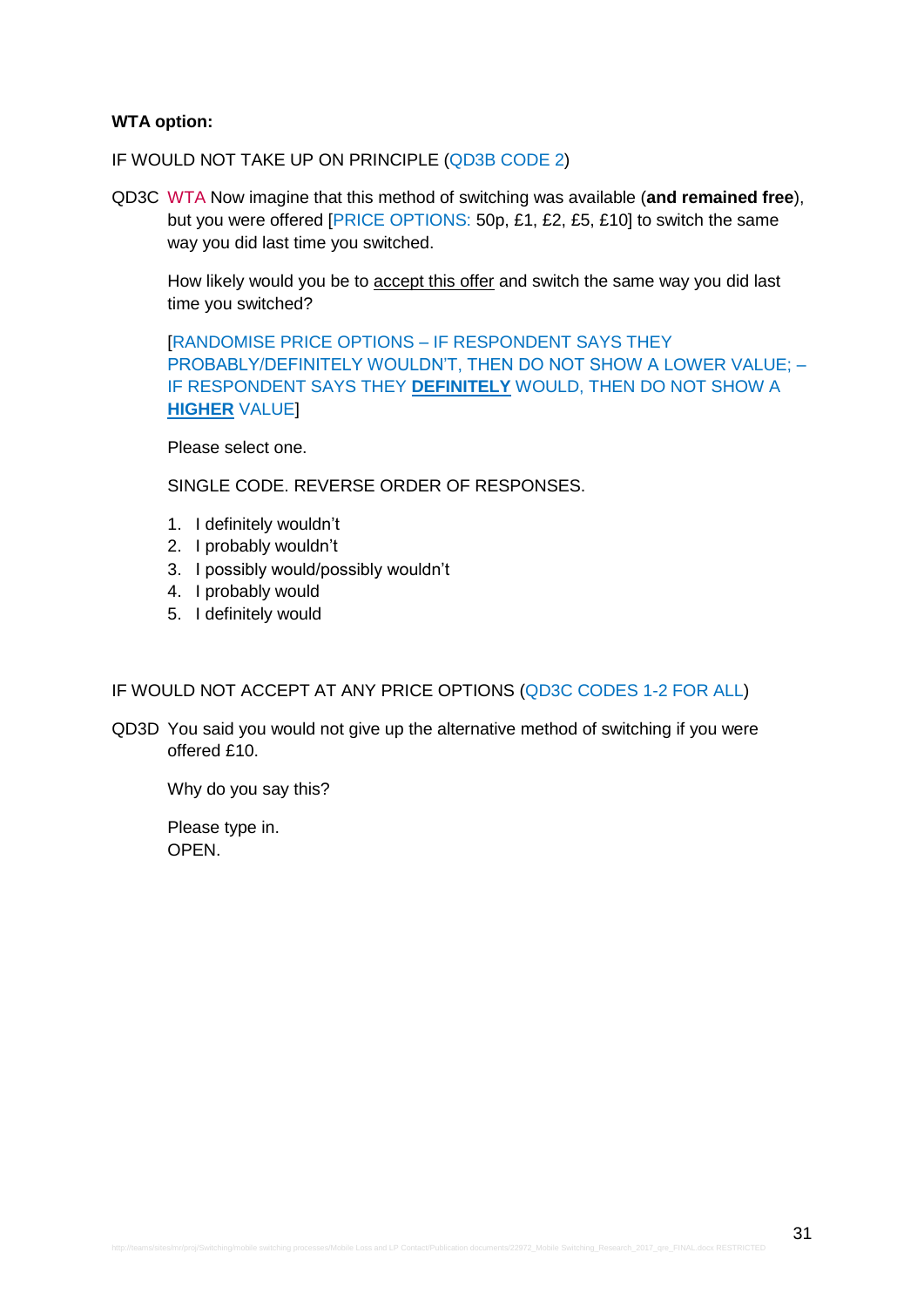### ASK ALL PAC SWITCHERS SAYING WOULD/MIGHT USE GPL (QD1 CODES 3-5)

Still thinking about this scenario:

*SHOW GPL DIAGRAM –* SINGLE IMAGE SHOWING ALL STEPS.

QD4 If you had followed these steps last time you switched do you think you **would also** have contacted your previous provider, either while you were thinking about whether to switch, or to make the switch happen?

Please select one.

SINGLE CODE. REVERSE ORDER OF RESPONSES.

- 1. I definitely **wouldn't** have contacted my previous provider
- 2. I probably **wouldn't** have contacted my previous provider
- 3. I possibly **would**/possibly **wouldn't**
- 4. I probably **would** have contacted my previous provider
- 5. I definitely **would** have contacted my previous provider

ASK ALL STILL WOULD/MIGHT HAVE CONTACTED LOSING PROVIDER (QD4 CODES 3-5)

QD5 And which, if any, of these would be reasons that you would still have contacted your previous provider?

Please select all that apply.

MULTI CODE. ROTATE CODES 1-11.

- 1. To give notice
- 2. To check that my service had been cancelled
- 3. To find out what I needed to do to change provider
- 4. To negotiate a better deal
- 5. To find out about any charges for ending my contract early
- 6. To arrange the 'stop date'
- 7. To obtain information about my contract e.g. my usage patterns/spend
- 8. To find out when my contract ended
- 9. To find out if I needed to give them a notice period to leave
- 10. To talk about their products and services
- 11. To check how much my final bill would be
- 12. Other (please type in)
- 13. Don't know/don't recall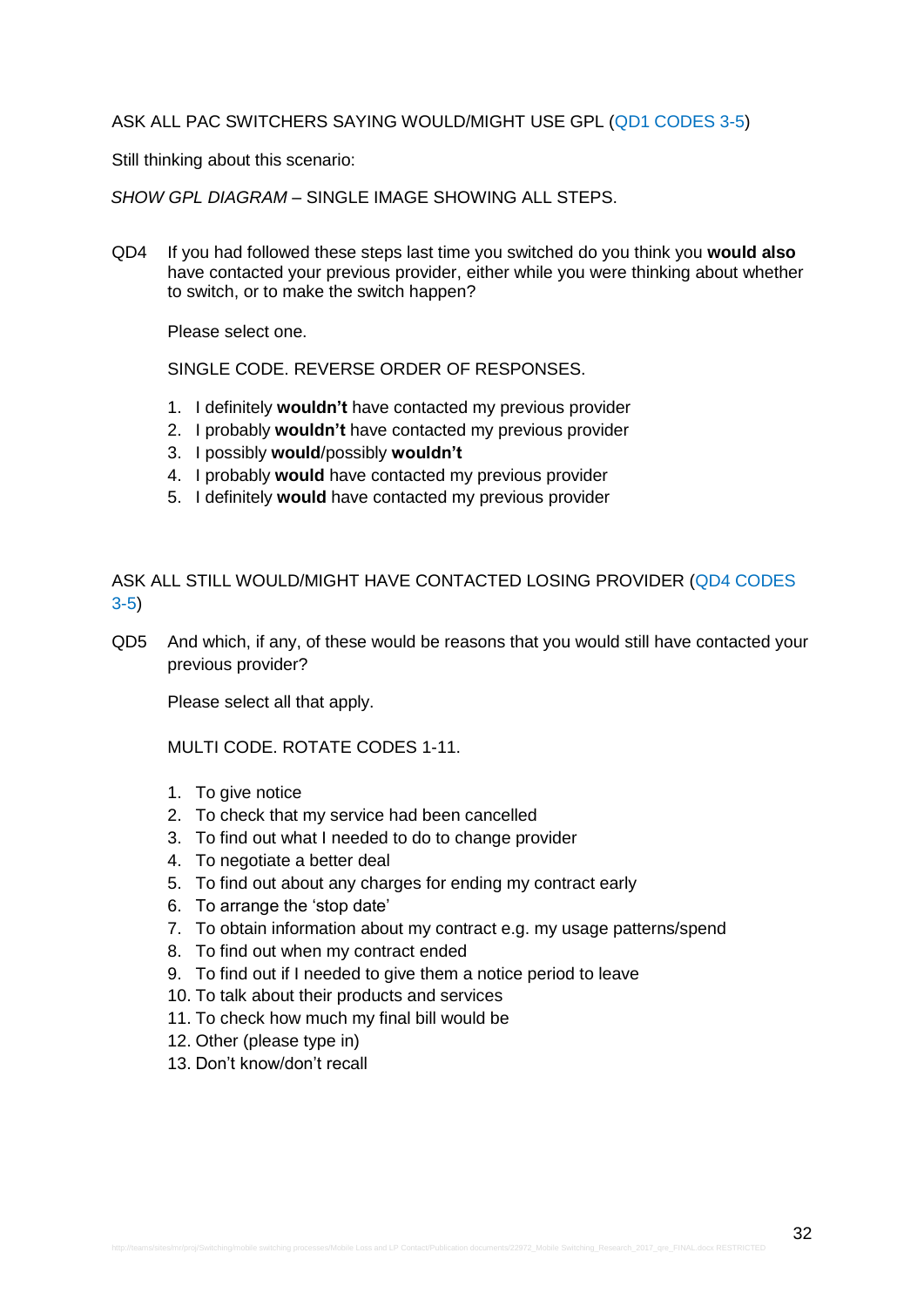### ASK ALL PAC SWITCHERS SAYING WOULD/MIGHT USE GPL (QD1 CODES 3-5)

Still thinking about this scenario:

*SHOW GPL DIAGRAM –*: SINGLE IMAGE SHOWING ALL STEPS.

QD6 How, if at all, do you think this new method of switching would have affected the total amount of time you would have spent speaking to your previous provider, either while you were thinking about whether to switch, or to make the switch happen?

Please select one.

- 1. I would have spent **less time** speaking to my previous provider
- 2. It would **not have changed** the amount of time I would have spent speaking to my previous provider
- 3. I would have spent **more time** speaking to my previous provider
- 4. Don't know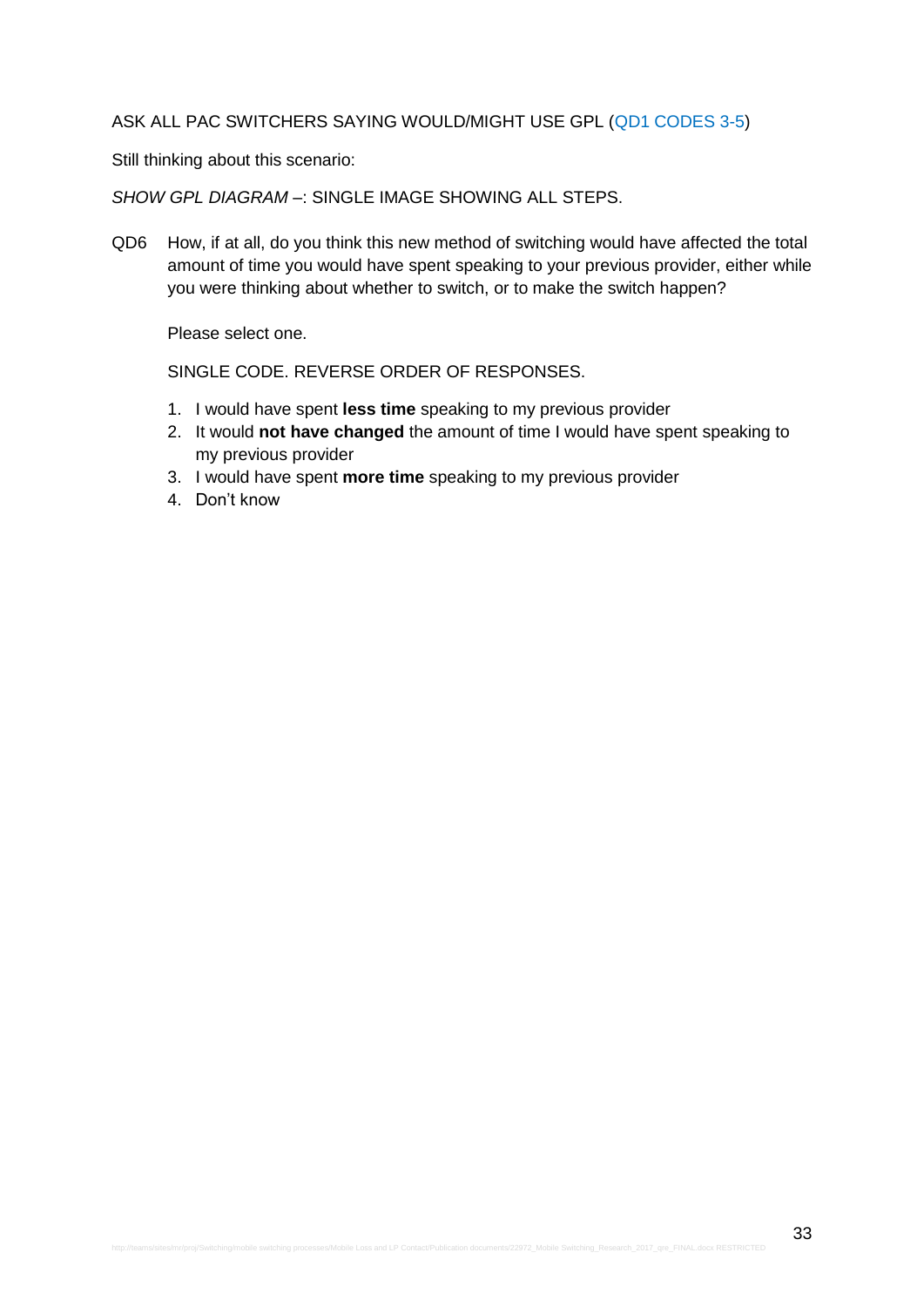# **AUTO-SWITCH VS. GPL**

ASK IF SAID WOULD/MIGHT USE **BOTH** ONE OF THE AUTO-SWITCH OPTIONS (SMS **OR** ONLINE) **AND** GPL.

IF WOULD/MIGHT USE BOTH AUTO-SWITCH OPTIONS, SHOW SMS (OPTION 1).

(ASK IF QC1 CODES 3-5 **OR** QC4 CODES 3-5 **AND** QD1 CODES 3-5. IF QC1 CODES 3-5, THEN SHOW OPTION 1, IF QC1 DOES NOT EQUAL 3-5, THEN SHOW OPTION 2)

QE1 You said you [QC1/QC4 AND QD1 CODE 4-5: **would**][ QC1/QC4 AND QD1 CODE 3: **might**] [IF ANY ONE OF QC1/QC4 OR QD1 CODE 3 AND ANY OTHER IS CODE 4-5: **would/might**] use either of these two options.

Which one of these would you be most likely to use?

SHOW ONLY TWO OPTIONS (I.E. *EITHER* OPTION 1 (IF PREFERRED PAC OPTION IS SMS) OR OPTION 2 (IF PREFERRED PAC OPTION IS ONLINE ACCOUNT)) AND OPTION 3)

If you would be more likely to use one option, then please select this option. If you would be equally likely to use either, then please select both.

MULTI CODE. SHOW SCENARIO DESCRIPTIONS BELOW SIDE BY SIDE.

- 1. Option 1 PAC via SMS OR Option 2 PAC via Online account
- 2. Option 3 GPL

**Option 1:** *You are about to switch from [INSERT CURRENT MOBILE PROVIDER FROM QA14] and take your number with you and, like when you last switched, you need to get a code called a PAC.* 

*SHOW AUTO-SWITCH VARIANT 1 DIAGRAM – FOR PREVIOUSLY SWITCHED BY PAC*: SINGLE IMAGE SHOWING ALL STEPS.

**Option 2:** *You are about to switch from [INSERT CURRENT MOBILE PROVIDER FROM QA14] and take your number with you and, like when you last switched, you need to get a code called a PAC.*

*SHOW AUTO-SWITCH VARIANT 1 ONLINE DIAGRAM – FOR PREVIOUSLY SWITCHED BY PAC*: SINGLE IMAGE SHOWING ALL STEPS.

**Option 3:** *You are about to switch from [INSERT CURRENT MOBILE PROVIDER FROM QA14].* 

*Now imagine it was possible to do this via your new provider. Under this process:*

*SHOW GPL DIAGRAM –*: SINGLE IMAGE SHOWING ALL STEPS.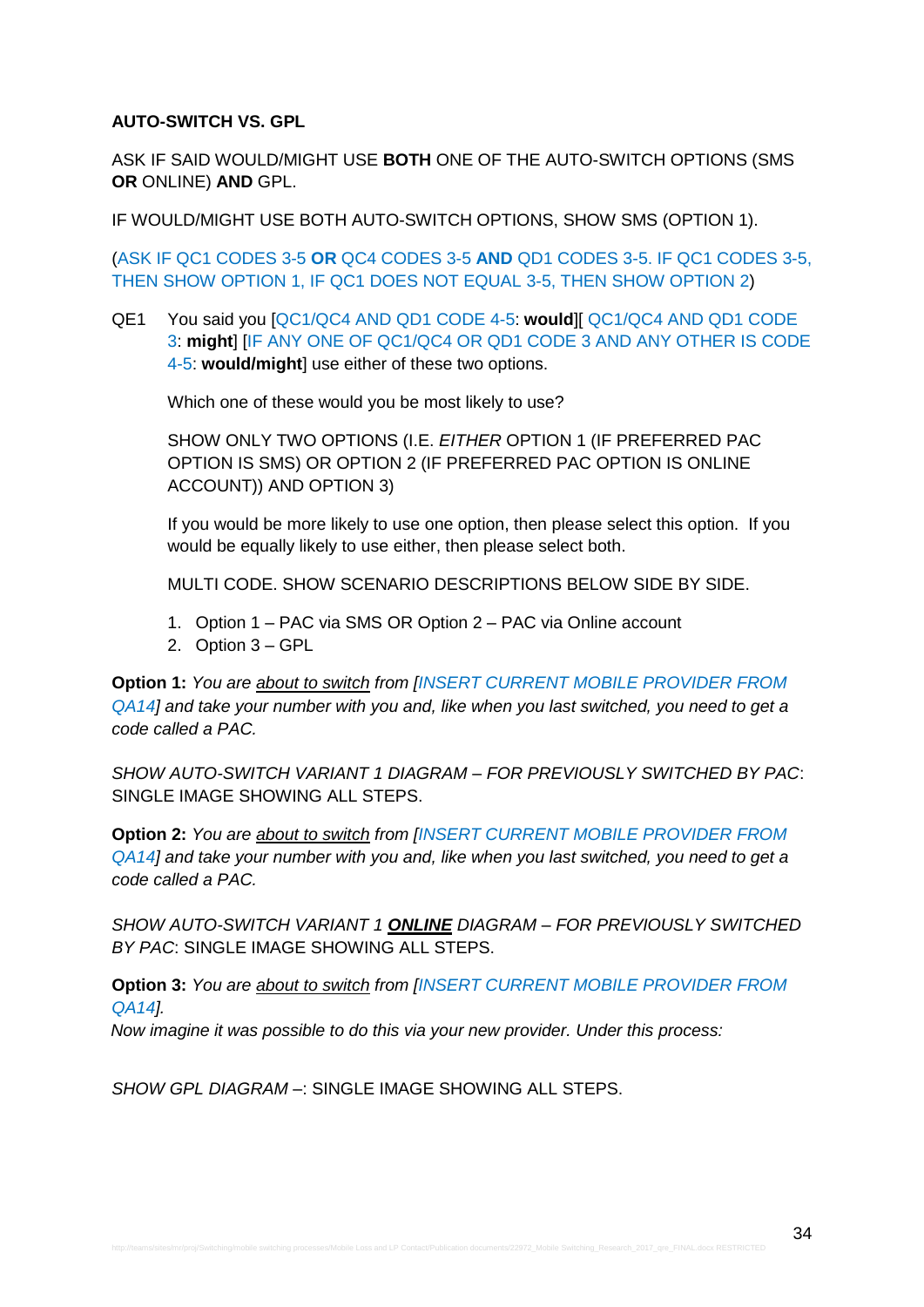ASK ALL SELECTING AN OPTION MOST LIKELY TO USE (QE1 ONLY CODE 1 OR ONLY CODE 2)

QE2 Why do you say would be most likely to use this option?

PLEASE DISPLAY OPTION SELECTED AT QE1

Please type in. OPEN.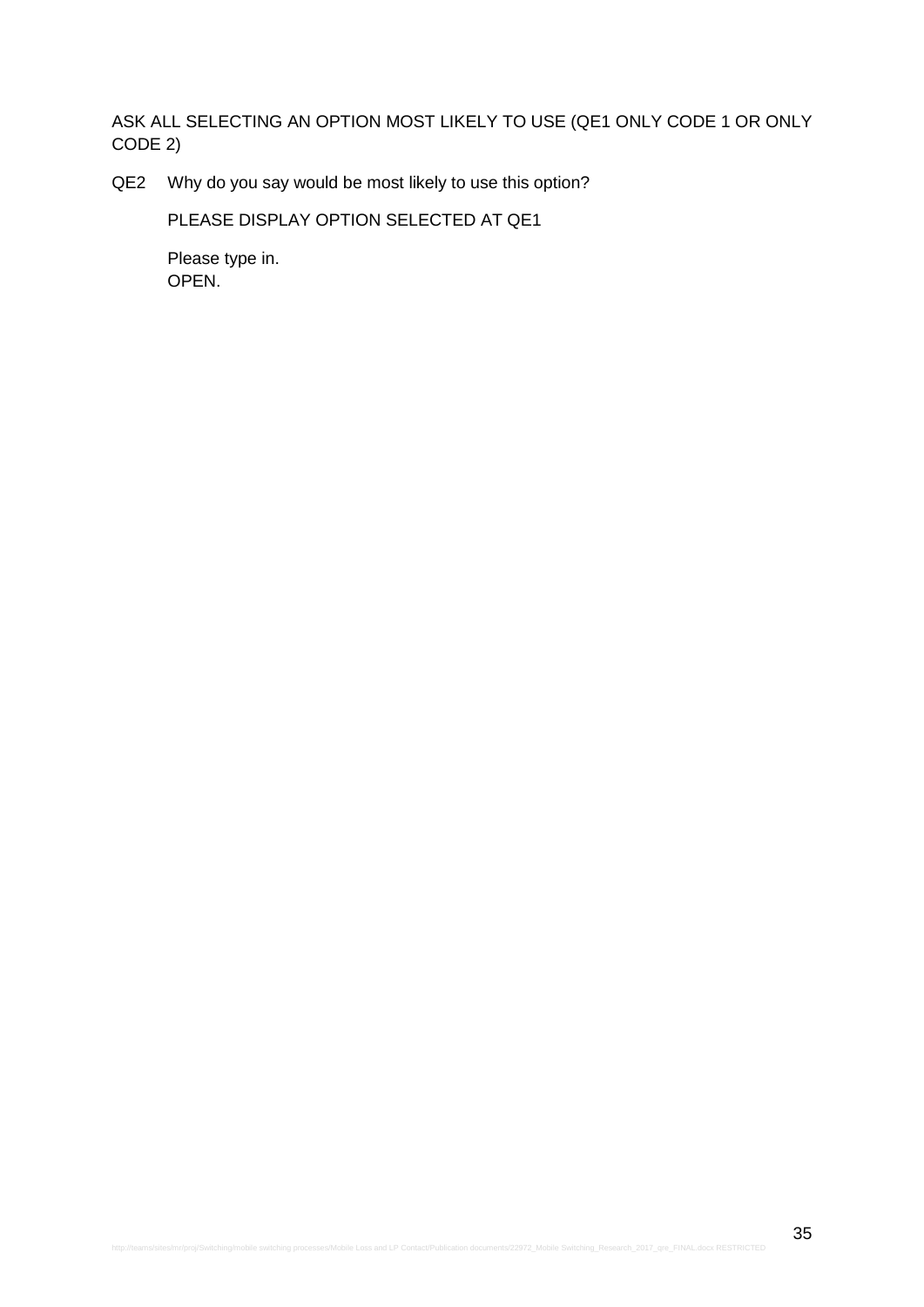# **C&R SCENARIOS**

# **TO BE ASKED OF ALL SWITCHED IN L18M AND C&R SWITCHERS** (QA7 CODES 1-3 AND QA10 CODE 2)

**ROTATE 'SWITCHING PROCESS' OPTION (QF1-QF4) AND 'GPL' OPTION (QG1-QG6) SECTIONS SHOWN FIRST BETWEEN RESPONDENTS**

**BEFORE THE FIRST ROTATION SHOW TEXT: We are now going to show you some hypothetical scenarios and ask you some questions about them.**

**BEFORE SECOND ROTATION SHOW TEXT: We are now going to show you another scenario and ask you some similar questions about it. When considering this next scenario, please imagine that the one you have just been thinking about is not available to you.**

### **SWITCHING PROCESS OPTION**

SHOW TO SWITCHED IN THE L18M AND C&R SWITCHERS (QA7 CODES 1-3 AND QA10 CODE 2)

Imagine the following scenario:

*You are about to switch from [INSERT CURRENT MOBILE PROVIDER FROM QA14].*

*Now, imagine it was possible to do this by requesting a code which, when handed over to your new provider, automatically cancels your old service. Handing over the code would also enable your mobile number to be transferred to your new provider, if you wanted it to be.*

*The code would be similar to the existing 'PAC' code currently used by people who want to both switch their mobile provider and keep their number.*

*SHOW AUTO-SWITCH VARIANT 2 – FOR PREVIOUSLY SWITCHED BY C&R WITH IMAGES FOR EACH STEP ADDED IN SEQUENCE.*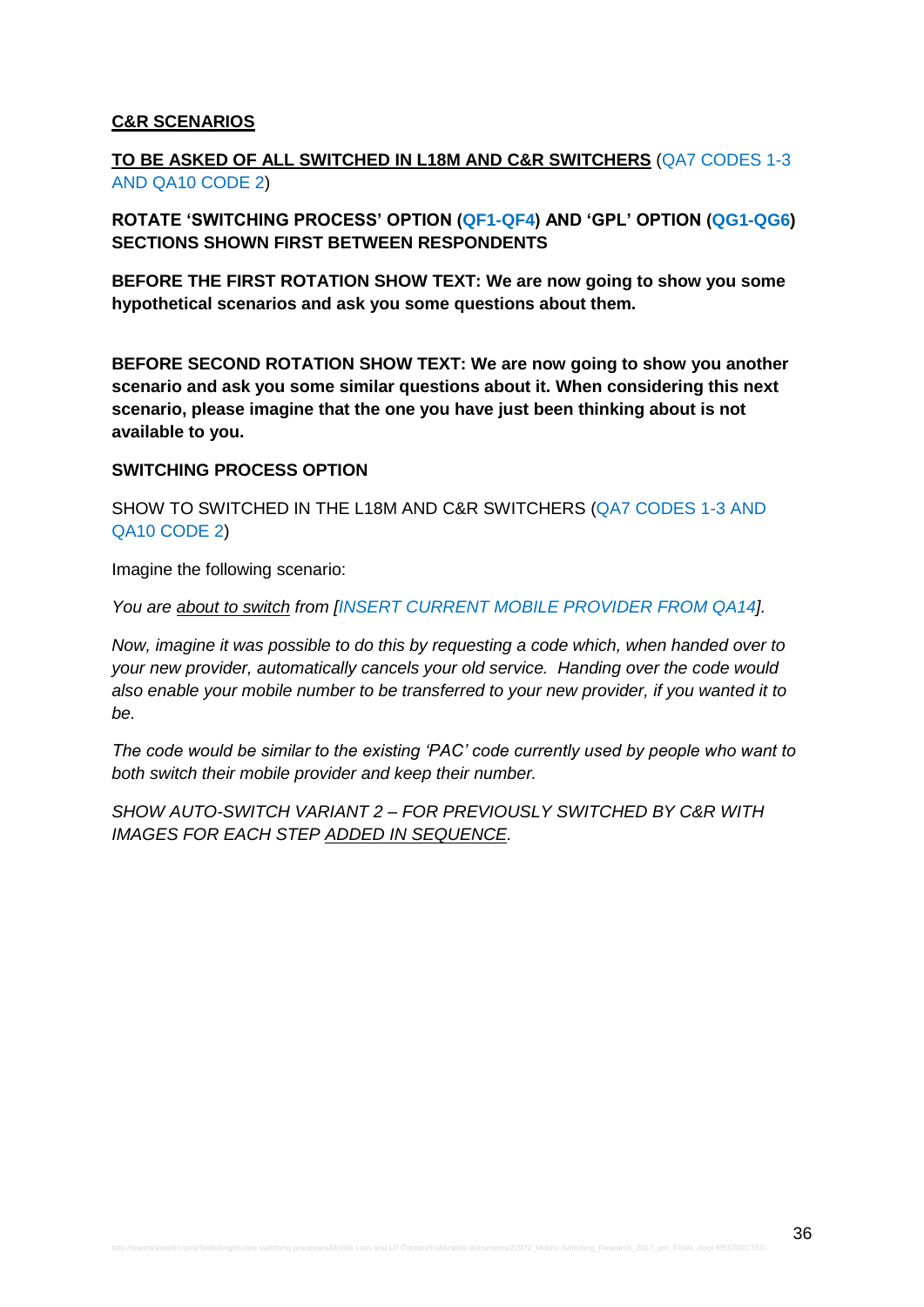### SWITCHED IN THE L18M AND C&R SWITCHERS (QA7 CODES 1-3 AND QA10 CODE 2)

Still thinking about this scenario:

*You are about to switch from [INSERT CURRENT MOBILE PROVIDER FROM QA14].*

*Now, imagine it was possible to do this by requesting a code which, when handed over to your new provider, automatically cancels your old service. Handing over the code would also*  enable your mobile number to be transferred to your new provider, if you wanted it to be.

*The code would be similar to the existing 'PAC' code currently used by people who want to both switch their mobile provider and keep their number.*

*SHOW AUTO-SWITCH VARIANT 2 – FOR PREVIOUSLY SWITCHED BY C&R. SINGLE IMAGE SHOWING ALL STEPS.*

*KEEP IMAGE ON SCREEN FOR QF1 TO QF2B.*

QF1 If this code was available either by **texting a free number** or **through your online account with your current provider**, how likely would you be to use this code to switch, rather than the way you switched last time you switched?

Please select one.

SINGLE CODE. REVERSE ORDER OF RESPONSES.

- 1. I definitely wouldn't
- 2. I probably wouldn't
- 3. I possibly would/possibly wouldn't
- 4. I probably would
- 5. I definitely would

ASK ALL SAYING WOULD/MIGHT USE SMS (QF1 CODES 3-5)

QF2A Why do you say you [QF1 CODE 4-5: would][QF1 CODE 3: might] request a code via a free text message or through your online account?

Please type in. **OPEN.** 

#### ASK ALL SAYING WOULD NOT USE SMS (QF1 CODES 1-2)

QF2B Why do you say you **wouldn't** request a code via a free text message or through your online account?

Please type in. OPEN.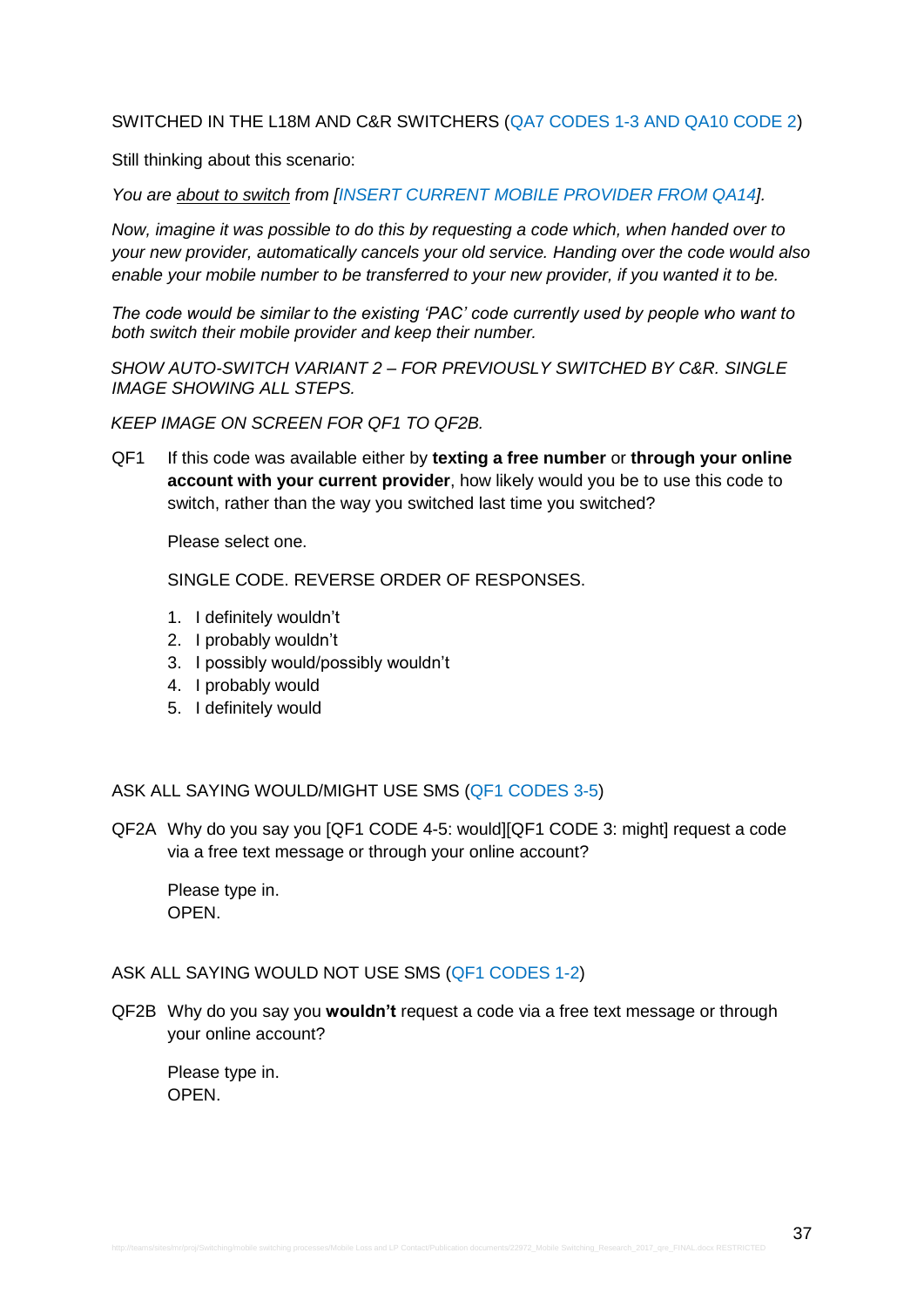Still thinking about this scenario:

*You are about to switch from [INSERT CURRENT MOBILE PROVIDER FROM QA14].*

*Now, imagine it was possible to do this by requesting a code which, when handed over to your new provider, automatically cancels your old service. Handing over the code would also enable your mobile number to be transferred to your new provider, if you wanted it to be.*

*The code would be similar to the existing 'PAC' code currently used by people who want to both switch their mobile provider and keep their number.*

*SHOW AUTO-SWITCH VARIANT 2 – FOR PREVIOUSLY SWITCHED BY C&R. SINGLE IMAGE SHOWING ALL STEPS.*

*KEEP IMAGE ON SCREEN FOR QF3A TO QF3D.*

#### **WTP option:**

ASK ALL C&R SWITCHERS SAYING WOULD/MIGHT USE SMS (QF1 CODES 3-5)

QF3A WTP You said you [QF1 CODES 4-5: **would**][QF1 CODE 3: **might**] switch by requesting this code via a free text message or through your online account with your current provider, if it was available.

If, instead of being free, there had been a charge to use this method of [PRICE OPTIONS: 50p, £1, £2, £5, £10], how likely would you be do this, rather than the way you switched last time you switched?

[RANDOMISE PRICE OPTIONS – IF RESPONDENT SAYS THEY PROBABLY/DEFINITELY WOULDN'T, THEN DO NOT SHOW A HIGHER VALUE; – IF RESPONDENT SAYS THEY **DEFINITELY** WOULD, THEN DO NOT SHOW A **LOWER** VALUE]

Please select one.

- 1. I definitely wouldn't
- 2. I probably wouldn't
- 3. I possibly would/possibly wouldn't
- 4. I probably would
- 5. I definitely would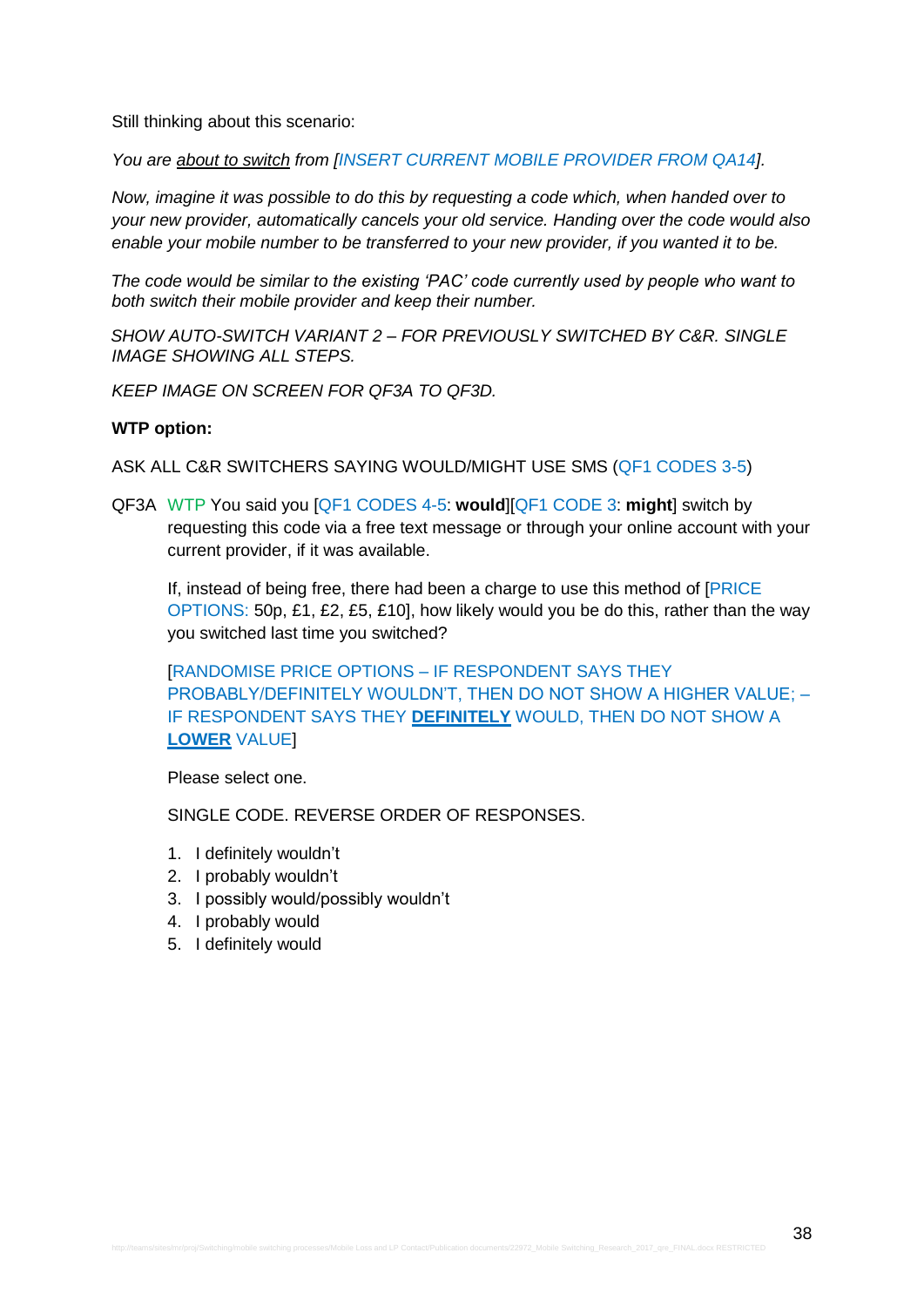### IF WOULD NOT TAKE UP AT ALL PRICE OPTIONS (QF3A CODES 1-2 FOR ALL)

QF3B You said you would not take up this option if there was a 50p charge.

Why do you say this?

Please select all that apply. MULTI CODE. ROTATE.

- 1. Because it's not worth paying extra for
- 2. Because I should not have to pay anything for this option
- 3. Other (please type in)
- 4. Don't know

#### **WTA option:**

IF WOULD NOT TAKE UP ON PRINCIPLE (QF3B CODE 2)

QF3C WTA Now imagine that the option to switch by requesting a code via a free text message or through your online account with your current provider was available (**and remained free**), but you were offered [PRICE OPTIONS: 50p, £1, £2, £5, £10] to switch the same way you did last time you switched.

How likely would you be to accept this offer and switch the same way you did last time you switched?

[RANDOMISE PRICE OPTIONS – IF RESPONDENT SAYS THEY PROBABLY/DEFINITELY WOULDN'T, THEN DO NOT SHOW A LOWER VALUE; – IF RESPONDENT SAYS THEY **DEFINITELY** WOULD, THEN DO NOT SHOW A **HIGHER** VALUE]

Please select one.

SINGLE CODE. REVERSE ORDER OF RESPONSES.

- 1. I definitely wouldn't
- 2. I probably wouldn't
- 3. I possibly would/possibly wouldn't
- 4. I probably would
- 5. I definitely would

### IF WOULD NOT ACCEPT AT ANY PRICE OPTIONS (QF3C CODES 1-2 FOR ALL)

QF3D You said you would not give up this option to switch by requesting a code via a free text message or through your online account with your current provider if you were offered £10.

Why do you say this?

Please type in. **OPEN**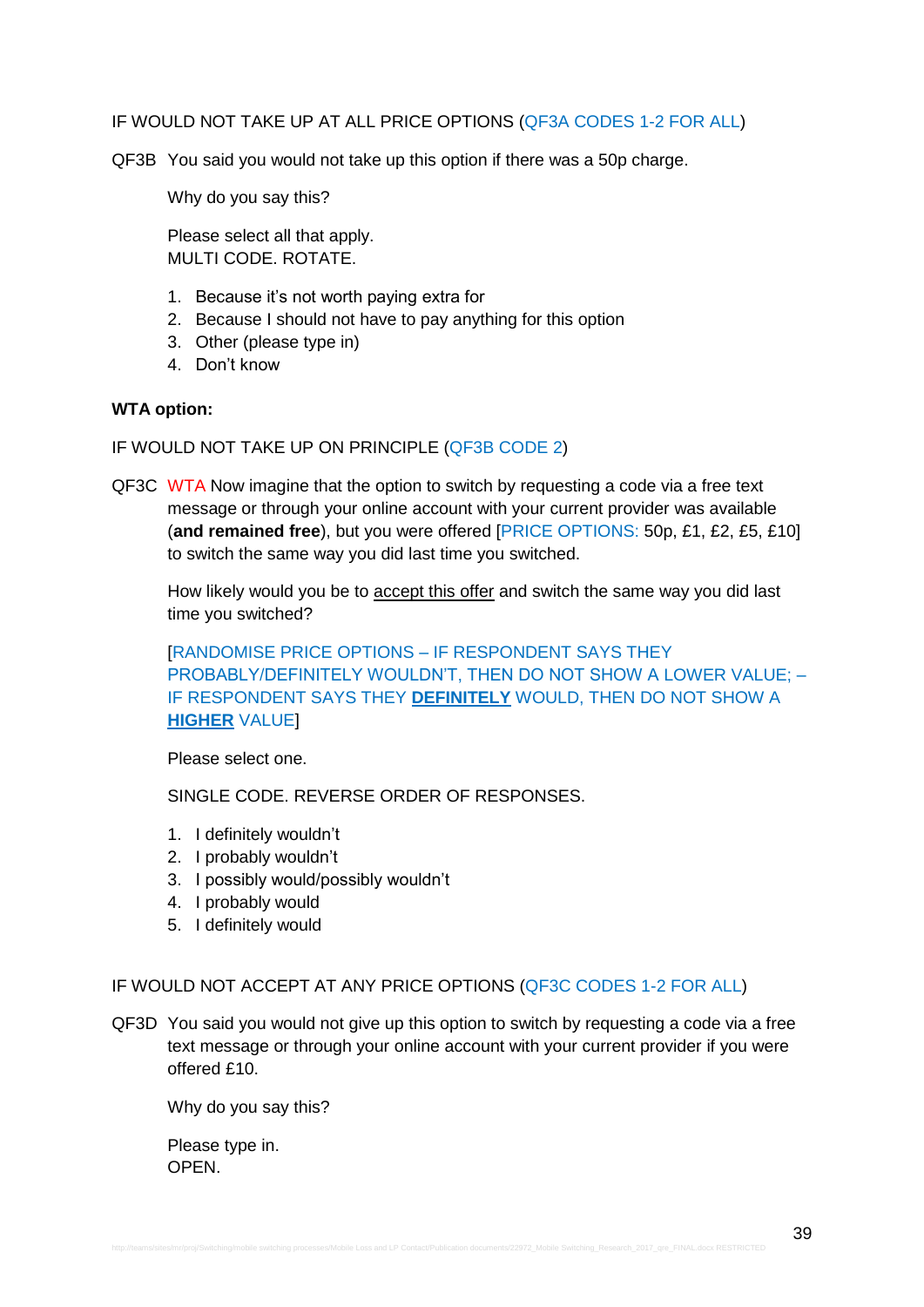ASK ALL C&R SWITCHERS WHO WOULD/MIGHT USE SWITCHING PROCESS OPTION (QF1 CODES 3-5)

Still thinking about this scenario:

*You are about to switch from [INSERT CURRENT MOBILE PROVIDER FROM QA14].*

*Now, imagine it was possible to do this by requesting a code which, when handed over to your new provider, automatically cancels your old service. Handing over the code would also enable your mobile number to be transferred to your new provider, if you wanted it to be.*

*The code would be similar to the existing 'PAC' code currently used by people who want to both switch their mobile provider and keep their number.*

*SHOW AUTO-SWITCH VARIANT 2 – FOR PREVIOUSLY SWITCHED BY C&R. SINGLE IMAGE SHOWING ALL STEPS.*

QF3E Would you prefer to request a code by texting a free number or through your online account with your current provider?

Please select one.

SINGLE CODE

- 1. Texting a free number
- 2. Free through your online account with your current provider
- 3. Both equally
- 4. Don't know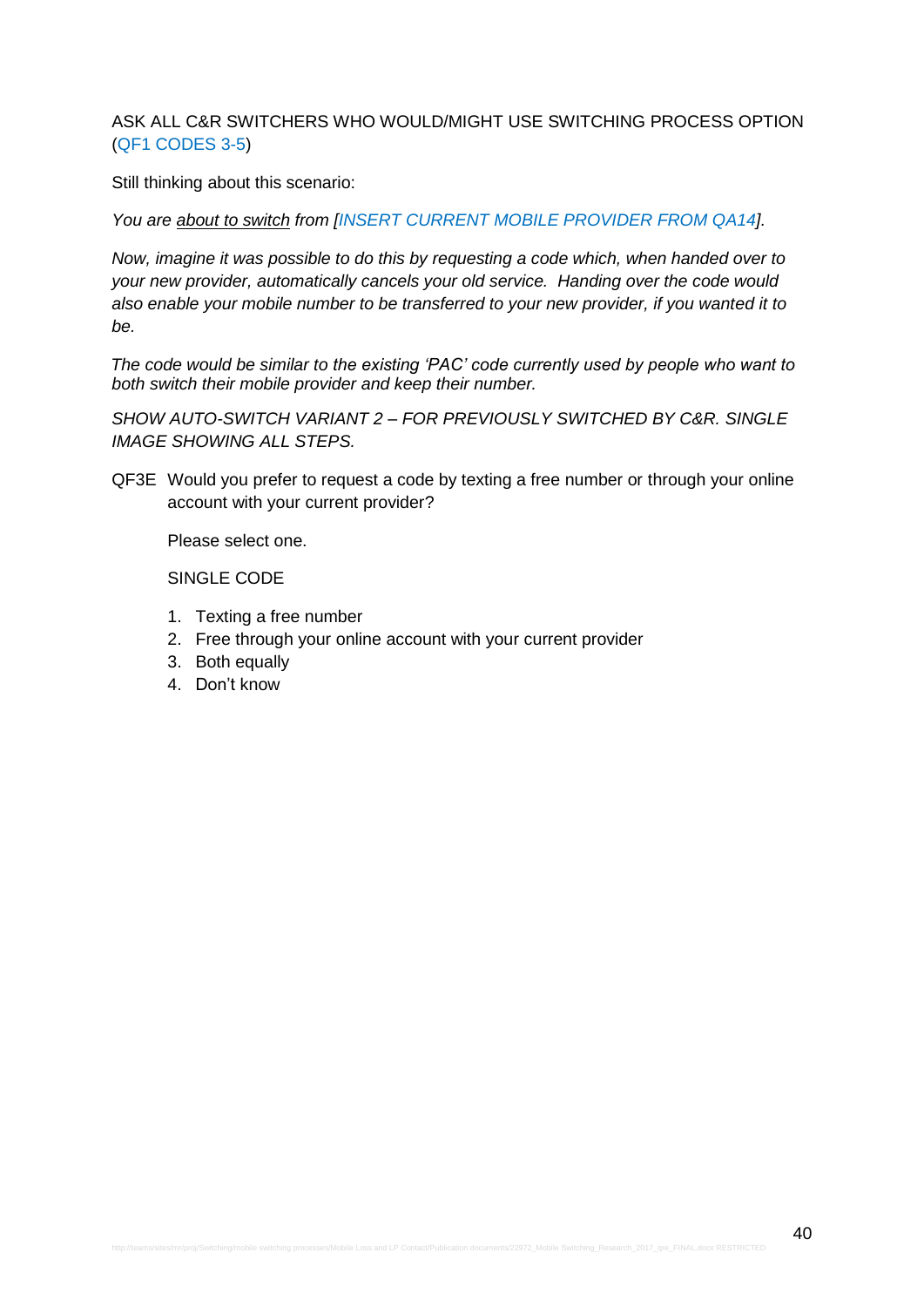ASK ALL C&R SWITCHERS WHO WOULD/MIGHT USE SWITCHING PROCESS OPTION (QF1 CODES 3-5)

Still thinking about this scenario:

*You are about to switch from [INSERT CURRENT MOBILE PROVIDER FROM QA14].*

*Now, imagine it was possible to do this by requesting a code which, when handed over to your new provider, automatically cancels your old service. Handing over the code would also enable your mobile number to be transferred to your new provider, if you wanted it to be.*

*The code would be similar to the existing 'PAC' code currently used by people who want to both switch their mobile provider and keep their number.*

*SHOW AUTO-SWITCH VARIANT 2 – FOR PREVIOUSLY SWITCHED BY C&R. SINGLE IMAGE SHOWING ALL STEPS.*

QF3F If this method was available and you used it to switch do you think you would change or keep your phone number?

Please select one.

- 1. Definitely would keep number
- 2. Probably would keep number
- 3. Probably would change my number
- 4. Definitely would change my number
- 5. Don't know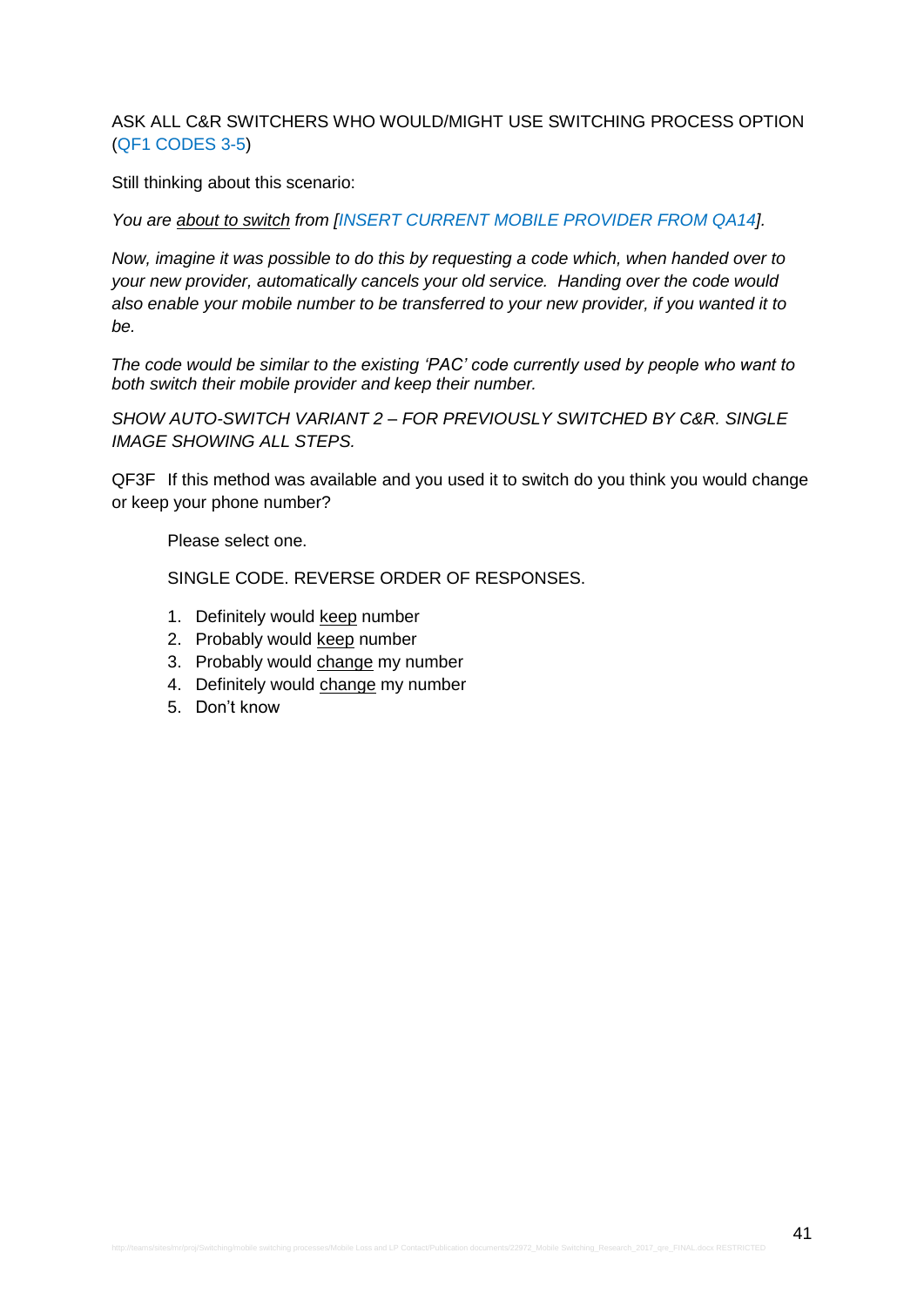### ASK ALL C&R SWITCHERS WHO WOULD/MIGHT USE SWITCHING PROCESS OPTION (QF1 CODES 3-5)

Still thinking about this scenario:

*Imagine the last time you switched it was possible to do so by requesting a code which, when handed over to your new provider, automatically cancels your old service. Handing over the code would also enable your mobile number to be transferred to your new provider, if you wanted it to be.*

*The code would be similar to the existing 'PAC' code currently used by people who want to both switch their mobile provider and keep their number.*

*SHOW AUTO-SWITCH VARIANT 2 – FOR PREVIOUSLY SWITCHED BY C&R. SINGLE IMAGE SHOWING ALL STEPS.*

QF4 If you had followed these steps last time you switched do you think you **would also** have contacted your previous provider, either while you were thinking about whether to switch, or to make the switch happen?

Please select one.

- 1. I definitely **wouldn't** have contacted my previous provider
- 2. I probably **wouldn't** have contacted my previous provider
- 3. I possibly **would**/possibly **wouldn't**
- 4. I probably **would** have contacted my previous provider
- 5. I definitely **would** have contacted my previous provider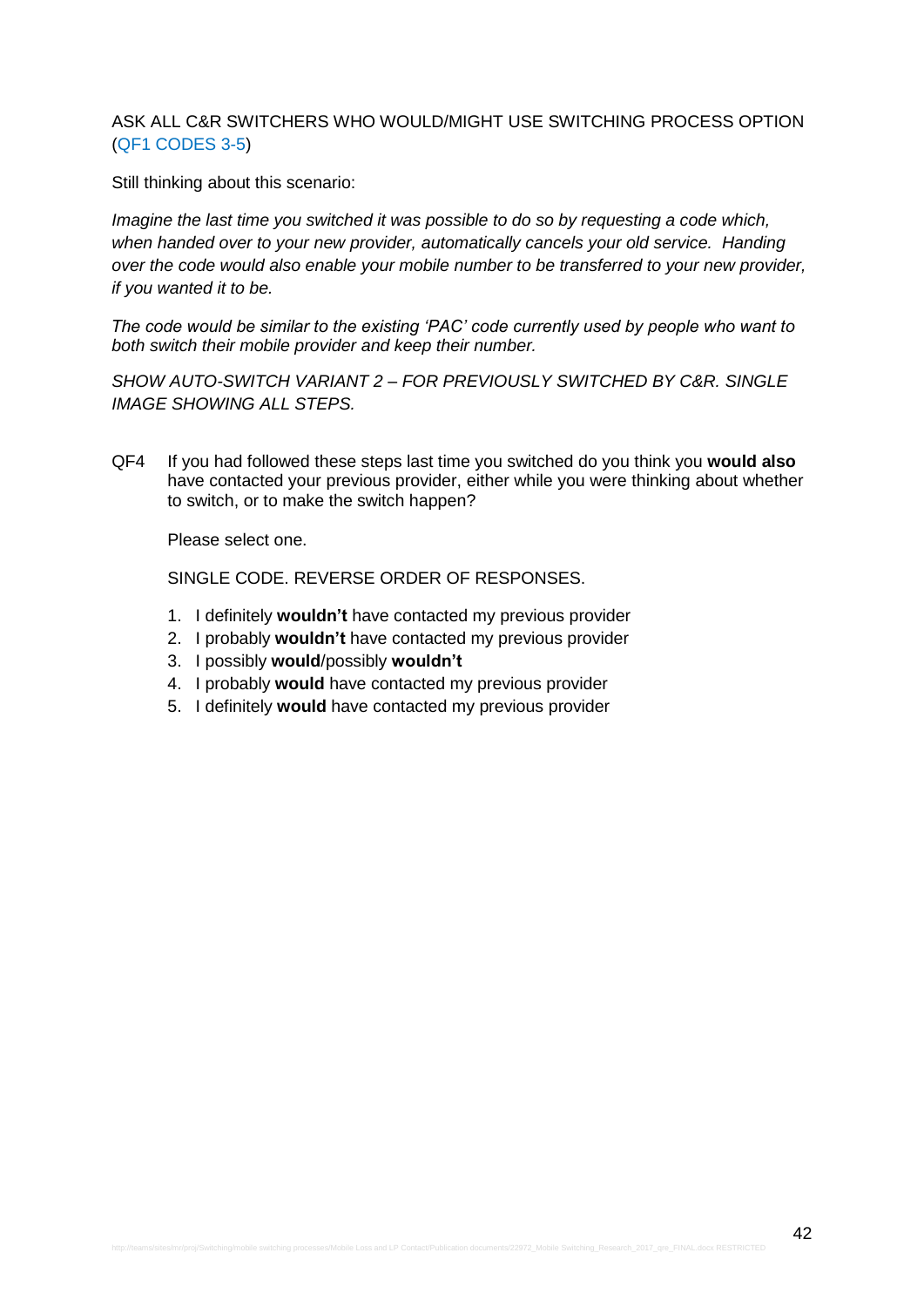ASK ALL STILL WOULD/MIGHT HAVE CONTACTED LOSING PROVIDER (QF4 CODES 3-5)

QF5 And which, if any, of these would be reasons that you would still have contacted your previous provider?

Please select all that apply.

MULTI CODE. ROTATE.

- 1. To give notice
- 2. To check that my service had been cancelled
- 3. To find out what I needed to do to change provider
- 4. To negotiate a better deal
- 5. To find out about any charges for ending my contract early
- 6. To arrange the 'stop date'
- 7. To obtain information about my contract e.g. my usage patterns/spend
- 8. To find out when my contract ended
- 9. To find out if I needed to give them a notice period to leave
- 10. To talk about their products and services
- 11. To check how much my final bill would be
- 12. Other (please type in)
- 13. Don't know/don't recall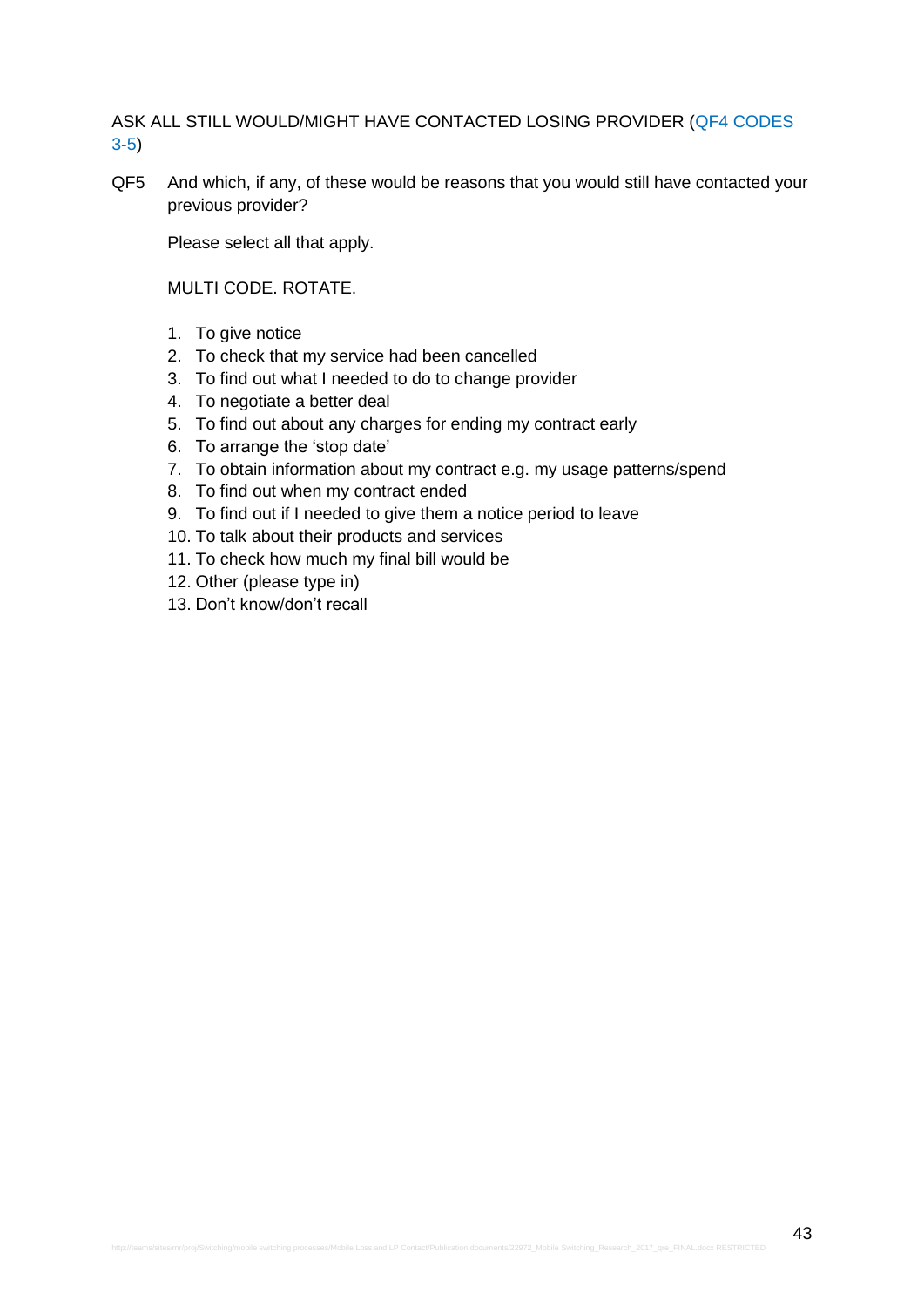## ASK ALL C&R SWITCHERS WHO WOULD/MIGHT USE SWITCHING PROCESS OPTION (QF1 CODES 3-5)

Still thinking about this scenario:

*Imagine the last time you switched it was possible to do so by requesting a code which, when handed over to your new provider, automatically cancels your old service. Handing over the code would also enable your mobile number to be transferred to your new provider, if you wanted it to be.*

*The code would be similar to the existing 'PAC' code currently used by people who want to both switch their mobile provider and keep their number.*

*SHOW AUTO-SWITCH VARIANT 2 – FOR PREVIOUSLY SWITCHED BY C&R. SINGLE IMAGE SHOWING ALL STEPS.*

QF6 How, if at all, do you think this new method of switching would have affected the total amount of time you would have spent speaking to your previous provider, either while you were thinking about whether to switch, or to make the switch happen?

Please select one.

- 1. I would have spent **more time** speaking to my previous provider
- 2. It would **not have changed** the amount of time I would have spent speaking to my previous provider
- 3. I would have spent **less time** speaking to my previous provider
- 4. Don't know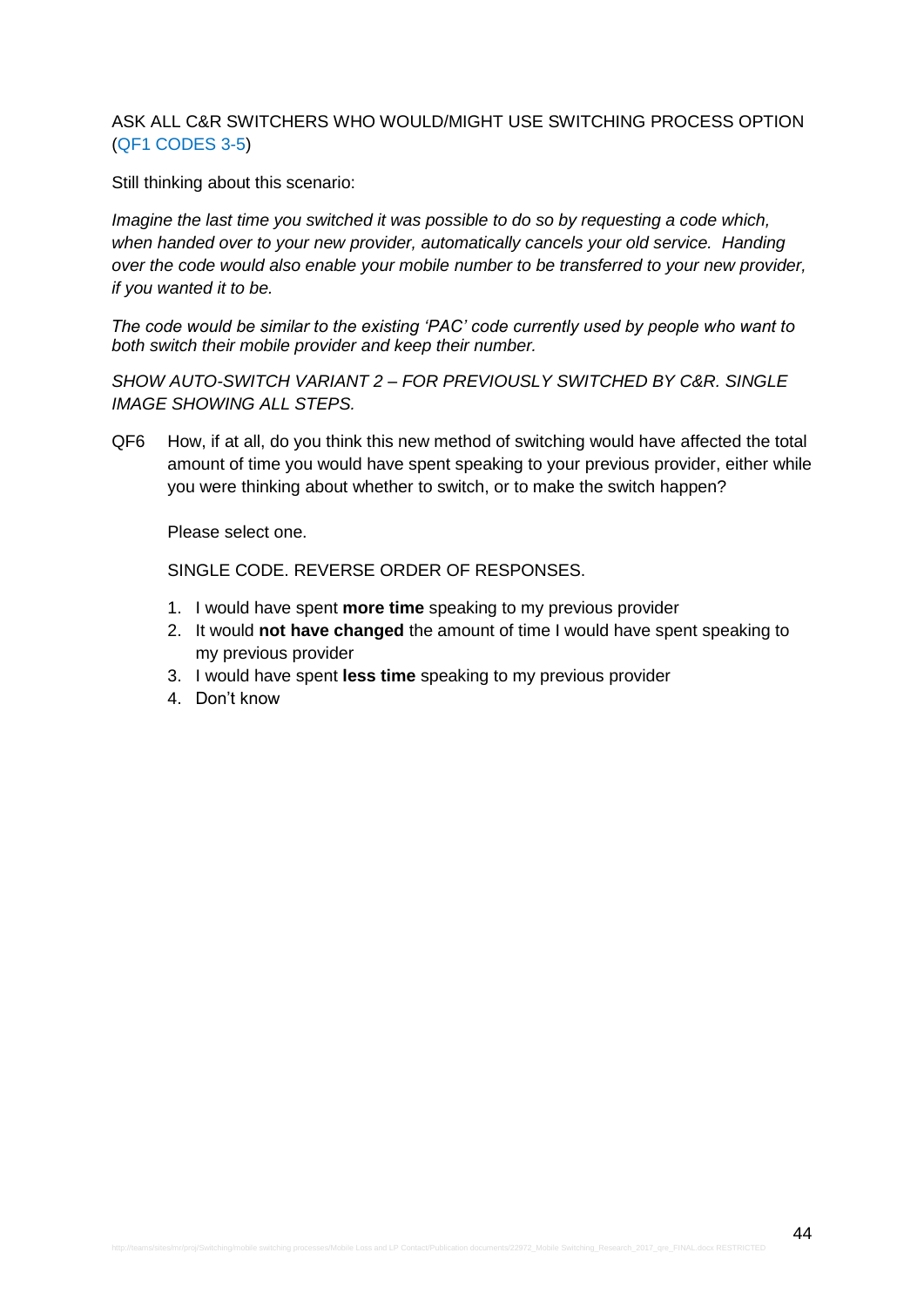# **GPL OPTION**

SHOW TO SWITCHED IN L18M AND C&R SWITCHERS (QA7 CODES 1-3 AND QA10 CODE 2)

Imagine the following scenario:

*You are about to switch from [INSERT CURRENT MOBILE PROVIDER FROM QA14].* 

*Now imagine it was possible to do this via your new provider. Under this process:*

*SHOW GPL DIAGRAM – WITH IMAGES FOR EACH STEP ADDED IN SEQUENCE.*

SWITCHED IN L18M AND C&R SWITCHERS (QA7 CODES 1-3 AND QA10 CODE 2)

Still thinking about this scenario:

*You are about to switch from [INSERT CURRENT MOBILE PROVIDER FROM QA14].* 

*Now imagine it was possible to do this via your new provider. Under this process:*

*SHOW GPL DIAGRAM –*: SINGLE IMAGE SHOWING ALL STEPS.

KEEP IMAGE ON SCREEN FOR QG1 TO QG2B.

QG1 How likely would you be to use this method, rather than the way you switched last time you switched?

Please select one.

SINGLE CODE. REVERSE ORDER OF RESPONSES.

- 1. I definitely wouldn't
- 2. I probably wouldn't
- 3. I possibly would/possibly wouldn't
- 4. I probably would
- 5. I definitely would

### ASK C&R SWITCHERS WHO WOULD/MIGHT USE GPL (QG1 CODES 3-5)

QG2A Why do you say you [QG1 CODE 4-5: would][QG1 CODE 3: might] use this method?

Please type in.

**OPEN**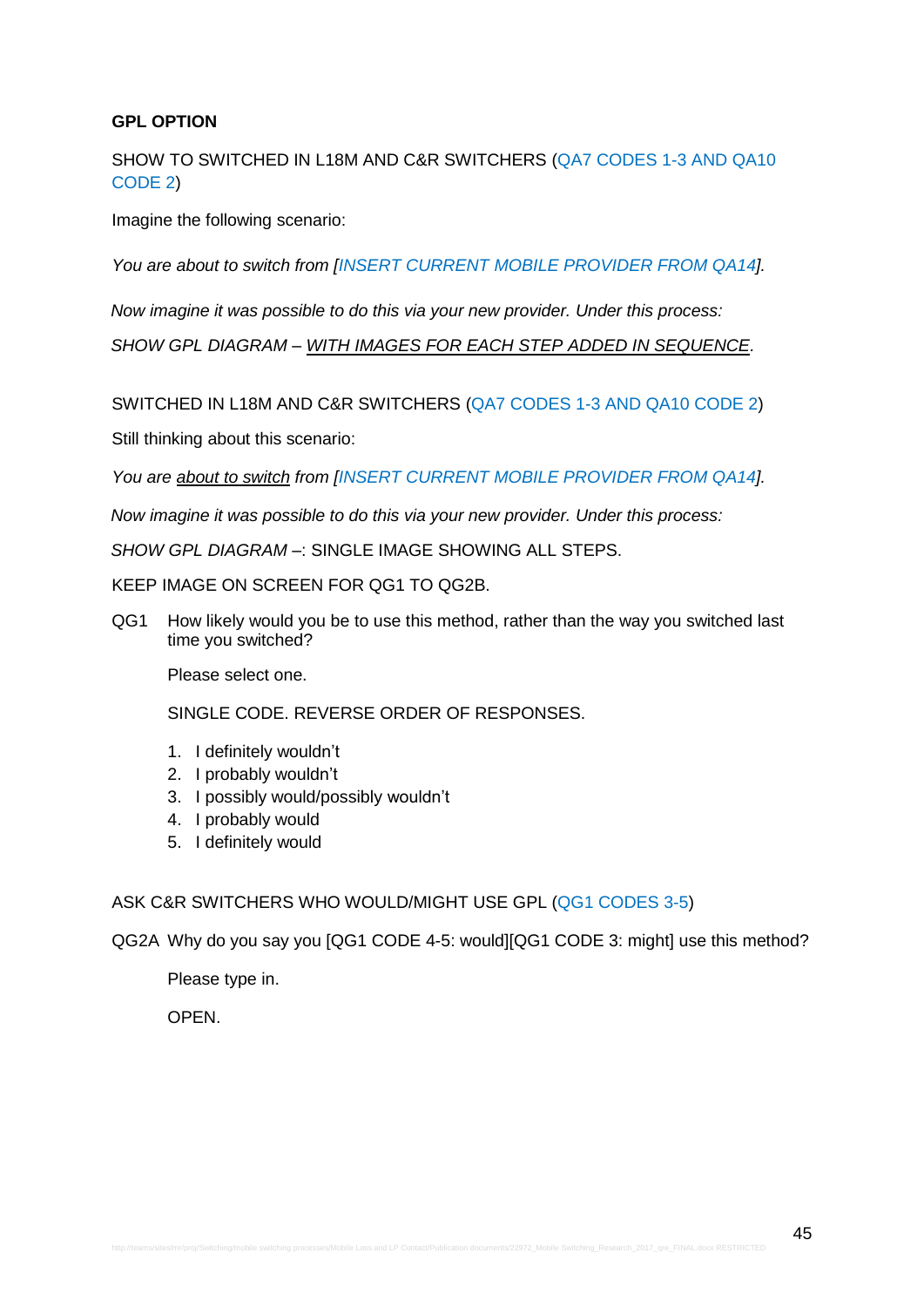ASK ALL C&R SWITCHERS WHO WOULD NOT USE GPL (QG1 CODES 1-2)

QG2B Why do you say you **wouldn't** use this method?

Please type in.

OPEN.

Still thinking about this scenario:

*You are about to switch from [INSERT CURRENT MOBILE PROVIDER FROM QA14].* 

*Now imagine it was possible to do this via your new provider. Under this process:*

*SHOW GPL DIAGRAM –*: SINGLE IMAGE SHOWING ALL STEPS.

KEEP IMAGE ON SCREEN FOR QG3A TO QG3D.

## **WTP option:**

ASK ALL C&R SWITCHERS WHO WOULD/MIGHT USE GPL (QG1 CODES 3-5)

QG3A WTP You said you [QG1 CODES 4-5: **would**][QG1 CODE 3: **might**] use this method of switching if it was available.

If there was a charge to use this method of **[PRICE OPTIONS: 50p, £1, £2, £5, £10]** how likely would you be to use this method rather than the way you switched last time you switched?

[RANDOMISE PRICE OPTIONS – IF RESPONDENT SAYS THEY PROBABLY/DEFINITELY WOULDN'T, THEN DO NOT SHOW A HIGHER VALUE; – IF RESPONDENT SAYS THEY **DEFINITELY** WOULD, THEN DO NOT SHOW A **LOWER** VALUE]

Please select one.

- 1. I definitely wouldn't
- 2. I probably wouldn't
- 3. I possibly would/possibly wouldn't
- 4. I probably would
- 5. I definitely would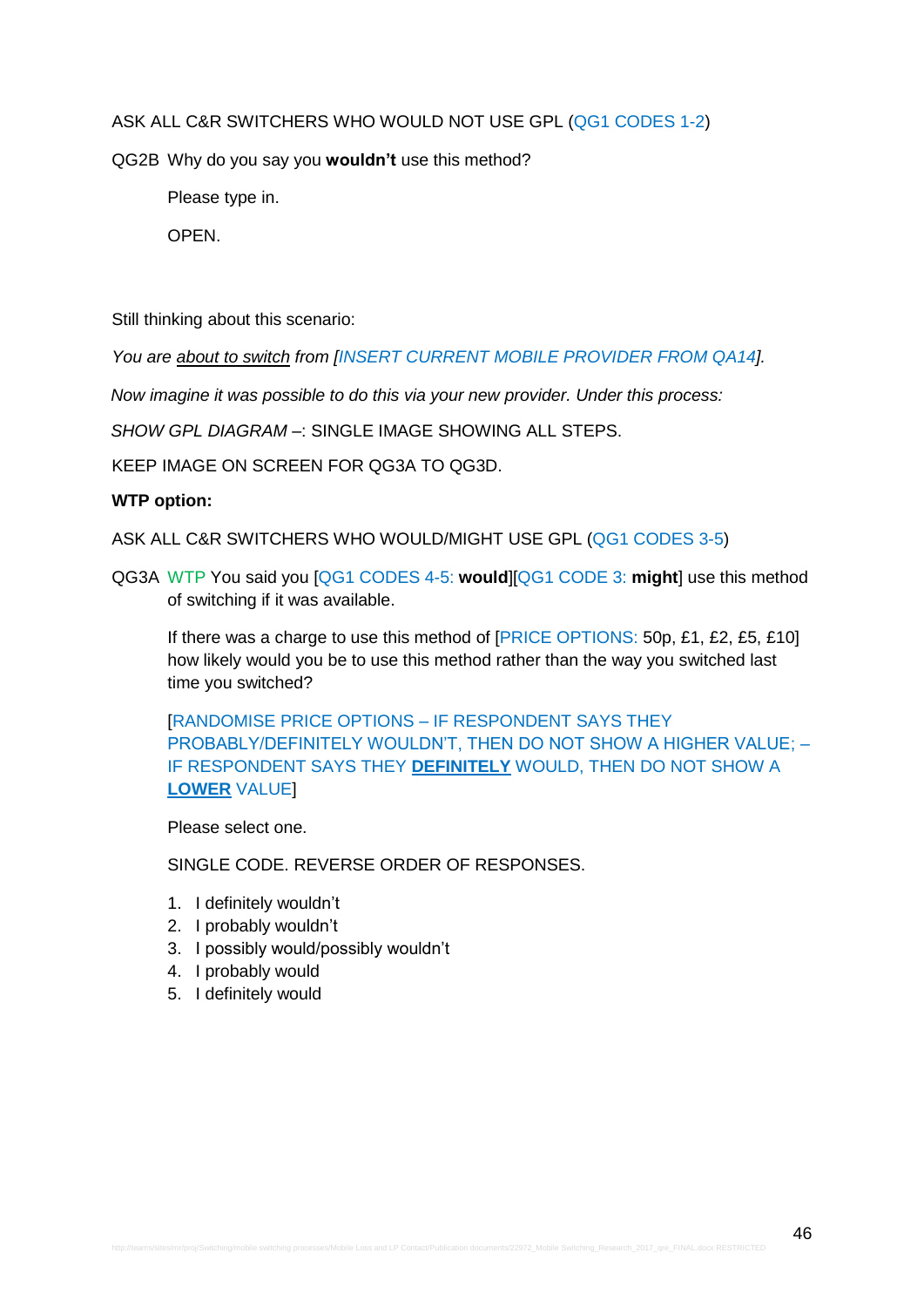# IF WOULD NOT TAKE UP AT ALL PRICE OPTIONS (QG3A CODES 1-2 FOR ALL)

QG3B You said you would not use this method of switching if there was a 50p charge.

Why do you say this?

Please select all that apply. MULTI CODE. ROTATE.

- 1. Because it's not worth paying extra for
- 2. Because I should not have to pay anything for this option
- 3. Other (please type in)
- 4. Don't know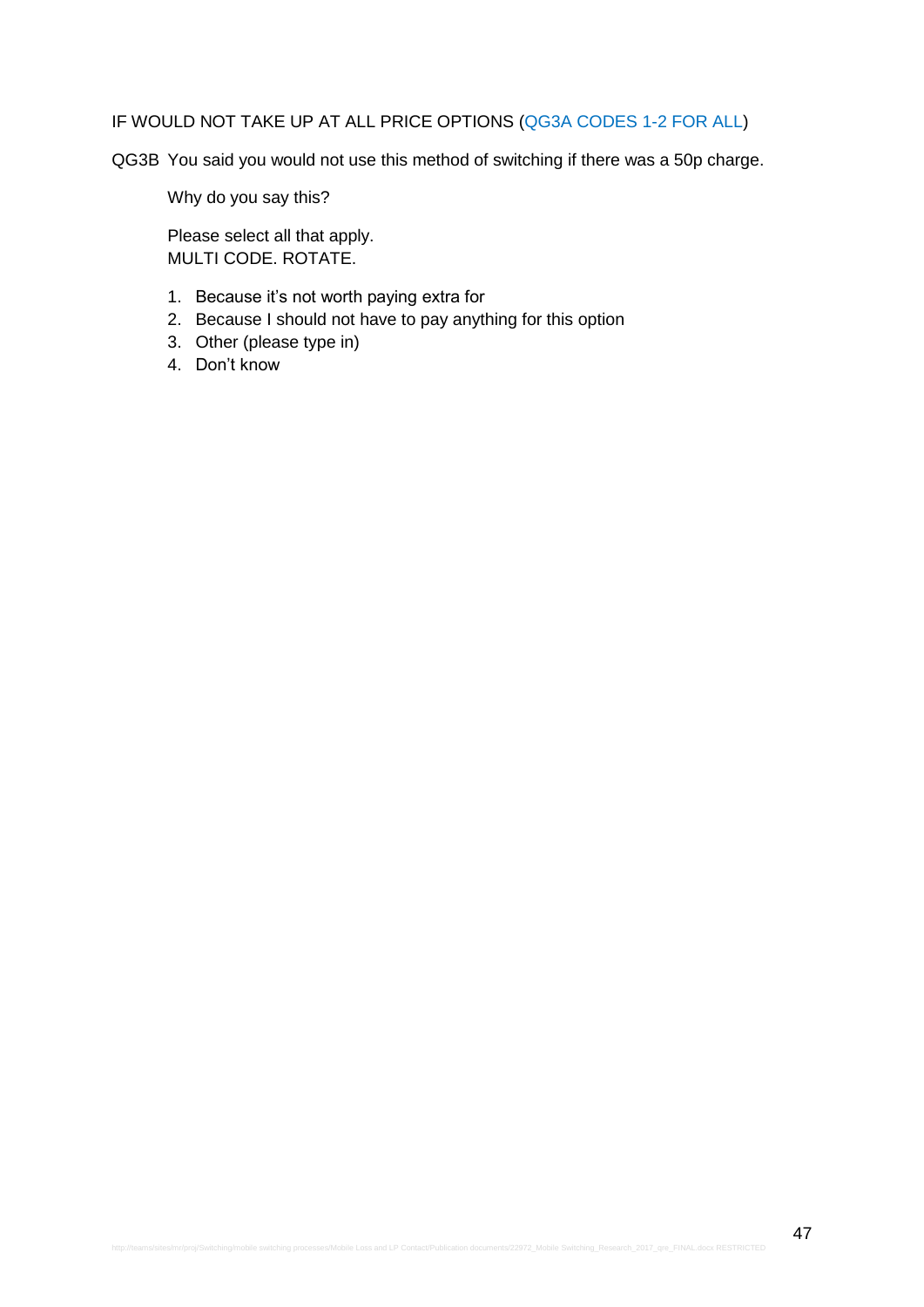### **WTA option:**

IF WOULD NOT TAKE UP ON PRINCIPLE (QG3B CODE 2)

QG3C WTA Now imagine that this method of switching was available (**and remained free**), but you were offered [PRICE OPTIONS: 50p, £1, £2, £5, £10] to switch the same way you did last time you switched.

How likely would you be to accept this offer and switch the same way you did last time you switched?

[RANDOMISE PRICE OPTIONS – IF RESPONDENT SAYS THEY PROBABLY/DEFINITELY WOULDN'T, THEN DO NOT SHOW A LOWER VALUE; – IF RESPONDENT SAYS THEY **DEFINITELY** WOULD, THEN DO NOT SHOW A **HIGHER** VALUE]

Please select one.

SINGLE CODE. REVERSE ORDER OF RESPONSES.

- 1. I definitely wouldn't
- 2. I probably wouldn't
- 3. I possibly would/possibly wouldn't
- 4. I probably would
- 5. I definitely would

### IF WOULD NOT ACCEPT AT ANY PRICE OPTIONS (QG3C CODES 1-2 FOR ALL)

QG3D You said you would not give up the alternative method of switching if you were offered £10.

Why do you say this?

Please type in.

OPEN.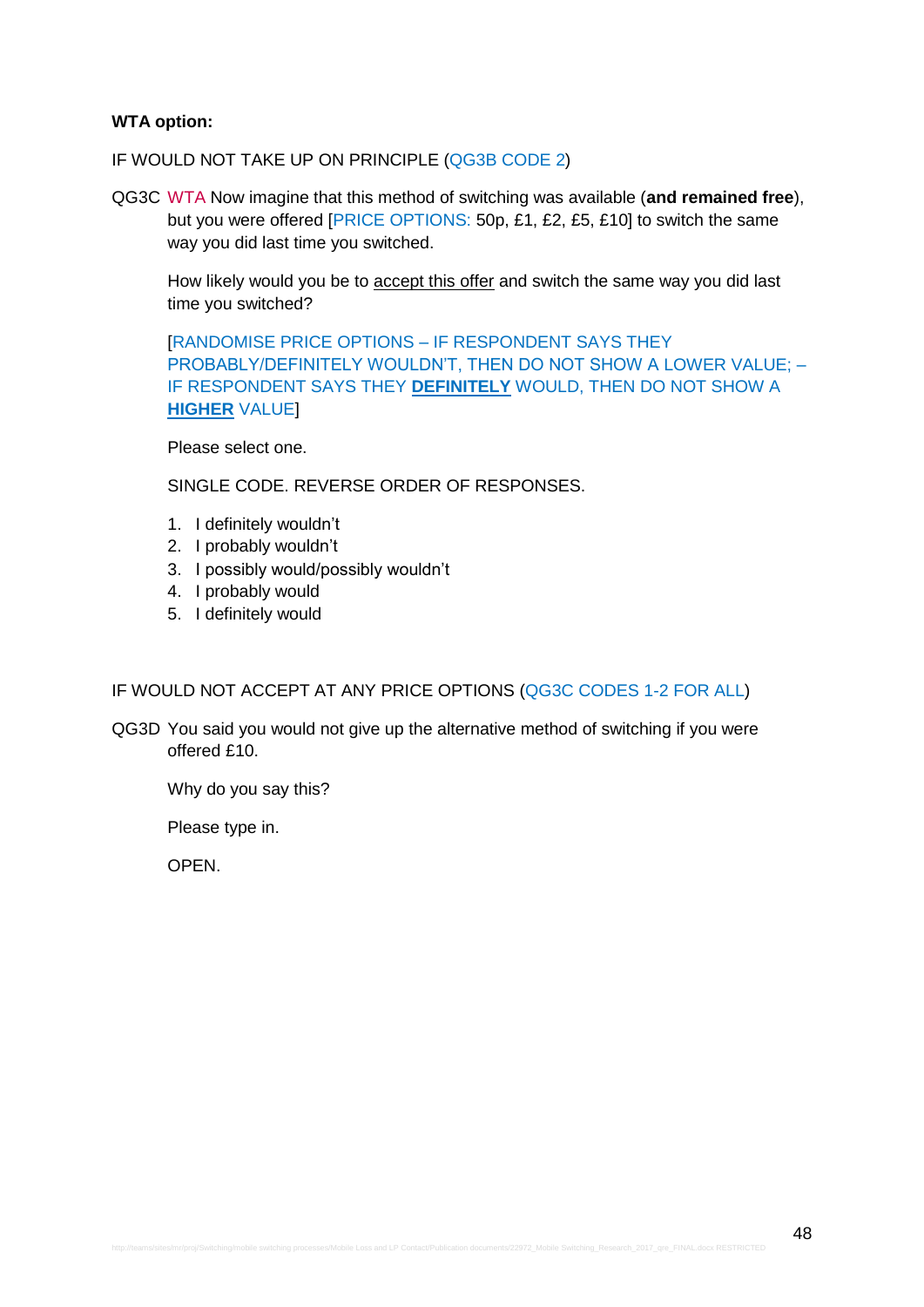### ASK ALL C&R SWITCHERS WHO WOULD/MIGHT USE GPL (QG1 CODES 3-5)

Still thinking about this scenario:

You are about to switch from [INSERT CURRENT MOBILE PROVIDER FROM QA14].

*Now imagine it was possible to do this via your new provider. Under this process:*

*SHOW GPL DIAGRAM –*: SINGLE IMAGE SHOWING ALL STEPS.

QG3E If this method was available and you used it to switch, do you think you would change or keep your phone number?

Please select one.

- 1. Definitely would keep number
- 2. Probably would keep number
- 3. Probably would change my number
- 4. Definitely would change my number
- 5. Don't know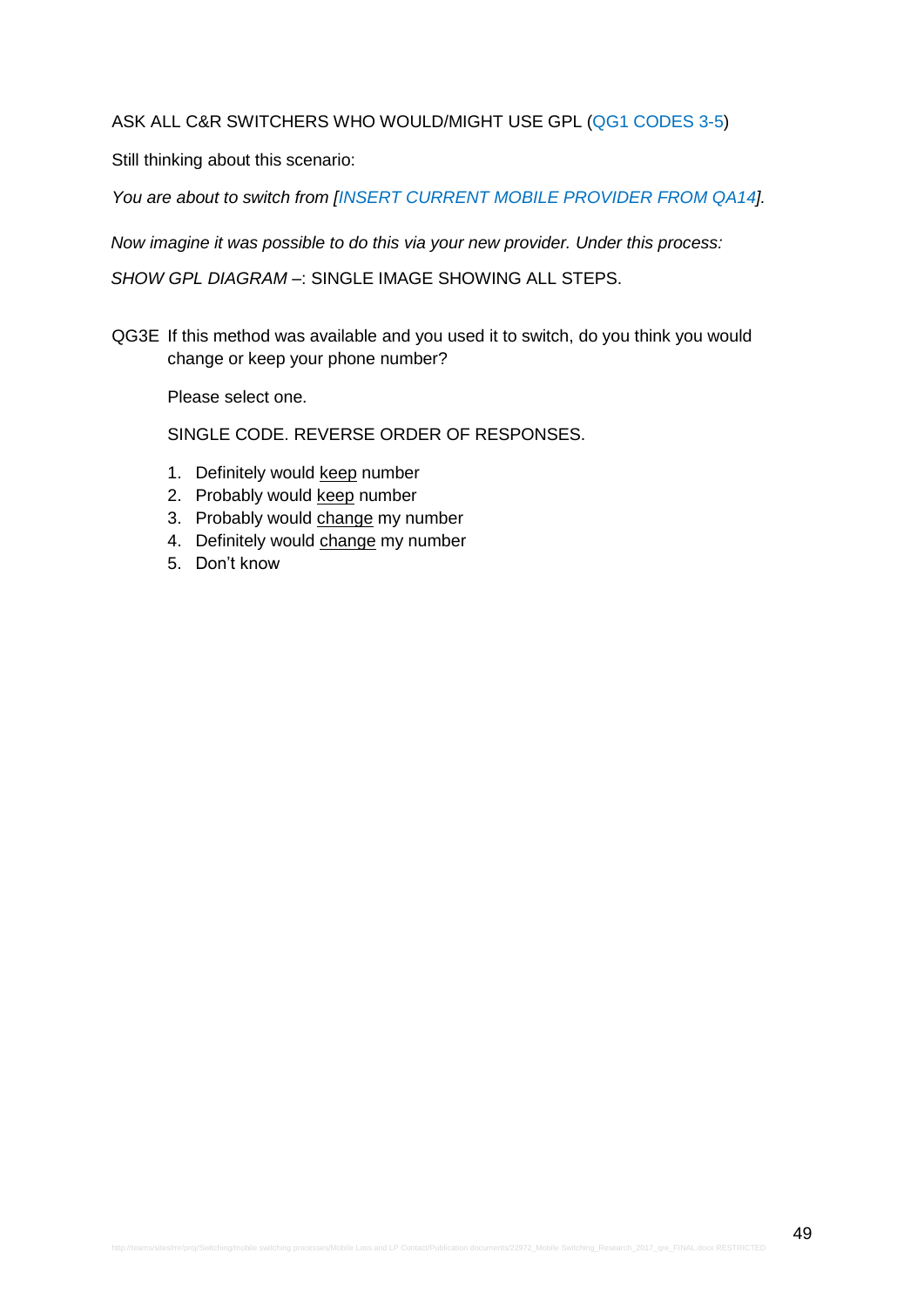#### ASK ALL C&R SWITCHERS WHO WOULD/MIGHT USE GPL (QG1 CODES 3-5)

Still thinking about this scenario:

*SHOW GPL DIAGRAM –*: SINGLE IMAGE SHOWING ALL STEPS.

QG4 If you had followed these steps last time you switched do you think you **would also** have contacted your previous provider, either while you were thinking about whether to switch, or to make the switch happen?

Please select one.

- 1. I definitely **wouldn't** have contacted my previous provider
- 2. I probably **wouldn't** have contacted my previous provider
- 3. I possibly **would**/possibly **wouldn't**
- 4. I probably **would** have contacted my previous provider
- 5. I definitely **would** have contacted my previous provider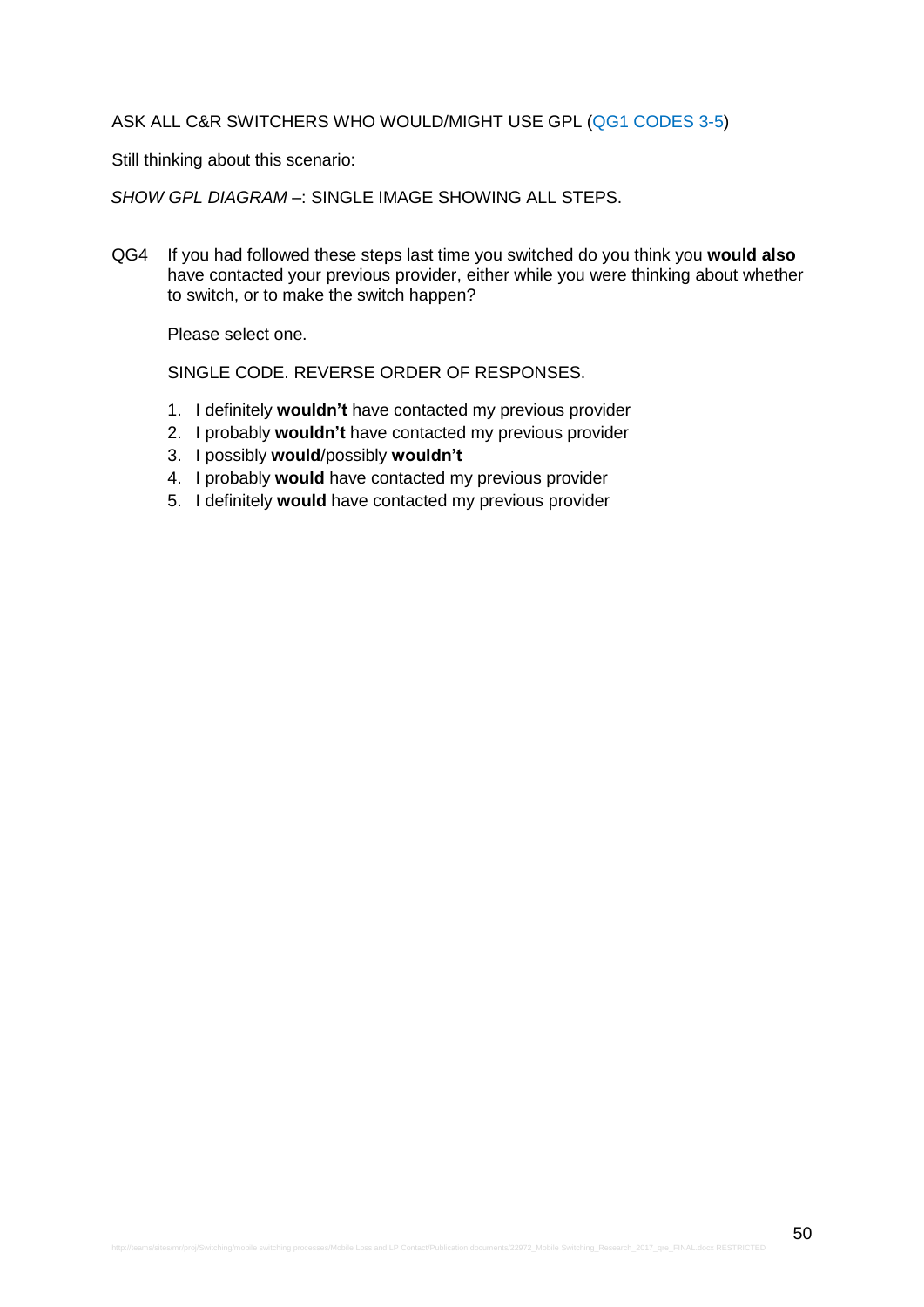## ASK ALL WHO STILL WOULD/MIGHT HAVE CONTACTED LOSING PROVIDER (QG4 CODES 3-5)

QG5 And which, if any, of these would be reasons that you would still have contacted your previous provider?

Please select all that apply.

MULTI CODE. ROTATE.

- 1. To give notice
- 2. To check that my service had been cancelled
- 3. To find out what I needed to do to change provider
- 4. To negotiate a better deal
- 5. To find out about any charges for ending my contract early
- 6. To arrange the 'stop date'
- 7. To obtain information about my contract e.g. my usage patterns/spend
- 8. To find out when my contract ended
- 9. To find out if I needed to give them a notice period to leave
- 10. To talk about their products and services
- 11. To check how much my final bill would be
- 12. Other (please type in)
- 13. Don't know/don't recall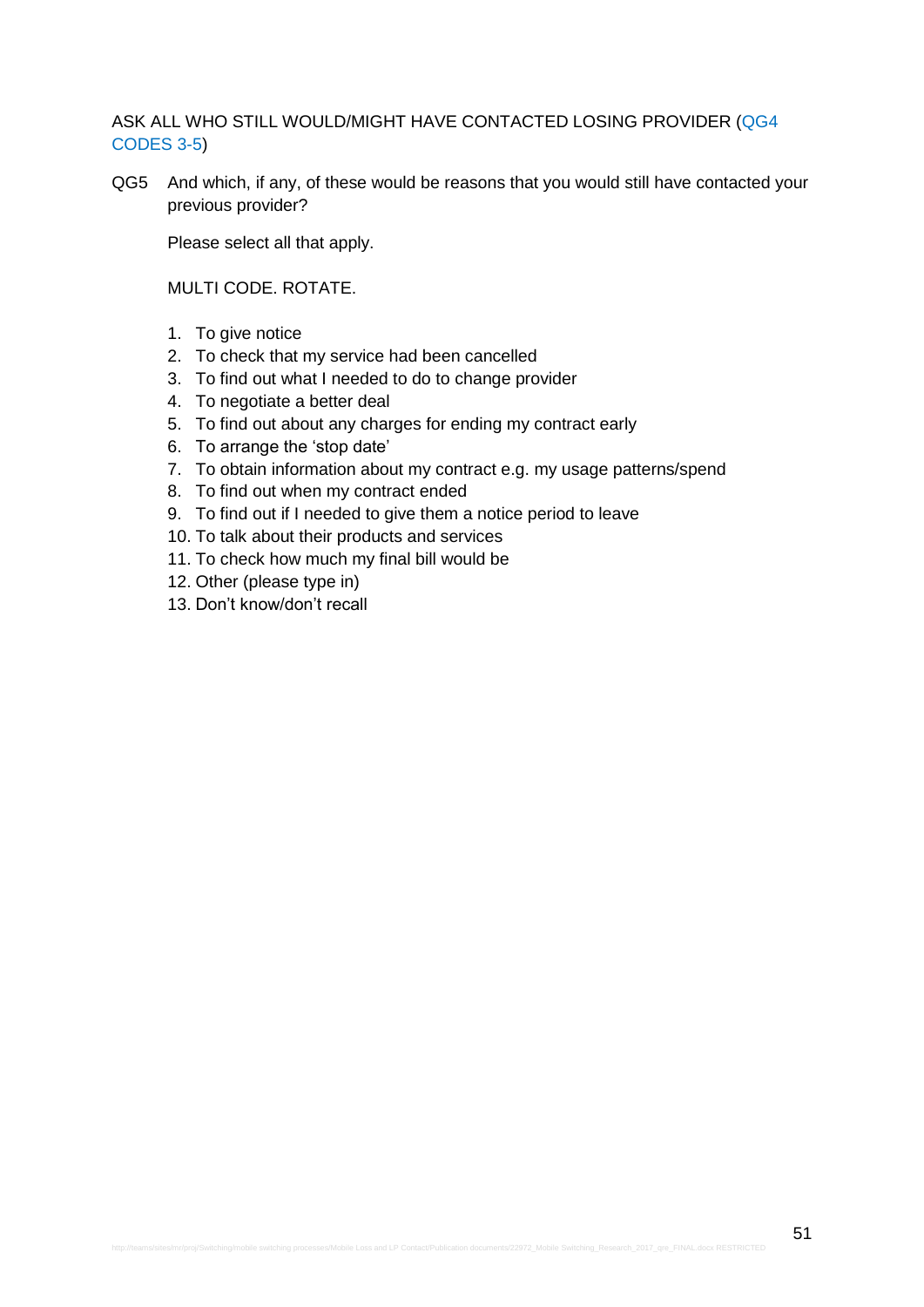### ASK ALL C&R SWITCHERS SAYING WOULD/MIGHT USE GPL (QG1 CODES 3-5)

Still thinking about this scenario:

*SHOW GPL DIAGRAM –*: SINGLE IMAGE SHOWING ALL STEPS.

QG6 How, if at all, do you think this new method of switching would have affected the total amount of time you would have spent speaking to your previous provider, either while you were thinking about whether to switch, or to make the switch happen?

Please select one.

- 1. I would have spent **less time** speaking to my previous provider
- 2. It would **not have changed** the amount of time I would have spent speaking to my previous provider
- 3. I would have spent **more time** speaking to my previous provider
- 4. Don't know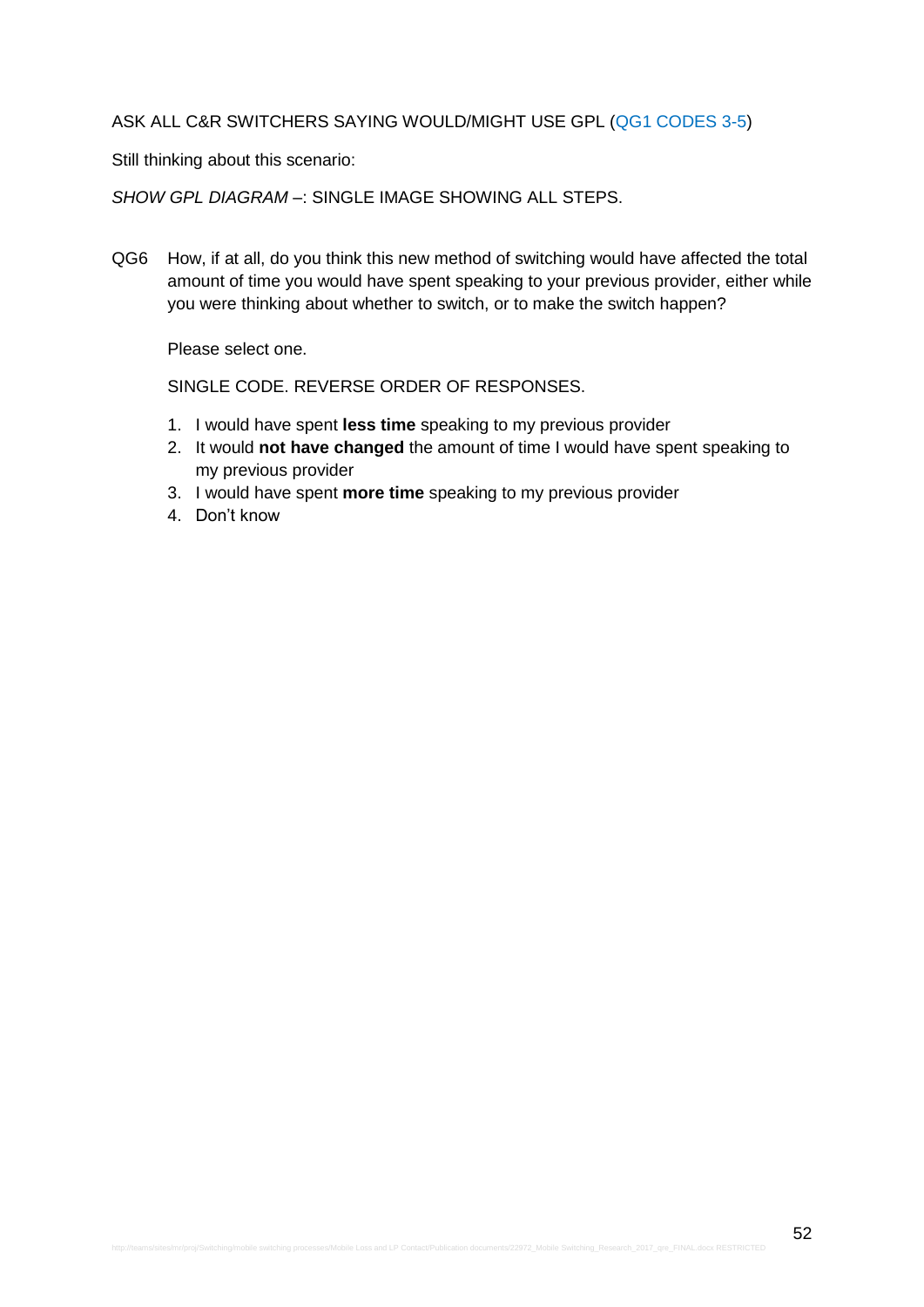### **SWITCHING PROCESS VS. GPL**

#### ASK IF SAID WOULD/MIGHT USE **BOTH** SWITCHING PROCESS OPTION **AND** GPL.

(ASK IF QF1 CODES 3-5 **AND** QG1 CODES 3-5)

QH1 You said you [QF1 AND QG1 CODE 4-5: **would**][QF1 AND QG1 CODE 3: **might**] [IF ONE OF QF1 OR QG1 CODE 3 AND THE OTHER IS CODE 4-5: **would/might**] use either of these two options.

Which of these would you be most likely to use?

If you would be more likely to use one option, then please select this option. If you would be equally likely to use either, then please select both.

MULTI CODE. SHOW DESCRIPTIONS FROM ABOVE SIDE BY SIDE.

- 1. Option 1 Code via SMS or online account
- 2. Option 3 GPL

**Option 1***: You are about to switch from [INSERT CURRENT MOBILE PROVIDER FROM QA14].*

*Now, imagine it was possible to do this by requesting a code which, when handed over to your new provider, automatically cancels your old service. Handing over the code would also enable your mobile number to be transferred to your new provider, if you wanted it to be.*

*The code would be similar to the existing 'PAC' code currently used by people who want to both switch their mobile provider and keep their number.*

*SHOW AUTO-SWITCH VARIANT 2 – FOR PREVIOUSLY SWITCHED BY C&R. SINGLE IMAGE SHOWING ALL STEPS.*

**Option 3:** *You are about to switch from [INSERT CURRENT MOBILE PROVIDER FROM QA14].* 

*Now imagine it was possible to do this via your new provider. Under this process:*

*SHOW GPL DIAGRAM –*: SINGLE IMAGE SHOWING ALL STEPS.

ASK ALL SELECTING AN OPTION MOST LIKELY TO USE (QH1 ONLY CODE 1 OR ONLY CODE 2)

QH2 Why do you say would be most likely to use this option?

PLEASE DISPLAY OPTION SELECTED AT QH1.

Please type in. OPEN.